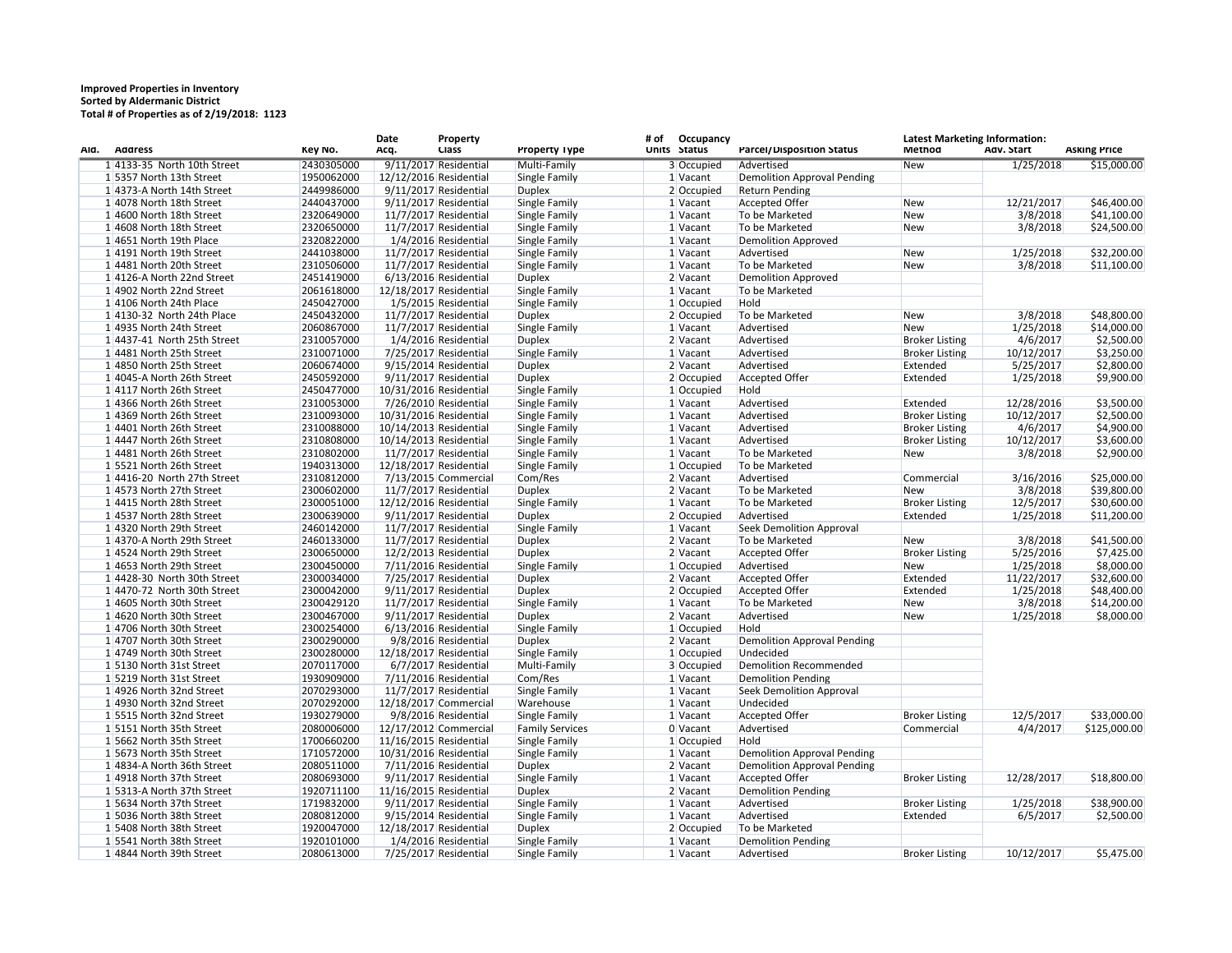| 1 5041 North 39th Street      | 2081341100 | 7/9/2012 Residential    | <b>Duplex</b>          | 2 Vacant     | <b>Demolition Recommended</b>      |                       |            |             |
|-------------------------------|------------|-------------------------|------------------------|--------------|------------------------------------|-----------------------|------------|-------------|
| 1 5160 North 39th Street      | 2080867000 | 12/18/2017 Residential  | Single Family          | 1 Occupied   | To be Marketed                     |                       |            |             |
| 1 5552 North 39th Street      | 1920119000 | 12/12/2016 Residential  | Single Family          | $1$ Vacant   | <b>Demolition Approval Pending</b> |                       |            |             |
| 15726 North 39th Street       | 1710388000 | 7/25/2017 Residential   | Single Family          | $1$ Vacant   | Accepted Offer                     | <b>Broker Listing</b> | 11/8/2017  | \$26,000.00 |
| 1 5813 North 39th Street      | 1719601000 | 9/11/2017 Residential   | Single Family          | 1 Vacant     | <b>Accepted Offer</b>              | <b>Broker Listing</b> | 1/25/2018  | \$41,500.00 |
| 1 6044 North 39th Street      | 1580347000 | $11/7/2017$ Residential | Single Family          | 1 Occupied   | To be Marketed                     | <b>New</b>            | 3/8/2018   | \$29,100.00 |
| 1 5741 North 41st Street      | 1710445000 | 11/16/2015 Residential  | Single Family          | 1 Vacant     | <b>Demolition Approval Pending</b> |                       |            |             |
| 1 5948-50 North 42nd Street   | 1719748000 | 12/18/2017 Residential  | <b>Duplex</b>          | 2 Vacant     | To be Marketed                     |                       |            |             |
| 1 5350 North 45th Street      | 1910628000 | 6/7/2017 Residential    | Single Family          | 1 Vacant     | Advertised                         | <b>New</b>            | 1/25/2018  | \$9,300.00  |
| 14861 North 46th Street       | 2090670000 | 6/7/2017 Residential    | Single Family          | 1 Vacant     | Advertised                         | <b>Broker Listing</b> | 12/18/2017 | \$13,000.00 |
| 1 5045 North 47th Street      | 2090339000 | 11/7/2017 Residential   | Single Family          | $1$ Occupied | To be Marketed                     | <b>New</b>            | 3/8/2018   | \$38,000.00 |
| 1 5335 North 47th Street      | 1919896000 | 12/2/2013 Residential   | Single Family          | $1$ Vacant   | <b>Accepted Offer</b>              | <b>Broker Listing</b> | 1/24/2018  | \$24,900.00 |
| 1 4904 North 48th Street      | 2090309111 | 11/7/2017 Residential   | Single Family          | 1 Vacant     | Undecided                          |                       |            |             |
| 1 5034 North 48th Street      | 2090341000 | 7/25/2017 Residential   | <b>Duplex</b>          | 2 Vacant     | <b>Demolition Pending</b>          |                       |            |             |
| 1 5342 North 49th Street      | 1919881000 | 12/18/2017 Residential  | Single Family          | $1$ Occupied | To be Marketed                     |                       |            |             |
| 1 5361 North 49th Street      | 1919993000 | 9/11/2017 Residential   | Single Family          | 1 Occupied   | Hold                               |                       |            |             |
| 1 5229 North 51st Blvd.       | 1909999000 | 12/2/2013 Exempt        | Church & Single Family | 1 Occupied   | Undecided                          |                       |            |             |
| 1 5535 North 52nd Street      | 1909887000 | 12/18/2017 Residential  | Single Family          | $1$ Vacant   | To be Marketed                     |                       |            |             |
| 1 4841 North 53rd Street      | 2100537000 | 8/16/2013 Residential   | Single Family          | 1 Vacant     | <b>Demolition Pending</b>          |                       |            |             |
| 1 5352 North 55th Street      | 1909873000 | 9/11/2017 Residential   | Single Family          | $1$ Vacant   | <b>Demolition Approval Pending</b> |                       |            |             |
| 1 5450 North 55th Street      | 1900005000 | 12/18/2017 Residential  | Single Family          | 1 Vacant     | To be Marketed                     |                       |            |             |
| 1 2116-A West Atkinson Avenue | 2451119000 | 1/4/2016 Residential    | <b>Duplex</b>          | 2 Vacant     | Advertised                         | <b>Broker Listing</b> | 7/21/2016  | \$3,500.00  |
| 1 2729 West Atkinson Avenue   | 2300061000 | 8/16/2013 Commercial    | Restaurant             | 0 Occupied   | Hold                               |                       |            |             |
| 1 2928 West Atkinson Avenue   | 2300117000 |                         |                        |              | Undecided                          |                       |            |             |
|                               |            | 1/4/2016 Commercial     | Com/Res                | 2 Vacant     |                                    |                       |            |             |
| 1 2700 West Carmen Avenue     | 1709938100 | 12/18/2017 Residential  | Single Family          | 1 Vacant     | To be Marketed                     |                       |            |             |
| 13604 West Custer Avenue      | 1920536000 | $6/13/2016$ Apartments  | Multi-Family           | 4 Vacant     | <b>Demolition Approval Pending</b> |                       |            |             |
| 13215 West Fairmount Avenue   | 2070269000 | 9/11/2017 Residential   | Single Family          | 1 Vacant     | <b>Accepted Offer</b>              |                       |            |             |
| 13226 West Fairmount Avenue   | 2070197000 | 7/11/2016 Residential   | Single Family          | 1 Occupied   | Hold                               |                       |            |             |
| 1 4331 West Fairmount Avenue  | 2090505000 | 11/7/2017 Residential   | Child Day Care Center  | 1 Vacant     | To be Marketed                     | <b>New</b>            | 3/8/2018   | \$6,600.00  |
| 1 5384 North Green Bay Avenue | 1950007000 | 9/11/2017 Residential   | <b>Duplex</b>          | 2 Vacant     | <b>Accepted Offer</b>              | <b>New</b>            | 12/21/2017 | \$10,200.00 |
| 13502 West Hampton Avenue     | 2080522000 | 9/11/2017 Residential   | <b>Duplex</b>          | 2 Vacant     | Hold                               |                       |            |             |
| 1 2307 West Olive Street      | 2452133000 | 12/12/2016 Residential  | Single Family          | 1 Occupied   | Hold                               |                       |            |             |
| 1 4744 North Parkway Avenue   | 2320503000 | 9/8/2016 Residential    | Single Family          | 1 Occupied   | Hold                               |                       |            |             |
| 1 2602 West Port Sunlight Way | 2310809000 | 7/14/2014 Residential   | Single Family          | 1 Vacant     | Advertised                         | <b>Broker Listing</b> | 4/6/2017   | \$7,300.00  |
| 1 4829 North Sherman Blvd.    | 2090763000 | 12/18/2017 Residential  | Single Family          | 1 Occupied   | To be Marketed                     |                       |            |             |
| 1 2718 West Stark Street      | 2070720000 | 9/8/2016 Residential    | <b>Duplex</b>          | 2 Vacant     | Demolition Pending                 |                       |            |             |
| 1 4232 North Teutonia Avenue  | 2452156100 | 7/28/2008 Commercial    | Com/Res                | 1 Vacant     | Demolition Pending                 |                       |            |             |
| 1 4278 North Teutonia Avenue  | 2452164000 | 12/17/2012 Commercial   | <b>Office Building</b> | 0 Vacant     | <b>Demolition Pending</b>          |                       |            |             |
| 15769 North Teutonia Avenue   | 1700409000 | 11/7/2017 Residential   | Single Family          | 1 Vacant     | To be Marketed                     | <b>New</b>            | 3/8/2018   | \$2,600.00  |
| 1 6600 North Teutonia Avenue  | 1360022100 | $6/29/2011$ Commercial  | Social Services        | 0 Vacant     | Transfer                           |                       |            |             |
| 1 6618 North Teutonia Avenue  | 1360021000 | $6/29/2011$ Commercial  | Commercial Mixed-Use   | 0 Vacant     | Transfer                           |                       |            |             |
| 1 3608 West Villard Avenue    | 1920312000 | 6/8/2015 Commercial     | Church                 | 0 Vacant     | Advertised                         | Commercial            | 2/22/2017  | \$20,000.00 |
| 13621-25 West Villard Avenue  | 2080014100 | $6/2/2014$ Special      | Com/Res                | 3 Vacant     | <b>Demolition Pending</b>          | Commercial            |            |             |
| 13721 West Villard Avenue     | 2080017000 | 10/8/2012 Residential   | Com/Res                | $1$ Vacant   | Advertised                         | Commercial            | 5/7/2015   | \$10,000.00 |
| 1 4400 West Villard Avenue    | 1910028000 | $9/11/2017$ Residential | Single Family          | $1$ Vacant   | <b>Demolition Approval Pending</b> |                       |            |             |
| 1 5200 West Villard Avenue    | 1909945000 | 7/25/2017 Commercial    | Com/Res                | 2 Vacant     | To be Marketed                     |                       |            |             |
| 24141 North 60th Street       | 2509986000 | 6/7/2017 Residential    | Single Family          | $1$ Vacant   | To be Marketed                     | <b>Broker Listing</b> | 9/14/2017  | \$48,300.00 |
| 2 5321 North 62nd Street      | 1890178000 | 7/26/2010 Residential   | Single Family          | $1$ Vacant   | <b>Demolition Pending</b>          |                       |            |             |
| 2 5268 North 63rd Street      | 1890169110 | 6/7/2017 Residential    | Single Family          | $1$ Vacant   | Advertised                         | <b>Broker Listing</b> | 9/14/2017  | \$31,000.00 |
| 2 4314 North 65th Street      | 2261109000 | 11/7/2017 Residential   | Single Family          | $1$ Vacant   | <b>Demolition Pending</b>          |                       |            |             |
| 24432 North 65th Street       | 2260905000 | 9/11/2017 Residential   | <b>Duplex</b>          | 2 Vacant     | <b>Accepted Offer</b>              | <b>Broker Listing</b> | 1/25/2018  | \$40,900.00 |
| 2 5875 North 66th Street      | 1740677000 | 9/11/2017 Residential   | Single Family          | $1$ Vacant   | <b>Accepted Offer</b>              | <b>Broker Listing</b> | 1/25/2018  | \$28,000.00 |
| 2 4054-56 North 68th Street   | 2500432000 | 11/7/2017 Residential   | <b>Duplex</b>          | 2 Occupied   | To be Marketed                     | <b>New</b>            | 3/8/2018   | \$61,300.00 |
| 2 5049 North 69th Street      | 2120232000 | 1/4/2016 Residential    | Single Family          | 1 Occupied   | Hold                               |                       |            |             |
| 2 5915 North 69th Street      | 1750643000 | 10/31/2016 Residential  | Single Family          | 1 Vacant     | Advertised                         | <b>Broker Listing</b> | 5/25/2017  | \$38,000.00 |
| 2 4047 North 70th Street      | 2510353000 |                         |                        |              | Advertised                         | Extended              | 1/25/2018  |             |
| 2 5832 North 71st Street      | 1750742000 | 7/25/2017 Residential   | Single Family          | 1 Occupied   | Accepted Offer                     | Extended              |            | \$67,200.00 |
|                               |            | 9/11/2017 Residential   | Single Family          | 1 Occupied   |                                    |                       | 1/25/2018  | \$17,200.00 |
| 2 4502 North 73rd Street      | 2250089000 | 7/25/2017 Residential   | Single Family          | 1 Vacant     | Advertised                         | <b>Broker Listing</b> | 10/4/2017  | \$44,600.00 |
| 2 4866 North 73rd Street      | 2120825000 | 6/7/2017 Residential    | Single Family          | 1 Vacant     | To be Marketed                     | <b>Broker Listing</b> | 9/14/2017  | \$50,500.00 |
| 2 5469 North 75th Court       | 1880061000 | 9/11/2017 Residential   | Single Family          | 1 Vacant     | <b>Accepted Offer</b>              | <b>Broker Listing</b> | 1/25/2018  | \$37,100.00 |
| 2 5242 North 82nd Court       | 1870122000 | 11/7/2017 Residential   | Single Family          | 1 Occupied   | To be Marketed                     | New                   | 3/8/2018   | \$66,400.00 |
| 2 5731-33 North 90th Street   | 1770026000 | 6/2/2014 Residential    | <b>Duplex</b>          | 2 Occupied   | Hold                               | <b>New</b>            | 10/9/2014  | \$63,000.00 |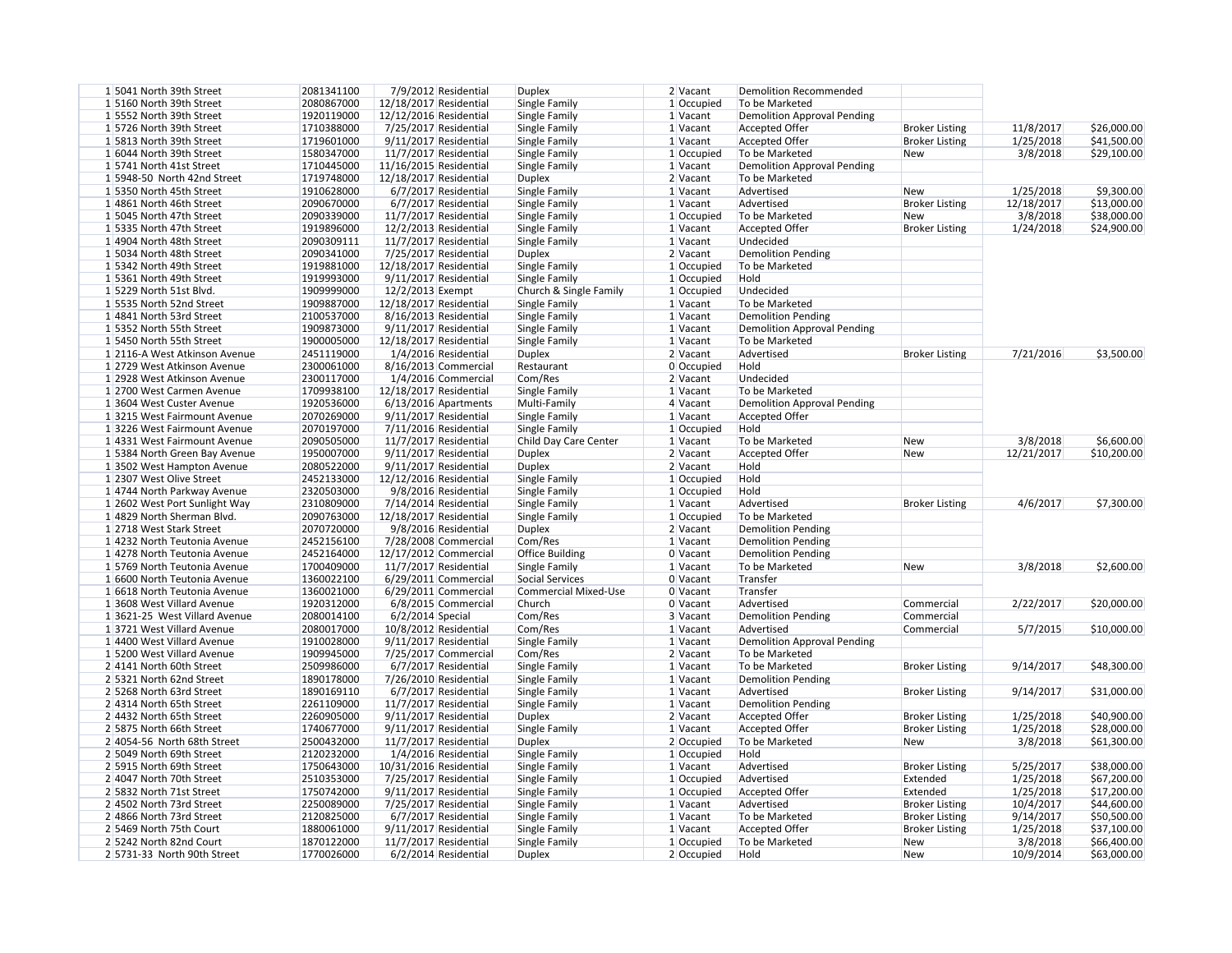| 29551 West Beckett Avenue       | 1850265000 |                  | 9/11/2017 Residential   | Single Family          | 1 Vacant     | Advertised                         | <b>Broker Listing</b> | 12/13/2017 | \$60,200.00  |
|---------------------------------|------------|------------------|-------------------------|------------------------|--------------|------------------------------------|-----------------------|------------|--------------|
| 2 7222 West Fond du Lac Avenue  | 2120286110 |                  | 4/13/1983 Commercial    | <b>Public Facility</b> | 0 Occupied   | Advertised                         | <b>RFP</b>            | 12/17/2008 | \$250,000.00 |
| 2 7318 West Fond du Lac Avenue  | 2120292111 |                  | 9/26/1986 Commercial    | <b>Public Facility</b> | 0 Vacant     | Advertised                         | <b>RFP</b>            | 12/17/2008 | \$250,000.00 |
| 2 6954 West Hampton Avenue      | 2120686100 |                  | 12/18/2017 Residential  | Single Family          | $1$ Occupied | Undecided                          |                       |            |              |
| 28132 West Kathryn Avenue       | 2130313000 |                  | 9/11/2017 Residential   | Single Family          | 1 Occupied   | <b>Accepted Offer</b>              | Extended              | 1/25/2018  | \$42,500.00  |
| 2 7312 West Medford Avenue      | 2120027000 |                  |                         |                        | 1 Occupied   | Advertised                         | Extended              | 1/25/2018  |              |
|                                 |            |                  | $9/11/2017$ Residential | Single Family          |              |                                    |                       |            | \$72,000.00  |
| 2 6604 West Silver Spring Drive | 1740818110 |                  | 12/18/2017 Residential  | Single Family          | 1 Occupied   | To be Marketed                     |                       |            |              |
| 4 1129 North 13th Street        | 3900544000 |                  | 7/25/2017 Residential   | Single Family          | 1 Vacant     | <b>Demolition Approval Pending</b> |                       |            |              |
| 4 1236-38 North 14th Street     | 3630502000 |                  | 7/20/2009 Residential   | <b>Duplex</b>          | 2 Vacant     | Advertised                         | <b>Broker Listing</b> | 8/3/2015   | \$2,500.00   |
| 4924-26 North 16th Street       | 3900257000 |                  | 11/7/2017 Apartments    | Multi-Family           | 6 Occupied   | <b>Return Pending</b>              |                       |            |              |
| 4 1712 West 18th Court          | 3633029000 |                  | 9/11/2017 Residential   | Single Family          | 1 Vacant     | Advertised                         | <b>New</b>            | 1/25/2018  | \$27,000.00  |
| 4 1319-21 North 23rd Street     | 3641377000 |                  | 10/14/2013 Residential  | <b>Duplex</b>          | $2$ Vacant   | Advertised                         | <b>Broker Listing</b> | 10/21/2016 | \$7,000.00   |
| 4 1330-32 North 23rd Street     | 3641339100 |                  | 7/13/2015 Residential   | <b>Duplex</b>          | $2$ Vacant   | Advertised                         | <b>Broker Listing</b> | 12/3/2015  | \$2,500.00   |
| 4 1124 North 24th Place         | 3890783000 |                  | 1/5/2015 Residential    | <b>Duplex</b>          | 2 Vacant     | <b>Demolition Approval Pending</b> |                       |            |              |
| 4 1123-25 North 24th Street     | 3890784000 |                  | 6/13/2016 Apartments    | Multi-Family           | 4 Vacant     | Advertised                         | <b>Broker Listing</b> | 10/13/2016 | \$9,800.00   |
| 4 1221-23 North 24th Street     | 3641472000 |                  | 8/16/2013 Residential   | <b>Duplex</b>          | $2$ Vacant   | <b>Demolition Approval Pending</b> |                       |            |              |
| 4 1254 North 24th Street        | 3641530000 |                  | 10/13/2016 Residential  | Multi-Family           | 3 Vacant     | Advertised                         | <b>Broker Listing</b> | 11/15/2017 | \$14,400.00  |
| 4 1104-10 North 26th Street     | 3890842000 |                  | 11/7/2017 Apartments    | Multi-Family           | 10 Vacant    | To be Marketed                     |                       |            |              |
| 4 1118-20 North 26th Street     | 3890841000 |                  | 7/25/2017 Residential   | <b>Duplex</b>          | 2 Vacant     | <b>Demolition Approval Pending</b> |                       |            |              |
| 4 540-42 North 28th Street      | 4010997000 |                  | 10/31/2016 Residential  | Duplex & Single Family | 3 Occupied   | Hold                               |                       |            |              |
| 4 500-02 North 29th Street      | 4010960000 |                  | 7/25/2017 Commercial    | Com/Res                | 3 Vacant     | To be Marketed                     |                       |            |              |
|                                 |            |                  |                         |                        |              |                                    |                       |            |              |
| 4 749 North 31st Street         | 3880216000 |                  | 7/20/2009 Residential   | Single Family          | 1 Vacant     | Advertised                         | <b>Broker Listing</b> | 12/8/2016  | \$9,000.00   |
| 4 1231-33 North 32nd Street     | 3651445000 |                  | 12/17/2012 Apartments   | Multi-Family           | 4 Vacant     | Advertised                         | <b>Broker Listing</b> | 4/27/2015  | \$5,200.00   |
| 4 1348 North 32nd Street        | 3650055000 |                  | 6/13/2016 Residential   | <b>Duplex</b>          | 2 Vacant     | Advertised                         | <b>Broker Listing</b> | 10/13/2016 | \$8,100.00   |
| 4 964-66 North 35th Street      | 3880650000 |                  | 12/2/2013 Commercial    | Com/Res                | 1 Vacant     | Advertised                         | Commercial            | 12/7/2015  | \$10,000.00  |
| 43123 West Clybourn Street      | 4010132000 |                  | 1/4/2016 Residential    | Single Family          | 1 Vacant     | Advertised                         | <b>Broker Listing</b> | 6/9/2016   | \$3,000.00   |
| 4 3424-26 West Highland Blvd    | 3881011000 |                  | 11/16/2015 Residential  | Multi-Family           | 5 Vacant     | <b>Accepted Offer</b>              | New                   | 1/29/2016  | \$10,000.00  |
| 4 2915 West Highland Blvd.      | 3881702000 |                  | 12/18/2017 Residential  | Single Family          | 1 Vacant     | To be Marketed                     |                       |            |              |
| 4 1201-07 West Juneau Avenue    | 3910248100 |                  | 6/8/2015 Residential    | Duplex & Single Family | 3 Vacant     | <b>Demolition Pending</b>          |                       |            |              |
| 4 2336 West Juneau Avenue       | 3641536000 |                  | 1/4/2016 Apartments     | Multi-Family           | 4 Vacant     | <b>Demolition Approval Pending</b> |                       |            |              |
| 4 3024-26 West Juneau Avenue    | 3651479000 |                  | 1/5/2015 Apartments     | Multi-Family           | 4 Vacant     | Advertised                         | <b>Broker Listing</b> | 1/8/2016   | \$5,000.00   |
| 4 131 East Kilbourn Avenue      | 3922402000 |                  | 7/25/2005 Commercial    | Common Area            | $0 \mid N/A$ | Hold                               |                       |            |              |
| 4 1521 West Kilbourn Avenue     | 3900289100 |                  | $6/7/2017$ Apartments   | Multi-Family           | 52 Occupied  | <b>Return Pending</b>              |                       |            |              |
| 4 2813 West Kilbourn Avenue     | 3880811000 |                  | 10/31/2016 Residential  | Single Family          | 1 Vacant     | <b>Seek Restoration Approval</b>   |                       |            |              |
| 4 2844 West Kilbourn Avenue     | 3880921000 |                  | 9/15/2014 Residential   | Single Family          | 1 Vacant     | Advertised                         | <b>Broker Listing</b> | 7/21/2016  | \$40,000.00  |
| 4 2939 West Kilbourn Avenue     | 3880034100 |                  | 1/4/2016 Commercial     | Child Day Care Center  | 2 Occupied   | Undecided                          |                       |            |              |
| 4 3005 West Kilbourn Avenue     | 3880033000 |                  | 9/14/2015 Residential   | Single Family          | 1 Vacant     | <b>Accepted Offer</b>              | <b>Broker Listing</b> | 5/11/2017  | \$28,500.00  |
| 4 1234 West McKinley Avenue     | 3630337110 |                  | 1/30/2012 Residential   | Single Family          | $1$ Vacant   | <b>Demolition Approval Pending</b> | Extended              | 2/11/2013  | \$2,500.00   |
|                                 |            |                  |                         |                        |              |                                    |                       |            |              |
| 4 1315 West McKinley Avenue     | 3630372100 |                  | 7/9/2012 Residential    | Single Family          | 1 Vacant     | <b>Demolition Approval Pending</b> | Extended              | 2/11/2013  | \$2,500.00   |
| 4 2330 West McKinley Avenue     | 3641370100 |                  | 11/16/2015 Residential  | Single Family          | 1 Vacant     | <b>Accepted Offer</b>              | <b>Broker Listing</b> | 4/6/2017   | \$40,000.00  |
| 4 3330-32 West McKinley Blvd    | 3651380000 |                  | 6/8/2015 Residential    | <b>Duplex</b>          | 2 Vacant     | Advertised                         | <b>Broker Listing</b> | 1/5/2018   | \$21,200.00  |
| 4 3307-09 West McKinley Blvd.   | 3651392000 |                  | 1/4/2016 Residential    | <b>Duplex</b>          | 2 Vacant     | Advertised                         | <b>Broker Listing</b> | 7/24/2017  | \$5,000.00   |
| 43125 West Michigan Street      | 4012051000 |                  | 7/11/2016 Residential   | Single Family          | 1 Vacant     | <b>Accepted Offer</b>              | <b>Broker Listing</b> | 1/6/2017   | \$11,500.00  |
| 43215 West Michigan Street      | 4010601000 |                  | 7/11/2016 Residential   | Multi-Family           | 3 Vacant     | <b>Demolition Approval Pending</b> |                       |            |              |
| 4 3224 West Mt Vernon Avenue    | 4010012100 |                  | 1/4/2016 Residential    | Single Family          | 1 Vacant     | Advertised                         | <b>Broker Listing</b> | 7/21/2016  | \$4,000.00   |
| 4 2807-09 West State Street     | 3881804000 |                  | 7/9/2012 Residential    | <b>Duplex</b>          | 2 Vacant     | Advertised                         | <b>Broker Listing</b> | 12/1/2017  | \$10,000.00  |
| 4 2825 West State Street        | 3881807000 |                  | 9/11/2017 Residential   | Multi-Family           | 4 Vacant     | Advertised                         | <b>Broker Listing</b> | 12/13/2017 | \$6,200.00   |
| 4 2833 West State Street        | 3881808000 |                  | 12/12/2016 Residential  | Multi-Family           | 1 Vacant     | Hold                               |                       |            |              |
| 4 2001 West Vliet Street        | 3641201111 |                  | 7/11/2016 Commercial    | Day Care Center        | 0 Vacant     | Hold                               |                       |            |              |
| 4 2713-17 West Vliet Street     | 3650003100 |                  | 1/5/2015 Commercial     | Com/Res                | 2 Vacant     | To be Marketed                     |                       |            |              |
| 4 122 East Wells Street         | 3922343200 |                  | 7/25/2005 Commercial    | Common Area            | 0 N/A        | Hold                               |                       |            |              |
| 4 2719 West Wisconsin Avenue    | 4010504100 |                  | 11/16/2015 Commercial   | Commercial Mixed-Use   | 2 Vacant     | To be Marketed                     |                       |            |              |
| 5 3953 North 76th Street        | 2630416110 |                  | 11/14/2011 Commercial   | <b>Office Building</b> | 0 Vacant     | Advertised                         | Commercial            | 1/17/2018  | \$100,000.00 |
| 5 4473-A North 76th Street      | 2240699000 |                  |                         |                        |              | Advertised                         | Commercial            |            |              |
|                                 |            | 9/8/2016 Special |                         | Child Day Care Center  | 0 Vacant     |                                    |                       | 2/15/2018  | \$200,000.00 |
| 5 3029 North 84th Street        | 3020321000 |                  | 9/11/2017 Residential   | Single Family          | 1 Vacant     | Advertised                         | <b>Broker Listing</b> | 12/13/2017 | \$123,900.00 |
| 5 4901 North 103rd Street       | 2169997113 |                  | 12/18/2017 Residential  | Single Family          | 1 Occupied   | To be Marketed                     |                       |            |              |
| 6 2936-38 North 1st Street      | 3130548000 |                  | 1/4/2016 Residential    | <b>Duplex</b>          | 2 Vacant     | Hold                               |                       |            |              |
| 6 3051-53 North 1st Street      | 3131642000 |                  | 10/8/2012 Residential   | <b>Duplex</b>          | 2 Vacant     | Hold                               |                       |            |              |
| 6 3128 North 1st Street         | 2820510000 |                  | 9/8/2016 Residential    | Single Family          | 1 Vacant     | <b>Demolition Approval Pending</b> |                       |            |              |
| 6 3321 North 1st Street         | 2820345000 |                  | 12/12/2016 Residential  | <b>Duplex</b>          | 2 Vacant     | To be Marketed                     | <b>Broker Listing</b> | 6/15/2017  | \$8,100.00   |
| 6 1851 North 2nd Street         | 3530828000 |                  | 1/4/2016 Residential    | <b>Duplex</b>          | 2 Vacant     | <b>Accepted Offer</b>              | Extended              | 8/8/2017   | \$96,100.00  |
| 6 2430 North 2nd Street         | 3220810000 |                  | 7/11/2016 Residential   | Single Family          | 1 Vacant     | <b>Seek Restoration Approval</b>   |                       |            |              |
|                                 |            |                  |                         |                        |              |                                    |                       |            |              |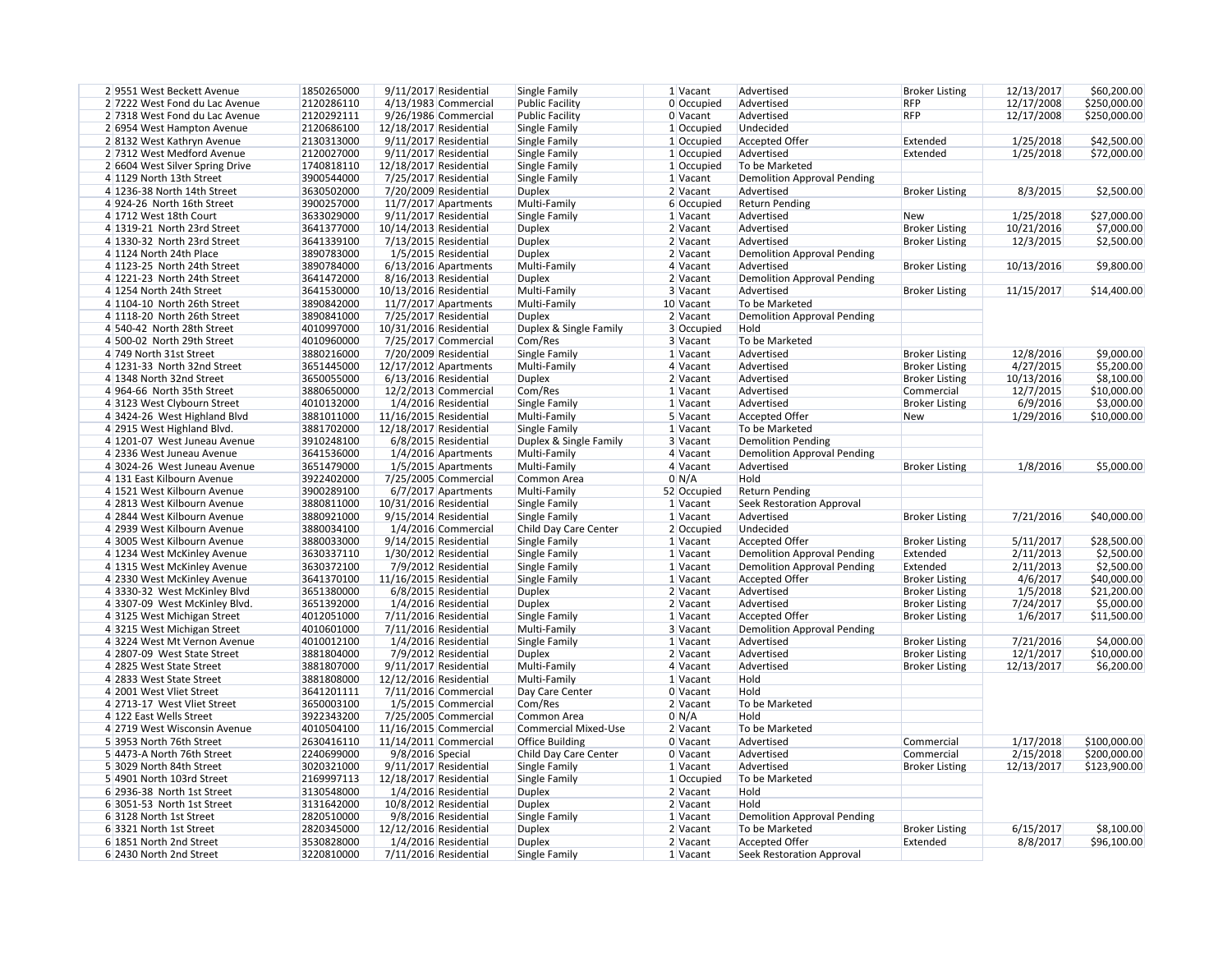| 6 2762-64 North 2nd Street | 3131226000 |                        | 11/7/2017 Residential   | <b>Duplex</b>          | 2 Vacant   | <b>Demolition Approval Pending</b> |                       |           |             |
|----------------------------|------------|------------------------|-------------------------|------------------------|------------|------------------------------------|-----------------------|-----------|-------------|
| 6 2831 North 2nd Street    | 3131373000 | 12/18/2017 Residential |                         | Single Family          | $1$ Vacant | To be Marketed                     |                       |           |             |
| 6 2973-75 North 2nd Street | 3130504100 |                        | 7/14/2014 Residential   | <b>Duplex</b>          | 2 Vacant   | Hold                               | New                   | 1/6/2015  | \$8,000.00  |
| 6 3117 North 2nd Street    | 2821505000 |                        | 9/8/2016 Residential    | Single Family          | 3 Vacant   | <b>Demolition Approval Pending</b> |                       |           |             |
| 6 3243 North 2nd Street    | 2821541000 |                        | 1/5/2015 Residential    | Single Family          | $1$ Vacant | <b>Demolition Pending</b>          |                       |           |             |
| 6 3297-99 North 2nd Street | 2821564100 |                        | $12/2/2013$ Apartments  | Multi-Family           | 3 Vacant   | Hold                               |                       |           |             |
| 6 3406A North 2nd Street   | 2820005100 |                        | 7/14/2014 Residential   | Single Family          | 3 Occupied | <b>Demolition Approval Pending</b> |                       |           |             |
| 6 3432 North 2nd Street    | 2822122000 |                        | 9/8/2016 Residential    | <b>Duplex</b>          | 2 Vacant   | Advertised                         | Extended              | 3/24/2017 | \$2,500.00  |
| 6 3434-36 North 2nd Street | 2822121000 |                        | 9/11/2017 Residential   | <b>Duplex</b>          | $2$ Vacant | Advertised                         | <b>New</b>            | 1/25/2018 | \$5,000.00  |
| 6 3621 North 2nd Street    | 2730313000 | 10/14/2013 Residential |                         | <b>Duplex</b>          | 2 Vacant   | <b>Accepted Offer</b>              | <b>Broker Listing</b> | 1/9/2017  | \$3,500.00  |
| 63222 North 3rd Street     | 2821534000 |                        | 7/11/2016 Residential   | Single Family          | 1 Occupied | Hold                               | <b>New</b>            | 2/20/2017 | \$6,000.00  |
| 6 3354 North 3rd Street    | 2821305000 | 12/18/2017 Residential |                         | <b>Duplex</b>          | 2 Vacant   | To be Marketed                     |                       |           |             |
| 6 3358-60 North 3rd Street | 2821306100 | 10/14/2013 Residential |                         | <b>Duplex</b>          | 2 Vacant   | Hold                               |                       |           |             |
| 6 3460 North 3rd Street    | 2822313000 | 12/17/2012 Residential |                         | <b>Duplex</b>          | 2 Vacant   | Hold                               |                       |           |             |
|                            |            |                        |                         |                        |            |                                    |                       |           |             |
| 6 3538 North 3rd Street    | 2730640000 |                        | 1/5/2015 Residential    | <b>Duplex</b>          | 2 Vacant   | Hold                               |                       |           |             |
| 6 3620 North 3rd Street    | 2730633100 |                        | $9/11/2017$ Residential | Single Family          | 1 Occupied | <b>Return Pending</b>              |                       |           |             |
| 6 3628-30 North 3rd Street | 2730631100 |                        | 7/25/2017 Residential   | <b>Duplex</b>          | 2 Vacant   | <b>Accepted Offer</b>              | <b>Broker Listing</b> | 11/8/2017 | \$5,900.00  |
| 6 3629 North 3rd Street    | 2730608000 | 11/11/2014 Residential |                         | <b>Duplex</b>          | 2 Vacant   | Hold                               | Extended              | 4/9/2015  | \$5,600.00  |
| 6 3741 North 3rd Street    | 2730430000 |                        | 11/7/2017 Residential   | Single Family          | 1 Occupied | <b>Return Pending</b>              |                       |           |             |
| 6 3763 North 3rd Street    | 2730426000 |                        | 9/15/2014 Residential   | Single Family          | $1$ Vacant | Hold                               | Extended              | 2/9/2015  | \$5,300.00  |
| 6 2345-47 North 4th Street | 3221193000 |                        | 6/13/2016 Residential   | Duplex                 | 2 Vacant   | Hold                               |                       |           |             |
| 6 2361-63 North 4th Street | 3221190100 |                        | 7/11/2016 Residential   | <b>Duplex</b>          | $2$ Vacant | <b>Seek Restoration Approval</b>   |                       |           |             |
| 6 2420 North 4th Street    | 3221107100 | 10/31/2016 Residential |                         | Single Family          | 1 Vacant   | Advertised                         | New                   | 1/25/2018 | \$9,700.00  |
| 6 2619 North 4th Street    | 3220950000 | 10/31/2016 Residential |                         | Duplex & Single Family | 3 Vacant   | <b>Demolition Approval Pending</b> |                       |           |             |
| 6 2646 North 4th Street    | 3220929111 |                        | 7/11/2016 Residential   | Single Family          | $1$ Vacant | Hold                               |                       |           |             |
| 6 2729 North 4th Street    | 3130051100 |                        | 7/11/2016 Residential   | Single Family          | $1$ Vacant | Hold                               |                       |           |             |
| 6 2950-52 North 4th Street | 3132003000 |                        | 1/4/2016 Residential    | <b>Duplex</b>          | $2$ Vacant | Hold                               |                       |           |             |
| 6 3348-50 North 4th Street | 2821316000 |                        | 9/11/2017 Residential   | <b>Duplex</b>          | $2$ Vacant | <b>Demolition Approval Pending</b> |                       |           |             |
| 6 3427 North 4th Street    | 2822217000 |                        | 6/13/2016 Residential   | Single Family          | $1$ Vacant | <b>Demolition Approval Pending</b> |                       |           |             |
| 6 3521 North 4th Street    | 2731328000 | 10/31/2016 Residential |                         | <b>Duplex</b>          | 2 Vacant   | <b>Demolition Approval Pending</b> |                       |           |             |
| 6 3875 North 4th Street    | 2731576000 |                        | 9/15/2014 Residential   | <b>Duplex</b>          | 2 Vacant   | Hold                               | <b>Broker Listing</b> | 3/5/2015  | \$4,500.00  |
| 6 3879 North 4th Street    | 2731574000 | 12/12/2016 Residential |                         | Single Family          | $1$ Vacant | Hold                               | <b>New</b>            | 4/20/2017 | \$8,100.00  |
| 6 2322 North 5th Street    | 3221203000 |                        | 9/8/2016 Residential    | Duplex & Single Family | 3 Vacant   | Hold                               |                       |           |             |
| 6 2360-62 North 5th Street | 3221212100 |                        | 9/8/2016 Residential    | <b>Duplex</b>          | 2 Vacant   | Hold                               |                       |           |             |
| 6 2449 North 5th Street    | 3221160000 |                        | 1/4/2016 Residential    | Duplex & Single Family | 3 Vacant   | Demolition Approved                |                       |           |             |
| 6 2464-66 North 5th Street | 3221148000 |                        | 9/8/2016 Residential    | Multi-Family & Single  | 5 Vacant   | Seek Demolition Approval           |                       |           |             |
| 6 2534-36 North 5th Street | 3221041110 |                        | 7/13/2015 Residential   | <b>Duplex</b>          | 2 Occupied | Hold                               |                       |           |             |
| 6 2565-67 North 5th Street | 3220997110 | 11/16/2015 Residential |                         | Duplex & Single Family | 3 Vacant   | <b>Demolition Pending</b>          |                       |           |             |
| 6 2633 North 5th Street    | 3220982000 |                        | 9/8/2016 Residential    | Single Family          | $1$ Vacant | Demolition Approved                |                       |           |             |
| 6 2867 North 5th Street    | 3130131000 |                        | 9/8/2016 Residential    | Single Family - 2      | 2 Vacant   | <b>Demolition Approval Pending</b> |                       |           |             |
| 6 2351 North 6th Street    | 3230668111 |                        | 1/4/2016 Residential    |                        |            | Hold                               |                       |           |             |
|                            |            |                        |                         | Single Family          | $1$ Vacant |                                    |                       |           |             |
| 6 2365-67 North 6th Street | 3230671000 |                        | 11/16/2015 Residential  | <b>Duplex</b>          | 2 Vacant   | Hold                               | New                   | 1/29/2016 | \$3,000.00  |
| 6 2421A North 6th Street   | 3230587100 |                        | 6/13/2016 Residential   | <b>Duplex</b>          | 2 Vacant   | Hold                               |                       |           |             |
| 6 2759-61 North 6th Street | 3123001000 |                        | 6/2/2014 Residential    | <b>Duplex</b>          | 2 Vacant   | Hold                               | Extended              | 5/25/2016 | \$5,000.00  |
| 6 2763 North 6th Street    | 3120925000 |                        | 8/16/2013 Residential   | Single Family          | 1 Vacant   | Hold                               | Extended              | 3/3/2016  | \$7,700.00  |
| 6 2839 North 6th Street    | 3120913000 |                        | $9/21/2015$ Residential | Single Family          | $1$ Vacant | Hold                               |                       |           |             |
| 6 2912-14 North 6th Street | 3121717000 |                        | 10/14/2013 Residential  | <b>Duplex</b>          | 2 Vacant   | Hold                               | <b>Broker Listing</b> | 6/11/2015 | \$4,000.00  |
| 6 2921-23 North 6th Street | 3121673000 |                        | 7/25/2017 Residential   | <b>Duplex</b>          | 2 Vacant   | <b>Demolition Approval Pending</b> |                       |           |             |
| 6 2938 North 6th Street    | 3121710100 |                        | 9/8/2016 Residential    | Duplex & Single Family | 3 Vacant   | <b>Demolition Approval Pending</b> |                       |           |             |
| 6 2946 North 6th Street    | 3121708000 |                        | 7/13/2015 Residential   | Single Family          | $1$ Vacant | Hold                               | <b>Broker Listing</b> | 12/3/2015 | \$3,300.00  |
| 6 2950 North 6th Street    | 3121707000 | 10/14/2013 Residential |                         | Single Family          | $1$ Vacant | <b>Demolition Approval Pending</b> | Extended              | 7/17/2014 | \$4,000.00  |
| 6 3041-43 North 6th Street | 3121532000 |                        | 6/29/2011 Residential   | <b>Duplex</b>          | 2 Vacant   | <b>Demolition Pending</b>          |                       |           |             |
| 6 3212-14 North 6th Street | 2831132000 | 12/18/2017 Residential |                         | <b>Duplex</b>          | 2 Vacant   | To be Marketed                     |                       |           |             |
| 6 4042 North 6th Street    | 2430722000 | 12/18/2017 Residential |                         | Single Family          | 1 Occupied | <b>Return Pending</b>              |                       |           |             |
| 6 2208-10 North 7th Street | 3520602000 |                        | 9/8/2016 Residential    | <b>Duplex</b>          | $2$ Vacant | Hold                               |                       |           |             |
| 6 2338-40 North 7th Street | 3230647000 |                        | 9/8/2016 Residential    | <b>Duplex</b>          | 2 Vacant   | Hold                               |                       |           |             |
| 6 2660-62 North 7th Street | 3230441000 | 11/16/2015 Residential |                         | <b>Duplex</b>          | 2 Vacant   | Hold                               |                       |           |             |
| 6 2948 North 7th Street    | 3121692000 |                        | 6/7/2017 Residential    | Single Family          | 1 Vacant   | <b>Demolition Approval Pending</b> |                       |           |             |
| 6 3046 North 7th Street    | 3121554000 |                        | 7/25/2017 Residential   | Single Family          | $1$ Vacant | <b>Demolition Approval Pending</b> |                       |           |             |
| 6 3730 North 7th Street    | 2720324000 |                        | 1/22/2018 Residential   | <b>Duplex</b>          | 2 Occupied | Undecided                          |                       |           |             |
| 6 3733 North 7th Street    | 2720335000 |                        | 12/18/2017 Commercial   | Com/Res                | 4 Vacant   | Undecided                          |                       |           |             |
| 6 4086 North 7th Street    | 2430120000 |                        | 11/7/2017 Residential   | Single Family          | 1 Occupied | To be Marketed                     | New                   | 3/8/2018  | \$26,700.00 |
|                            |            |                        |                         |                        |            |                                    |                       |           |             |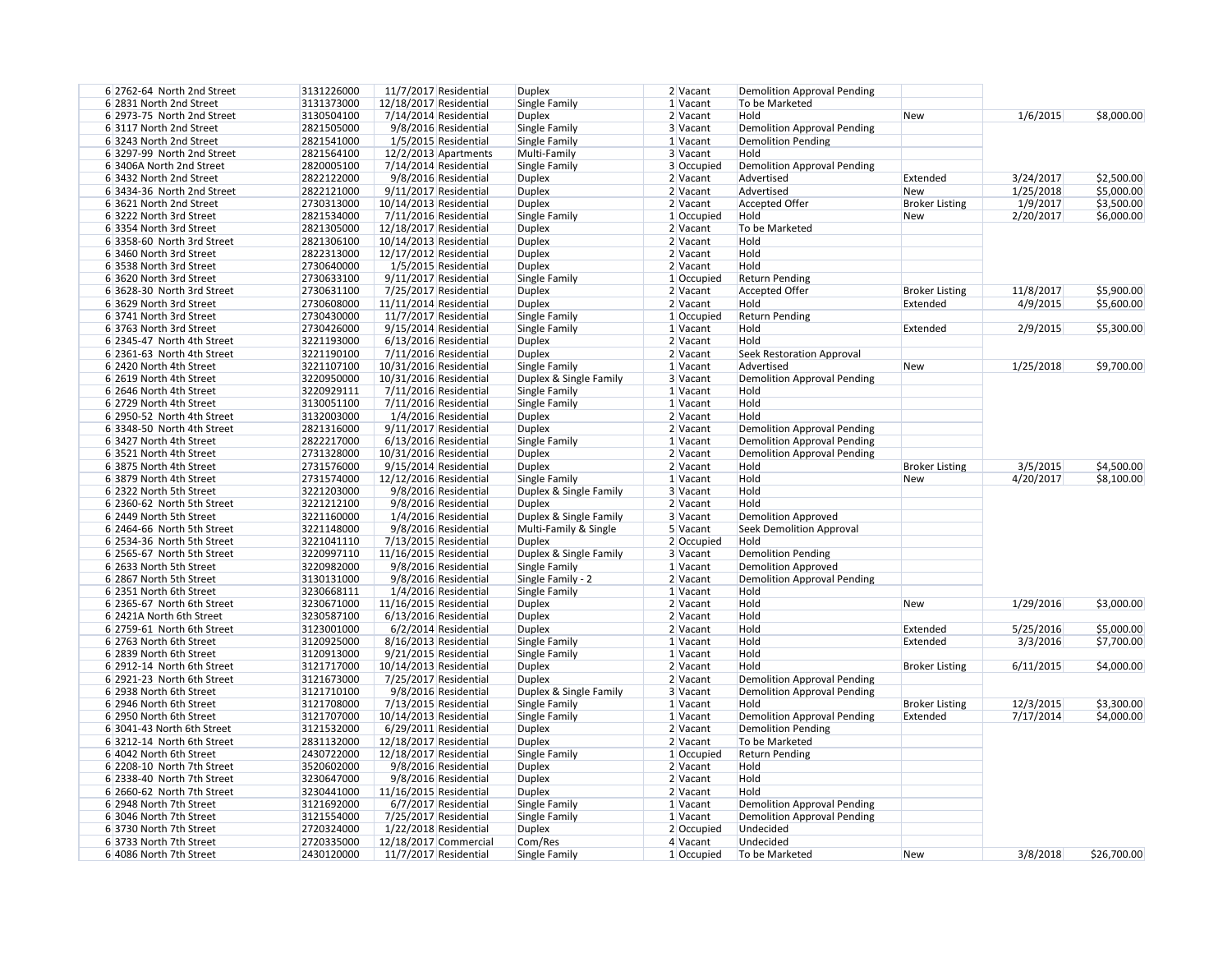| 6 3035 North 8th Street     | 3121575000 |                        | 11/7/2017 Residential   | <b>Duplex</b>          | $1$ Vacant | To be Marketed                     | <b>New</b>            | 3/8/2018   | \$2,800.00  |
|-----------------------------|------------|------------------------|-------------------------|------------------------|------------|------------------------------------|-----------------------|------------|-------------|
| 6 3201-03 North 8th Street  | 2830011000 |                        | 9/11/2017 Residential   | <b>Duplex</b>          | 2 Occupied | Advertised                         | <b>New</b>            | 1/25/2018  | \$2,500.00  |
| 6 3291 North 8th Street     | 2831232100 |                        | 7/11/2016 Residential   | <b>Duplex</b>          | 2 Vacant   | <b>Accepted Offer</b>              | <b>Broker Listing</b> | 1/6/2017   | \$4,900.00  |
| 6 3343 North 8th Street     | 2831272000 |                        | 1/4/2016 Residential    | Single Family          | $1$ Vacant | <b>Demolition Approval Pending</b> |                       |            |             |
| 6 3633 North 8th Street     | 2722204000 |                        | 7/25/2017 Residential   | <b>Duplex</b>          | 2 Vacant   | Advertised                         | <b>Broker Listing</b> | 11/8/2017  | \$7,200.00  |
| 6 3020-22 North 9th Street  | 3121313000 |                        | 8/16/2013 Residential   | Multi-Family           | 2 Vacant   | Advertised                         | <b>Broker Listing</b> | 6/11/2015  | \$5,500.00  |
| 6 3218-20 North 9th Street  | 2830020000 | 12/18/2017 Residential |                         | <b>Duplex</b>          | 2 Occupied | Undecided                          |                       |            |             |
| 6 3242-44 North 9th Street  | 2830025000 |                        | 9/11/2017 Residential   | <b>Duplex</b>          | 2 Occupied | Advertised                         | <b>New</b>            | 1/25/2018  | \$2,500.00  |
| 6 3028 North 10th Lane      | 3120126000 | 11/16/2015 Residential |                         | Single Family          | $1$ Vacant | Advertised                         | Extended              | 9/1/2016   | \$3,000.00  |
| 6 3058 North 10th Lane      | 3120131110 |                        | 6/2/2014 Residential    | Single Family          | 1 Vacant   | Advertised                         | <b>Broker Listing</b> | 9/3/2015   | \$2,500.00  |
| 6 3031 North 10th Street    | 3120332000 |                        | 7/14/2014 Residential   | <b>Duplex</b>          | 2 Vacant   | <b>Demolition Approval Pending</b> | <b>Broker Listing</b> | 9/3/2015   | \$2,500.00  |
| 6 3041 North 10th Street    | 3120330000 |                        | 9/8/2016 Residential    | Single Family          | $1$ Vacant | Advertised                         | Extended              | 3/24/2017  | \$2,500.00  |
| 6 3043 North 10th Street    | 3120329000 |                        | 1/5/2015 Residential    | Single Family          | $1$ Vacant | <b>Seek Demolition Approval</b>    |                       |            |             |
| 6 3047 North 10th Street    | 3120328000 |                        | 6/13/2016 Residential   | <b>Duplex</b>          | 2 Vacant   | <b>Demolition Approval Pending</b> |                       |            |             |
| 6 3054 North 10th Street    | 3120305100 |                        | 6/13/2016 Residential   | Single Family          | 1 Vacant   | <b>Demolition Approval Pending</b> |                       |            |             |
| 6 3061 North 10th Street    | 3120325000 | 10/31/2016 Residential |                         | Single Family          | 1 Vacant   | <b>Demolition Approval Pending</b> |                       |            |             |
| 6 3121 North 10th Street    | 2830640000 |                        | 9/8/2016 Residential    | Single Family          | 1 Vacant   | <b>Seek Demolition Approval</b>    |                       |            |             |
| 6 3122-24 North 10th Street | 2830698110 |                        | 9/11/2017 Residential   | <b>Duplex</b>          | $2$ Vacant | Advertised                         | <b>Broker Listing</b> | 1/25/2018  | \$2,700.00  |
| 6 3127 North 10th Street    | 2830639000 |                        | 6/8/2015 Residential    | <b>Duplex</b>          | $2$ Vacant | Advertised                         | <b>Broker Listing</b> | 10/22/2015 | \$3,000.00  |
| 6 3143-45 North 10th Street | 2830635000 |                        | 7/25/2017 Residential   | <b>Duplex</b>          | $2$ Vacant | <b>Demolition Approval Pending</b> |                       |            |             |
| 6 3286 North 10th Street    | 2830406000 |                        | 12/2/2013 Residential   | Single Family          | 1 Vacant   | <b>Demolition Approval Pending</b> |                       |            |             |
| 6 3328 North 10th Street    | 2830350000 |                        | 1/4/2016 Residential    | Single Family          | 1 Vacant   | <b>Demolition Approval Pending</b> |                       |            |             |
|                             |            |                        |                         |                        |            |                                    |                       |            |             |
| 6 3332 North 10th Street    | 2830349000 | 7/13/2015 Exempt       |                         | <b>Duplex</b>          | 2 Vacant   | <b>Demolition Approval Pending</b> |                       |            |             |
| 6 3566 North 10th Street    | 2720807000 |                        | 7/14/2014 Residential   | Single Family          | 1 Vacant   | Advertised                         | <b>Broker Listing</b> | 10/13/2016 | \$5,600.00  |
| 6 3751 North 10th Street    | 2720503000 |                        | $9/14/2015$ Residential | <b>Duplex</b>          | $2$ Vacant | <b>Demolition Approval Pending</b> |                       |            |             |
| 6 2961 North 11th Lane      | 3120180100 |                        | 9/11/2017 Residential   | Single Family          | 1 Vacant   | Advertised                         | <b>Broker Listing</b> | 1/25/2018  | \$3,000.00  |
| 6 3056 North 11th Lane      | 3120417000 |                        | 11/7/2017 Residential   | <b>Duplex</b>          | 2 Occupied | To be Marketed                     | <b>New</b>            | 3/8/2018   | \$10,500.00 |
| 6 2920-22 North 11th Street | 3120146000 |                        | 9/14/2015 Residential   | <b>Duplex</b>          | 2 Vacant   | To be Marketed                     | <b>Broker Listing</b> | 6/15/2017  | \$10,200.00 |
| 6 3040 North 11th Street    | 3122320100 |                        | 11/7/2017 Residential   | Single Family          | 1 Vacant   | Advertised                         | <b>New</b>            | 1/25/2018  | \$2,500.00  |
| 6 3115 North 11th Street    | 2830580000 | 10/31/2016 Residential |                         | Single Family          | 1 Vacant   | <b>Demolition Approval Pending</b> |                       |            |             |
| 6 3151-53 North 11th Street | 2830571000 |                        | 9/8/2016 Residential    | <b>Duplex</b>          | 2 Vacant   | Advertised                         | <b>Broker Listing</b> | 1/30/2018  | \$3,500.00  |
| 6 3252 North 11th Street    | 2830424000 |                        | 9/8/2016 Residential    | Single Family          | $1$ Vacant | Advertised                         | <b>Broker Listing</b> | 3/24/2017  | \$3,000.00  |
| 6 3260 North 11th Street    | 2830426000 |                        | 7/11/2016 Residential   | <b>Duplex</b>          | 1 Vacant   | <b>Demolition Approval Pending</b> |                       |            |             |
| 6 3299 North 11th Street    | 2830437000 |                        | 12/17/2012 Commercial   | Com/Res                | 1 Vacant   | To be Marketed                     |                       |            |             |
| 6 3332 North 11th Street    | 2830287000 | 12/18/2017 Residential |                         | Single Family          | 1 Occupied | Undecided                          |                       |            |             |
| 6 3337 North 11th Street    | 2830241000 |                        | 9/8/2016 Residential    | <b>Duplex</b>          | 2 Vacant   | <b>Accepted Offer</b>              | Extended              | 4/3/2017   | \$2,500.00  |
| 6 3438 North 11th Street    | 2830271000 |                        | 6/8/2015 Residential    | <b>Duplex</b>          | 2 Vacant   | <b>Demolition Approval Pending</b> |                       |            |             |
| 6 3552 North 11th Street    | 2722820000 | 12/18/2017 Residential |                         | Single Family          | 1 Occupied | Undecided                          |                       |            |             |
| 6 2948-50 North 12th Street | 3122520000 |                        | 7/13/2015 Residential   | <b>Duplex</b>          | 2 Vacant   | <b>Demolition Approval Pending</b> |                       |            |             |
| 6 2963-65 North 12th Street | 3122501000 | 12/18/2017 Residential |                         | <b>Duplex</b>          | 2 Occupied | Undecided                          |                       |            |             |
| 6 2975-79 North 12th Street | 3129954000 |                        | 7/20/2009 Commercial    | Com/Res                | 2 Vacant   | To be Marketed                     |                       |            |             |
| 6 3018 North 12th Street    | 3123325100 | 12/18/2017 Residential |                         | <b>Duplex</b>          | 2 Vacant   | <b>Demolition Approval Pending</b> |                       |            |             |
| 6 3036-38 North 12th Street | 3123329100 |                        | 9/8/2016 Residential    | <b>Duplex</b>          | 2 Vacant   | <b>Demolition Approval Pending</b> |                       |            |             |
| 6 3270 North 12th Street    | 2830456000 | 10/14/2013 Residential |                         | <b>Duplex</b>          | 2 Vacant   | <b>Demolition Pending</b>          | <b>Broker Listing</b> | 6/11/2015  | \$7,070.00  |
| 6 3312 North 12th Street    | 2830229000 |                        | $12/2/2013$ Residential | Single Family          | $1$ Vacant | Hold                               | Extended              | 5/25/2016  | \$4,200.00  |
| 6 3321-23 North 12th Street | 2830177200 | 12/18/2017 Residential |                         | Duplex & Single Family | 3 Occupied | Undecided                          |                       |            |             |
| 6 3329-31 North 12th Street | 2830179000 |                        | 7/11/2016 Residential   | Duplex - 2             | 4 Vacant   | <b>Demolition Approval Pending</b> |                       |            |             |
| 6 3342 North 12th Street    | 2830222000 | 12/17/2012 Residential |                         | Single Family          | 1 Vacant   | Hold                               | <b>Broker Listing</b> | 9/3/2015   | \$2,500.00  |
| 6 3359 North 12th Street    | 2830186000 |                        | 6/2/2014 Residential    | Duplex & Single Family | 3 Vacant   | Advertised                         | Extended              | 9/2/2016   | \$4,500.00  |
| 6 3409 North 12th Street    | 2830189100 |                        | 9/8/2016 Residential    | Single Family          | 1 Vacant   | To be Marketed                     | <b>Broker Listing</b> | 3/24/2017  | \$3,500.00  |
| 6 3418 North 12th Street    | 2830214000 |                        | 9/14/2015 Residential   | Child Day Care         | 0 Vacant   | <b>Demolition Approval Pending</b> |                       |            |             |
| 6 3445 North 12th Street    | 2830197000 | 12/17/2012 Residential |                         | Single Family          | 1 Vacant   | <b>Demolition Approval Pending</b> | <b>Broker Listing</b> | 2/6/2015   | \$2,500.00  |
| 6 3608 North 12th Street    | 2722722000 |                        | 9/8/2016 Residential    | Single Family          | 1 Vacant   | Advertised                         | Extended              | 1/30/2018  | \$10,500.00 |
| 6 3626 North 12th Street    | 2722726000 | 12/18/2017 Residential |                         | Single Family          | 1 Unknown  | Undecided                          |                       |            |             |
| 6 3649 North 12th Street    | 2722739000 |                        | 6/13/2016 Residential   | Single Family          | 1 Vacant   | <b>Demolition Approval Pending</b> |                       |            |             |
| 6 3787 North 12th Street    | 2722409000 | 12/18/2017 Residential |                         | Single Family          | 1 Occupied | Undecided                          |                       |            |             |
| 6 3927 North 12th Street    | 2720219000 |                        | 11/7/2017 Residential   | Single Family          | 1 Occupied | <b>Return Pending</b>              | <b>New</b>            | 3/8/2018   | \$21,300.00 |
| 6 3935 North 12th Street    | 2720217000 |                        |                         | <b>Duplex</b>          | 2 Vacant   | Advertised                         | <b>New</b>            |            |             |
|                             |            |                        | 7/25/2017 Residential   |                        |            |                                    |                       | 1/25/2018  | \$11,000.00 |
| 6 3163 North 13th Street    | 2840505000 |                        | 12/2/2013 Residential   | Single Family          | $1$ Vacant | <b>Demolition Approval Pending</b> | <b>Broker Listing</b> | 2/6/2015   | \$4,000.00  |
| 6 3205 North 13th Street    | 2841111000 |                        | 9/11/2017 Residential   | <b>Duplex</b>          | $2$ Vacant | Advertised                         | <b>New</b>            | 1/25/2018  | \$6,000.00  |
| 6 3211 North 13th Street    | 2841110000 | 10/31/2016 Residential |                         | <b>Duplex</b>          | 2 Vacant   | Advertised                         | Extended              | 8/15/2017  | \$3,000.00  |
| 6 3270 North 13th Street    | 2830483100 | 12/12/2016 Residential |                         | Single Family          | $1$ Vacant | Advertised                         | <b>Broker Listing</b> | 5/25/2017  | \$5,900.00  |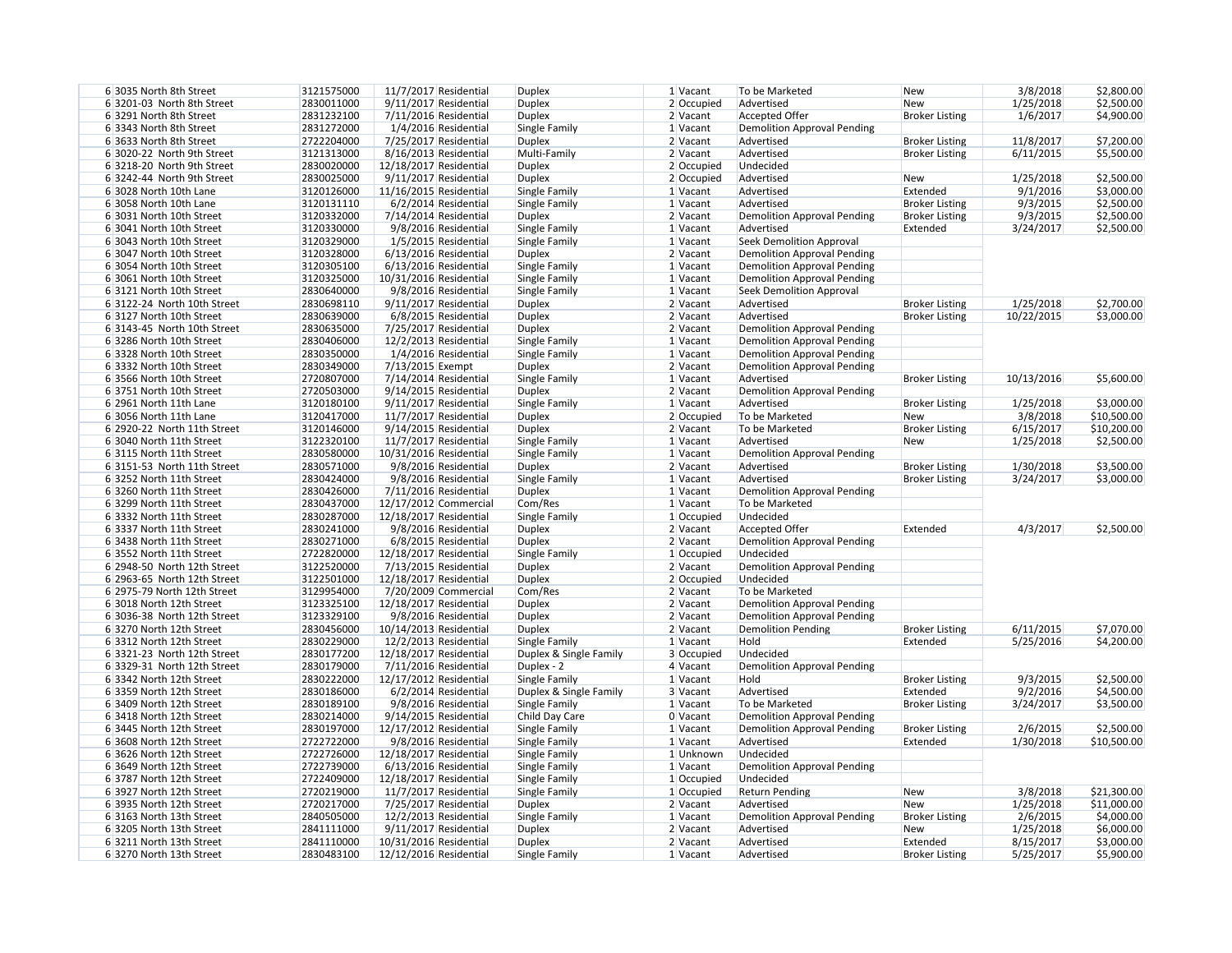| 6 3321-23 North 13th Street                          | 2840101000 | 10/31/2016 Residential | <b>Duplex</b> | 2 Vacant   | <b>Demolition Approval Pending</b> |                       |            |             |
|------------------------------------------------------|------------|------------------------|---------------|------------|------------------------------------|-----------------------|------------|-------------|
| 6 3415 North 13th Street                             | 2842136111 | 12/18/2017 Residential | Single Family | $1$ Vacant | <b>Demolition Approval Pending</b> |                       |            |             |
| 6 3437 North 13th Street                             | 2842131000 | 11/7/2017 Residential  | Single Family | 1 Occupied | To be Marketed                     | <b>New</b>            | 3/8/2018   | \$5,000.00  |
| 6 3523 North 13th Street                             | 2710751100 | 11/7/2017 Residential  | Single Family | $1$ Vacant | Advertised                         | <b>New</b>            | 1/25/2018  | \$5,000.00  |
| 6 3538 North 13th Street                             | 2722779000 | 12/12/2016 Residential | Single Family | 1 Vacant   | To be Marketed                     | <b>Broker Listing</b> | 5/25/2017  | \$6,000.00  |
| 6 3721-23 North 13th Street                          | 2710718000 | 6/8/2015 Residential   | <b>Duplex</b> | 2 Vacant   | <b>Demolition Pending</b>          | <b>Broker Listing</b> | 10/22/2015 | \$3,700.00  |
| 6 2949 North 14th Street                             | 3111015000 | 9/15/2014 Residential  | <b>Duplex</b> | $2$ Vacant | <b>Demolition Approval Pending</b> | <b>Broker Listing</b> | 3/5/2015   | \$3,800.00  |
| 6 2971-73 North 14th Street                          | 3110104000 | 8/16/2013 Residential  | <b>Duplex</b> | $2$ Vacant | <b>Demolition Approval Pending</b> | <b>Broker Listing</b> | 2/18/2014  | \$2,500.00  |
| 6 2974 North 14th Street                             | 3112334000 | 1/5/2015 Residential   | <b>Duplex</b> | 2 Occupied | To be Marketed                     | <b>New</b>            | 3/8/2018   | \$2,800.00  |
| 6 3037 North 14th Street                             | 3113036000 | 11/7/2017 Residential  | <b>Duplex</b> | 2 Occupied | To be Marketed                     | <b>New</b>            | 3/8/2018   | \$6,500.00  |
| 6 3075-77 North 14th Street                          | 3110301000 | 12/17/2012 Commercial  | Com/Res       | 2 Occupied | To be Marketed                     |                       |            |             |
| 6 3171 North 14th Street                             | 2841029000 | 7/25/2017 Residential  | <b>Duplex</b> | $2$ Vacant | <b>Demolition Approval Pending</b> |                       |            |             |
| 6 3229 North 14th Street                             | 2841018000 | 1/4/2016 Residential   | <b>Duplex</b> | $2$ Vacant | Advertised                         | <b>Broker Listing</b> | 7/21/2016  | \$2,500.00  |
| 6 3267-69 North 14th Street                          | 2842207000 | 9/8/2016 Residential   | <b>Duplex</b> | $2$ Vacant | Accepted Offer                     | <b>Broker Listing</b> | 8/15/2017  | \$5,500.00  |
| 6 3445-47 North 14th Street                          | 2842089000 | 9/11/2017 Residential  | <b>Duplex</b> | 2 Occupied | Advertised                         | <b>New</b>            | 1/25/2018  | \$5,000.00  |
|                                                      | 2842164000 |                        |               |            | <b>Return Pending</b>              |                       |            |             |
| 6 3446-48 North 14th Street                          |            | 11/7/2017 Residential  | <b>Duplex</b> | 2 Occupied |                                    |                       |            |             |
| 6 3455-57 North 14th Street                          | 2842087000 | 6/8/2015 Residential   | <b>Duplex</b> | 2 Vacant   | Advertised                         | <b>Broker Listing</b> | 10/15/2015 | \$3,500.00  |
| 6 3619 North 14th Street                             | 2710796000 | 9/11/2017 Residential  | Single Family | 1 Vacant   | <b>Demolition Approval Pending</b> |                       |            |             |
| 63127 North 15th Street                              | 2840315000 | 6/8/2015 Residential   | <b>Duplex</b> | 2 Vacant   | Advertised                         | <b>Broker Listing</b> | 10/22/2015 | \$2,500.00  |
| 6 3139 North 15th Street                             | 2840312100 | 9/11/2017 Residential  | <b>Duplex</b> | 2 Vacant   | <b>Demolition Approval Pending</b> |                       |            |             |
| 6 3183 North 15th Street                             | 2840301000 | 7/11/2016 Residential  | <b>Duplex</b> | 2 Vacant   | <b>Demolition Approval Pending</b> |                       |            |             |
| 6 3186 North 15th Street                             | 2840759000 | 6/7/2017 Residential   | <b>Duplex</b> | 2 Vacant   | Advertised                         | Extended              | 10/12/2017 | \$2,700.00  |
| 6 3254-56 North 15th Street                          | 2842214000 | 9/11/2017 Residential  | <b>Duplex</b> | 2 Vacant   | Advertised                         | <b>New</b>            | 1/25/2018  | \$2,500.00  |
| 6 3411 North 15th Street                             | 2842057000 | 10/31/2016 Residential | Single Family | 1 Vacant   | <b>Accepted Offer</b>              |                       |            |             |
| 6 3452 North 15th Street                             | 2842121000 | 10/8/2012 Residential  | Single Family | $1$ Vacant | <b>Demolition Approval Pending</b> | <b>Broker Listing</b> | 2/18/2014  | \$2,500.00  |
| 6 3523 North 15th Street                             | 2710890000 | 12/18/2017 Residential | Single Family | 1 Occupied | To be Marketed                     |                       |            |             |
| 6 3529 North 15th Street                             | 2710889000 | 12/18/2017 Residential | Single Family | 1 Occupied | Undecided                          |                       |            |             |
| 6 3713 North 15th Street                             | 2710845000 | 7/13/2015 Residential  | Single Family | $1$ Vacant | <b>Demolition Approval Pending</b> |                       |            |             |
| 6 3736 North 15th Street                             | 2710833000 | 7/25/2017 Residential  | Single Family | 1 Vacant   | Advertised                         | <b>Broker Listing</b> | 12/5/2017  | \$4,600.00  |
| 6 3869 North 15th Street                             | 2710216000 | 12/12/2016 Residential | Single Family | 1 Vacant   | <b>Accepted Offer</b>              | Extended              | 1/11/2018  | \$4,050.00  |
| 6 3942 North 15th Street                             | 2712425000 | 9/11/2017 Residential  | Single Family | 1 Occupied | Accepted Offer                     | <b>New</b>            | 12/21/2017 | \$10,400.00 |
| 6 2914 North 17th Street                             | 3111387000 | 7/11/2016 Residential  | <b>Duplex</b> | 1 Vacant   | Advertised                         | Extended              | 1/6/2017   | \$2,500.00  |
| 6 3273 North 17th Street                             | 2840019000 | 9/14/2015 Apartments   | Multi-Family  | 6 Vacant   | Advertised                         | Multi-Family          | 12/7/2015  | \$18,000.00 |
| 6 3317 North 17th Street                             | 2840007000 | 7/26/2010 Residential  | <b>Duplex</b> | 2 Vacant   | Advertised                         | <b>Broker Listing</b> | 11/10/2014 | \$3,200.00  |
| 6 3327-29 North 17th Street                          | 2840005000 | 12/18/2017 Residential | <b>Duplex</b> | 2 Unknown  | Undecided                          |                       |            |             |
| 6 3336 North 17th Street                             | 2842037000 | 9/14/2015 Residential  | Single Family | $1$ Vacant | Hold                               |                       |            |             |
| 6 3407 North 17th Street                             | 2841703000 | 7/25/2017 Residential  | Single Family |            | Advertised                         | <b>Broker Listing</b> | 12/28/2017 |             |
|                                                      |            | 9/8/2016 Residential   |               | 1 Vacant   | Advertised                         |                       |            | \$2,500.00  |
| 6 3424 North 17th Street                             | 2841310000 |                        | <b>Duplex</b> | 2 Vacant   |                                    | Extended              | 8/8/2017   | \$2,500.00  |
| 6 2933 North 18th Street<br>6 2958 North 18th Street | 3111322000 | 12/18/2017 Residential | Multi-Family  | 3 Occupied | To be Marketed                     |                       |            |             |
|                                                      | 3111338000 | 6/8/2015 Residential   | <b>Duplex</b> | $2$ Vacant | Advertised                         | <b>Broker Listing</b> | 12/3/2015  | \$4,900.00  |
| 6 3420-22 North 18th Street                          | 2841209000 | 12/18/2017 Residential | <b>Duplex</b> | 2 Occupied | Undecided                          |                       |            |             |
| 6 3880 North 18th Street                             | 2710432000 | 7/9/2012 Apartments    | Multi-Family  | 8 Vacant   | Advertised                         | Multi-Family          | 1/17/2018  | \$24,000.00 |
| 6 2926 North 19th Street                             | 3111307000 | 1/4/2016 Residential   | <b>Duplex</b> | 3 Vacant   | <b>Demolition Pending</b>          |                       |            |             |
| 6 2949 North 19th Street                             | 3111277000 | 6/7/2017 Residential   | Single Family | $1$ Vacant | <b>Accepted Offer</b>              | Extended              | 10/4/2017  | \$11,300.00 |
| 6 2954 North 19th Street                             | 3111300000 | 9/15/2014 Residential  | <b>Duplex</b> | 2 Vacant   | <b>Demolition Approval Pending</b> | <b>Broker Listing</b> | 3/5/2015   | \$3,000.00  |
| 6 3536 North 19th Street                             | 2711415000 | 9/11/2017 Residential  | <b>Duplex</b> | 2 Vacant   | Advertised                         | <b>New</b>            | 1/25/2018  | \$2,500.00  |
| 6 3574 North 19th Street                             | 2711518000 | 1/4/2016 Residential   | <b>Duplex</b> | 1 Vacant   | <b>Demolition Approval Pending</b> |                       |            |             |
| 6 3607-09 North 19th Street                          | 2710530000 | 7/14/2014 Residential  | <b>Duplex</b> | 2 Vacant   | Advertised                         | <b>Broker Listing</b> | 12/23/2014 | \$2,500.00  |
| 6 3613 North 19th Street                             | 2710529000 | 12/2/2013 Residential  | Single Family | 1 Vacant   | <b>Demolition Approval Pending</b> | <b>Broker Listing</b> | 8/21/2014  | \$2,500.00  |
| 6 3860 North 19th Street                             | 2711905000 | 6/7/2017 Residential   | Single Family | 1 Vacant   | Advertised                         | Extended              | 10/4/2017  | \$10,000.00 |
| 6 3877 North 19th Street                             | 2712592000 | 9/15/2014 Residential  | Com/Res       | 1 Vacant   | <b>Demolition Approval Pending</b> | <b>Broker Listing</b> | 3/5/2015   | \$3,000.00  |
| 6 3205-07 North 20th Street                          | 2850129000 | 12/18/2017 Residential | <b>Duplex</b> | 2 Unknown  | Undecided                          |                       |            |             |
| 6 3277-79 North 20th Street                          | 2850112000 | 9/11/2017 Residential  | <b>Duplex</b> | 2 Occupied | Advertised                         | <b>New</b>            | 1/25/2018  | \$8,000.00  |
| 6 3389 North 20th Street                             | 2852126100 | 10/31/2016 Residential | <b>Duplex</b> | 1 Vacant   | <b>Demolition Approval Pending</b> |                       |            |             |
| 6 3860-62 North 20th Street                          | 2712542000 | 1/4/2016 Residential   | <b>Duplex</b> | 2 Vacant   | <b>Accepted Offer</b>              | Extended              | 1/19/2018  | \$8,300.00  |
| 6 3200 North 21st Street                             | 2850131000 | 12/17/2012 Residential | <b>Duplex</b> | $2$ Vacant | Advertised                         | <b>Broker Listing</b> | 5/19/2016  | \$2,500.00  |
| 6 3252 North 21st Street                             | 2850143000 | 12/2/2013 Residential  | <b>Duplex</b> | 2 Vacant   | Hold                               | <b>Broker Listing</b> | 11/6/2014  | \$3,500.00  |
| 6 3327 North 21st Street                             | 2852168000 | 10/8/2012 Residential  | Single Family | $1$ Vacant | <b>Demolition Pending</b>          |                       |            |             |
| 6 3818 North 21st Street                             | 2701731000 | 10/31/2016 Residential | Single Family | 1 Occupied | Accepted Offer                     | Extended              | 1/18/2018  | \$5,400.00  |
| 6 3303-05 North 22nd Street                          | 2850470000 | 12/18/2017 Residential | <b>Duplex</b> | 2 Occupied | To be Marketed                     |                       |            |             |
| 6 3341 North 22nd Street                             | 2850461000 | 11/7/2017 Residential  | Single Family | $1$ Vacant | Advertised                         | <b>New</b>            | 1/25/2018  | \$9,100.00  |
| 6 3379 North 22nd Street                             | 2850452100 | 9/11/2017 Residential  | Single Family | 1 Occupied | Advertised                         | <b>New</b>            | 1/25/2018  | \$9,500.00  |
|                                                      |            |                        |               |            |                                    |                       |            |             |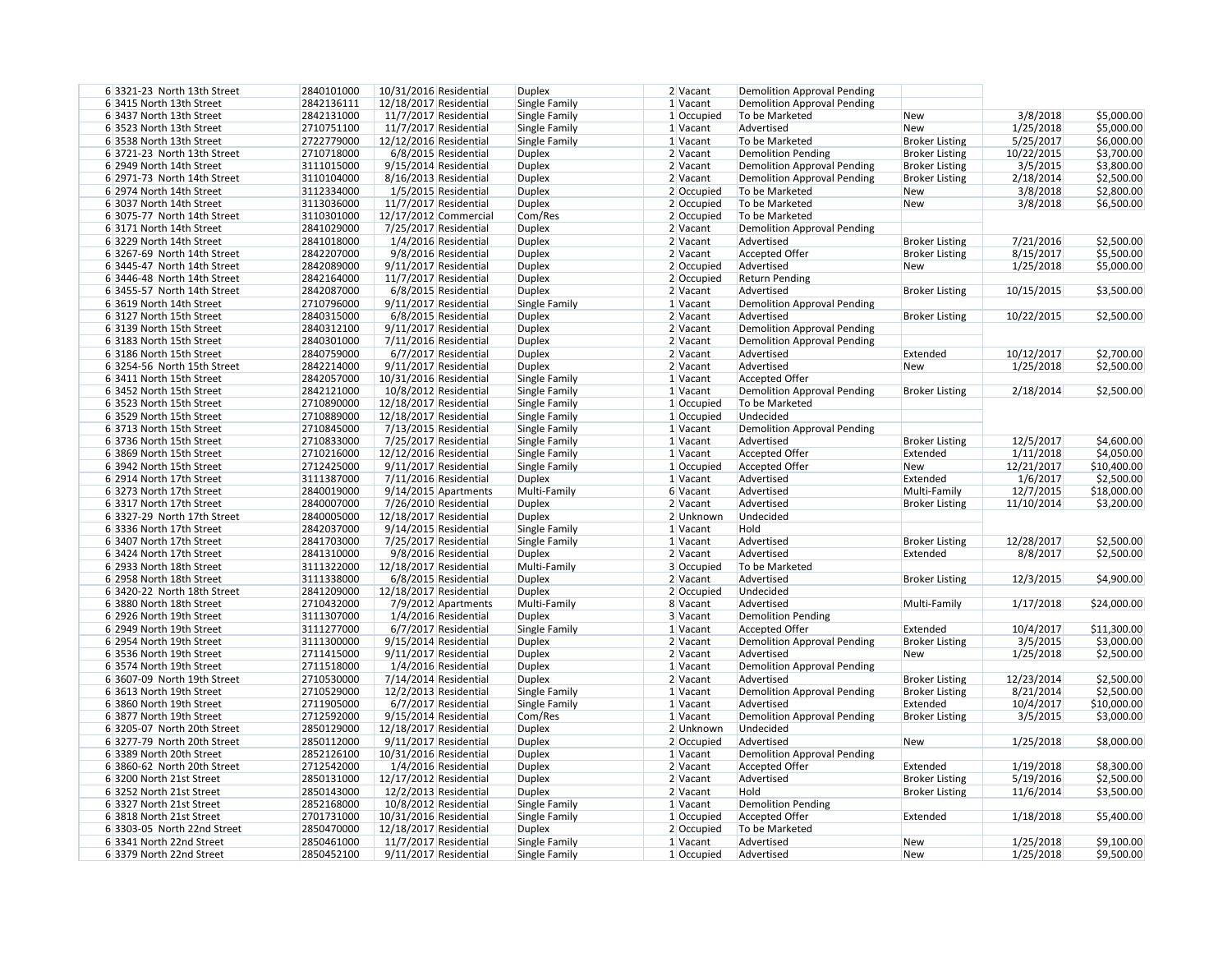| 6 3434 North 22nd Street       | 2850496000 |                          | 7/11/2016 Residential   | <b>Duplex</b>         | 2 Vacant     | <b>Demolition Approval Pending</b> |                       |            |             |
|--------------------------------|------------|--------------------------|-------------------------|-----------------------|--------------|------------------------------------|-----------------------|------------|-------------|
| 6 3843 North 22nd Street       | 2701864000 |                          | 1/4/2016 Residential    | Single Family         | 1 Vacant     | <b>Demolition Pending</b>          |                       |            |             |
| 6 3948 North 22nd Street       | 2701820000 |                          | 9/11/2017 Residential   | Single Family         | $1$ Vacant   | <b>Demolition Approval Pending</b> |                       |            |             |
| 6 3314-16 North 23rd Street    | 2850010000 |                          | 9/11/2017 Residential   | Duplex                | $2$ Occupied | Hold                               |                       |            |             |
| 6 3517-19 North 23rd Street    | 2702020000 | 12/18/2017 Residential   |                         | Duplex                | $2$ Occupied | Undecided                          |                       |            |             |
| 6 3758 North 23rd Street       | 2701533000 | 10/14/2013 Residential   |                         | Duplex                | 2 Vacant     | <b>Demolition Approval Pending</b> |                       |            |             |
| 6 3838 North 23rd Street       | 2701885000 | 12/18/2017 Residential   |                         | Single Family         | $1$ Vacant   | Undecided                          |                       |            |             |
| 6 3609 North 24th Place        | 2701128000 |                          | 6/8/2015 Residential    | Single Family         | 1 Vacant     | <b>Seek Demolition Approval</b>    |                       |            |             |
| 6 3342 North 24th Street       | 2851361000 | 12/17/2012 Residential   |                         | Single Family         | 1 Vacant     | Advertised                         | <b>Broker Listing</b> | 9/3/2015   | \$2,500.00  |
| 6 3362 North 24th Street       | 2851357100 |                          | 9/8/2016 Residential    | Duplex                | 2 Vacant     | <b>Demolition Approval Pending</b> |                       |            |             |
| 6 3747 North 24th Street       | 2701505000 |                          | 1/4/2016 Residential    | Duplex                | 2 Vacant     | <b>Demolition Pending</b>          |                       |            |             |
| 6 3761 North 24th Street       | 2701501000 |                          | 9/11/2017 Residential   | Duplex                | 2 Vacant     | <b>Demolition Approval Pending</b> |                       |            |             |
| 6 3553 North 25th Street       | 2701178000 |                          | 7/14/2014 Residential   | <b>Duplex</b>         | 2 Vacant     |                                    |                       |            |             |
|                                |            |                          |                         |                       |              | <b>Demolition Approved</b>         |                       |            |             |
| 6 3602 North 25th Street       | 2701156100 |                          | 8/16/2013 Residential   | <b>Duplex</b>         | 2 Vacant     | <b>Demolition Approval Pending</b> |                       |            |             |
| 6 3639 North 25th Street       | 2701168000 |                          | 6/8/2015 Residential    | <b>Duplex</b>         | 2 Vacant     | Advertised                         | Extended              | 12/11/2015 | \$2,500.00  |
| 6 3264 North Achilles Street   | 2820724000 |                          | 6/2/2014 Residential    | <b>Duplex</b>         | 2 Vacant     | Hold                               |                       |            |             |
| 6 636 West Atkinson Avenue     | 2729994100 |                          | 9/8/2016 Residential    | <b>Duplex</b>         | 2 Vacant     | <b>Demolition Approval Pending</b> |                       |            |             |
| 6 1228-32 West Atkinson Avenue | 2722419000 |                          | 8/16/2013 Commercial    | Com/Res               | 3 Vacant     | <b>Demolition Approval Pending</b> |                       |            |             |
| 6 1246 West Atkinson Avenue    | 2722421000 |                          | 9/15/2014 Commercial    | Com/Res               | 1 Vacant     | To be Marketed                     |                       |            |             |
| 6 1412 West Atkinson Avenue    | 2712439000 |                          | 7/28/2008 Commercial    | Com/Res               | 0 Vacant     | <b>Seek Demolition Approval</b>    |                       |            |             |
| 6 1422-24 West Atkinson Avenue | 2712441000 |                          | 12/2/2013 Commercial    | Tavern                | 0 Occupied   | To be Marketed                     |                       |            |             |
| 6 1840-46 West Atkinson Avenue | 2711205000 |                          | 1/4/2016 Commercial     | Com/Res               | 10 Vacant    | <b>Demolition Pending</b>          |                       |            |             |
| 6 403-05 East Auer Avenue      | 2812311000 | 12/17/2012 Residential   |                         | Duplex                | 2 Vacant     | Hold                               |                       |            |             |
| 6 224 West Auer Avenue         | 2821522100 |                          | $9/15/2014$ Residential | Single Family         | $1$ Vacant   | <b>Demolition Approval Pending</b> |                       |            |             |
| 6 2408 North Buffum Street     | 3211351111 |                          | 11/7/2017 Residential   | Single Family         | 1 Occupied   | To be Marketed                     | New                   | 3/8/2018   | \$15,800.00 |
| 6 2749 North Buffum Street     | 3140769100 |                          | 9/14/2015 Residential   | Duplex                | $2$ Occupied | Hold                               |                       |            |             |
| 6 2772 North Buffum Street     | 3140761000 | 10/14/2013 Residential   |                         | Duplex                | 2 Vacant     | <b>Demolition Pending</b>          |                       |            |             |
| 6 2908 North Buffum Street     | 3140991000 |                          | 9/11/2017 Residential   | Single Family         | $1$ Occupied | Advertised                         | <b>New</b>            | 1/25/2018  | \$8,000.00  |
| 6 2951 North Buffum Street     | 3141049000 | 12/18/2017 Residential   |                         | Duplex                | 2 Occupied   | Undecided                          |                       |            |             |
| 6 3014A North Buffum Street    | 3140646000 |                          | 9/8/2016 Residential    | Duplex                | 2 Vacant     | Advertised                         | New                   | 1/25/2018  | \$4,300.00  |
| 6 3041-43 North Buffum Street  | 3141181000 | 12/12/2016 Residential   |                         | Duplex                | 2 Vacant     | Advertised                         | Extended              | 2/14/2018  | \$2,500.00  |
|                                |            |                          |                         |                       |              |                                    |                       |            |             |
| 6 3067 North Buffum Street     | 3141174200 |                          | 7/11/2016 Residential   | Single Family         | $1$ Vacant   | <b>Demolition Approval Pending</b> |                       |            |             |
| 6 3201-03 North Buffum Street  | 2812512000 |                          | 10/31/2016 Apartments   | Multi-Family          | 4 Vacant     | Advertised                         | Extended              | 2/14/2018  | \$2,500.00  |
| 6 3224 North Buffum Street     | 2811412000 |                          | 12/2/2013 Residential   | Single Family         | $1$ Vacant   | <b>Demolition Pending</b>          |                       |            |             |
| 6 3254 North Buffum Street     | 2819971000 |                          | 7/13/2015 Residential   | Duplex                | 2 Vacant     | <b>Demolition Pending</b>          |                       |            |             |
| 6 128 East Burleigh Street     | 2820611000 |                          | 12/17/2012 Commercial   | Com/Res               | $1$ Vacant   | To be Marketed                     |                       |            |             |
| 6 213-15 East Burleigh Street  | 3131610000 |                          | $9/11/2017$ Residential | <b>Duplex</b>         | 2 Vacant     | Advertised                         | New                   | 1/25/2018  | \$6,000.00  |
| 6 223-25 East Burleigh Street  | 3131608000 | 12/18/2017 Residential   |                         | <b>Duplex</b>         | 2 Occupied   | Undecided                          |                       |            |             |
| 6 115 West Burleigh Street     | 3130209000 |                          | 7/9/2012 Residential    | Single Family         | $1$ Vacant   | Hold                               |                       |            |             |
| 6 225-31 West Burleigh Street  | 3130218000 |                          | 10/31/2016 Commercial   | Church                | 2 Vacant     | To be Marketed                     |                       |            |             |
| 6 434-36 West Burleigh Street  | 2821710000 | 10/14/2013 Residential   |                         | Duplex                | 2 Vacant     | Hold                               | <b>Broker Listing</b> | 8/21/2014  | \$2,500.00  |
| 6 500-02 West Burleigh Street  | 2821698000 |                          | 7/25/2017 Residential   | Duplex                | 2 Vacant     | Advertised                         | <b>Broker Listing</b> | 11/8/2017  | \$2,500.00  |
| 6 504-06 West Burleigh Street  | 2821699000 | 11/14/2011 Residential   |                         | Duplex                | 2 Vacant     | <b>Demolition Approval Pending</b> |                       |            |             |
| 6 616-18 West Burleigh Street  | 2831088000 | $11/14/2011$ Residential |                         | Duplex                | 2 Vacant     | Advertised                         | Extended              | 10/27/2016 | \$2,900.00  |
| 6 812 West Burleigh Street     | 2831213000 |                          | 7/25/2017 Residential   | Duplex                | 2 Vacant     | <b>Accepted Offer</b>              | Extended              | 11/8/2017  | \$7,600.00  |
| 6 1406-08 West Burleigh Street | 2841045000 |                          | 9/11/2017 Residential   | <b>Duplex</b>         | 2 Vacant     | Advertised                         | New                   | 1/25/2018  | \$9,800.00  |
| 6 1410 West Burleigh Street    | 2841046100 |                          | 1/5/2015 Residential    | <b>Duplex</b>         | 2 Vacant     | Advertised                         | <b>Broker Listing</b> | 9/3/2015   | \$2,500.00  |
| 6 1424-26 West Burleigh Street | 2841049000 |                          | 8/16/2013 Residential   | <b>Duplex</b>         | 2 Vacant     | Advertised                         | <b>Broker Listing</b> | 7/17/2014  | \$2,500.00  |
| 6 1119 West Capitol Drive      | 2722914000 | 12/12/2016 Residential   |                         | Single Family         | $1$ Vacant   | Advertised                         | <b>New</b>            | 1/25/2018  | \$16,200.00 |
| 6 1971-77 West Capitol Drive   | 2712503000 |                          | 6/7/2017 Commercial     | <b>Medical Office</b> | $1$ Occupied | To be Marketed                     |                       |            |             |
| 6 2239 West Capitol Drive      | 2700311000 |                          | 6/2/2014 Commercial     | Com/Res               | 1 Vacant     | <b>Seek Demolition Approval</b>    |                       |            |             |
|                                |            |                          |                         |                       |              |                                    |                       |            |             |
| 6 319-21 East Center Street    | 3211701000 |                          | 7/28/2008 Commercial    | Com/Res               | $1$ Vacant   | To be Marketed                     |                       |            |             |
| 6 209 East Chambers Street     | 3130577000 | 12/18/2017 Residential   |                         | Single Family         | 1 Occupied   | Undecided                          |                       |            |             |
| 6 433 West Chambers Street     | 3132117000 |                          | 7/13/2015 Residential   | Duplex                | 2 Vacant     | Hold                               | <b>Broker Listing</b> | 1/8/2016   | \$3,000.00  |
| 6 920-22 West Chambers Street  | 3120320000 |                          | 1/4/2016 Residential    | Duplex                | 2 Vacant     | To be Marketed                     | <b>Broker Listing</b> | 7/21/2016  | \$5,000.00  |
| 6 1102-04 West Chambers Street | 3120104000 |                          | 6/8/2015 Residential    | Duplex                | 2 Vacant     | <b>Demolition Approval Pending</b> |                       |            |             |
| 6 1120 West Chambers Street    | 3120101100 |                          | 6/7/2017 Residential    | Duplex                | $2$ Occupied | <b>Accepted Offer</b>              | Extended              | 10/4/2017  | \$7,000.00  |
| 6 1125 West Chambers Street    | 3120178000 | 12/12/2016 Residential   |                         | Single Family         | $1$ Vacant   | To be Marketed                     | <b>Broker Listing</b> | 6/15/2017  | \$3,500.00  |
| 6 1410-12 West Chambers Street | 3112314000 |                          | 9/11/2017 Residential   | Duplex                | $2$ Occupied | Advertised                         | <b>New</b>            | 1/25/2018  | \$7,500.00  |
| 6 1442 West Chambers Street    | 3112305000 |                          | 3/1/2010 Residential    | Single Family         | $1$ Vacant   | Advertised                         | <b>Broker Listing</b> | 8/22/2016  | \$3,000.00  |
| 6 501 West Clarke Street       | 3220995000 | 12/17/2012 Residential   |                         | <b>Church</b>         | 1 Vacant     | <b>Demolition Pending</b>          |                       |            |             |
| 6 629-31 West Clarke Street    | 3230526000 |                          | 1/4/2016 Residential    | Duplex                | 2 Vacant     | Hold                               |                       |            |             |
|                                |            |                          |                         |                       |              |                                    |                       |            |             |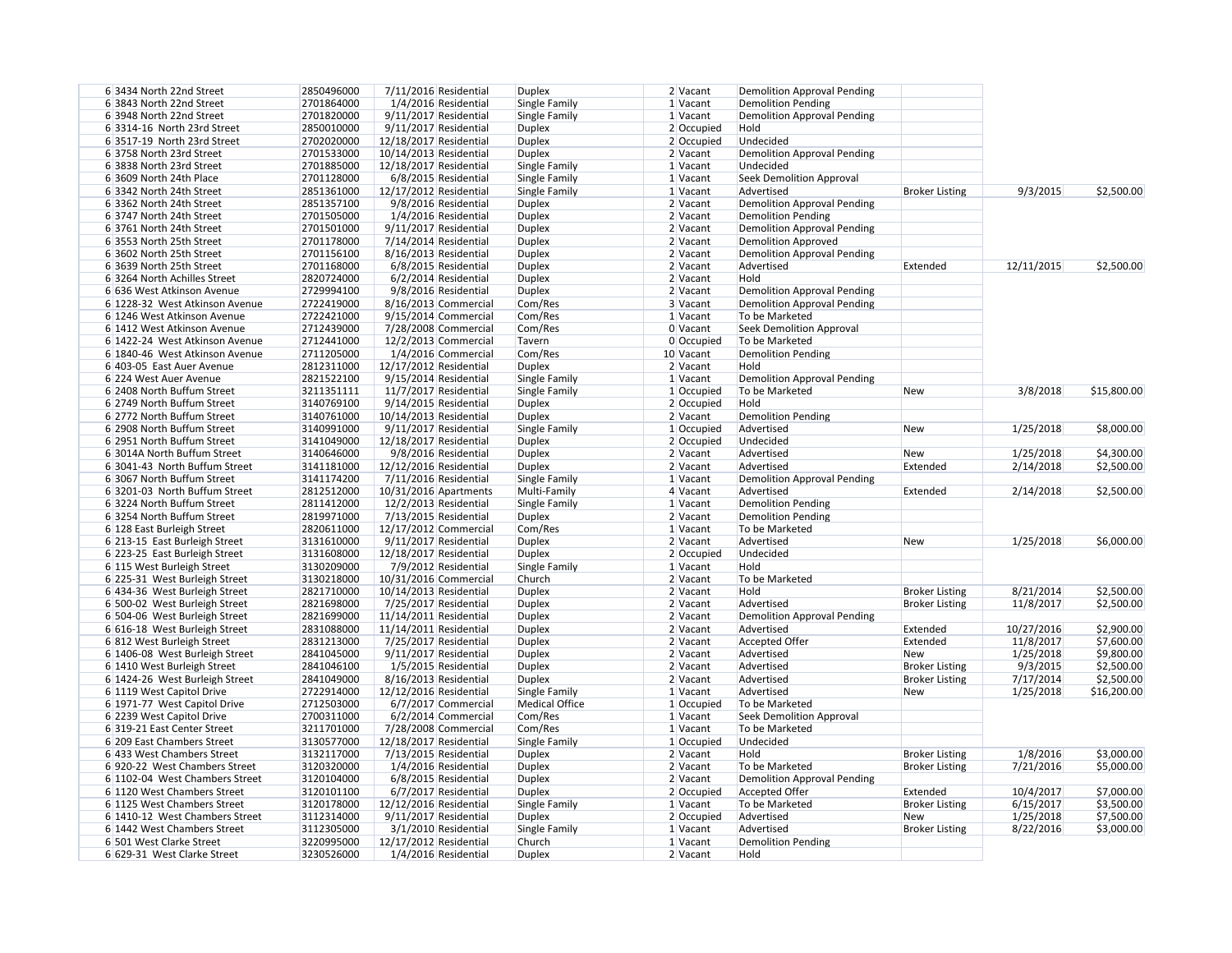| 6 1314 West Columbia Street           | 3113009000 | 11/7/2017 Residential   |                        | <b>Duplex</b>            | 1 Occupied   | <b>Return Pending</b>              |                       |            |             |
|---------------------------------------|------------|-------------------------|------------------------|--------------------------|--------------|------------------------------------|-----------------------|------------|-------------|
| 6 1513-A West Columbia Street         | 3113028000 |                         | 9/8/2016 Residential   | <b>Duplex</b>            | 2 Vacant     | <b>Demolition Approval Pending</b> |                       |            |             |
| 6 520-22 West Concordia Avenue        | 2830939100 |                         | 9/8/2016 Residential   | Multi-Family             | 2 Vacant     | <b>Demolition Approval Pending</b> |                       |            |             |
| 6 625 West Concordia Avenue           | 2830976000 | 12/18/2017 Residential  |                        | <b>Duplex</b>            | $2$ Occupied | Undecided                          |                       |            |             |
| 6 1337 West Cottage Place             | 3112415000 |                         | $6/2/2014$ Residential | <b>Duplex</b>            | $2$ Vacant   | Advertised                         | Extended              | 2/15/2016  | \$2,500.00  |
| 6 1121 West Finn Place                | 2722814000 | 7/25/2017 Residential   |                        | <b>Duplex</b>            | $2$ Vacant   | Advertised                         | Extended              | 11/8/2017  | \$2,800.00  |
| 6 1335 West Groeling Avenue           | 3111047100 | 11/7/2017 Residential   |                        | Single Family            | 1 Vacant     | Advertised                         | <b>New</b>            | 1/25/2018  | \$3,200.00  |
| 6 2341-45 North Holton Street         | 3211231100 | $9/11/2017$ Residential |                        | Duplex & Single Family   | 3 Vacant     | <b>Accepted Offer</b>              | <b>Broker Listing</b> | 12/13/2017 | \$43,300.00 |
| 6 2521-25 North Holton Street         | 3211535000 |                         | 7/25/2017 Commercial   | Com/Res                  | 3 Vacant     | <b>Demolition Approval Pending</b> |                       |            |             |
| 6 2917-23 North Holton Street         | 3140999100 | 9/8/2016 Special        |                        | Church                   | 0 Vacant     | <b>Offer Received</b>              |                       |            |             |
| 6 3052 North Holton Street            | 3141125000 | 10/31/2016 Residential  |                        | <b>Duplex</b>            | $2$ Vacant   | Advertised                         | <b>Broker Listing</b> | 5/25/2017  | \$10,900.00 |
| 6 1560 West Hopkins Street            | 3112213100 |                         | 9/8/2016 Residential   | <b>Duplex</b>            | $2$ Vacant   | <b>Demolition Approval Pending</b> |                       |            |             |
| 6 1572 West Hopkins Street            | 3112201100 | 7/25/2017 Residential   |                        | Single Family            | 1 Vacant     | <b>Demolition Approval Pending</b> |                       |            |             |
| 6 2340 West Hopkins Street            | 2851363100 |                         | 7/25/2017 Commercial   | Com/Res                  | $4$ Vacant   | To be Marketed                     |                       |            |             |
| 6 2344-46 West Hopkins Street         | 2851362000 | 12/18/2017 Apartments   |                        | Multi-Family             | 5 Vacant     | Undecided                          |                       |            |             |
| 6 2414-16 West Hopkins Street         | 2851826000 |                         | 1/4/2016 Commercial    | Com/Res                  | 5 Vacant     | <b>Demolition Approval Pending</b> |                       |            |             |
| 6 2428-30 West Hopkins Street         | 2851829100 | 7/13/2015 Exempt        |                        | Church                   | 1 Vacant     | <b>Demolition Approval Pending</b> |                       |            |             |
| 6 2432-34 West Hopkins Street         | 2851830000 |                         | 6/8/2015 Commercial    | Com/Res                  | 1 Vacant     | <b>Demolition Approval Pending</b> |                       |            |             |
| 6 2460-62 West Hopkins Street         | 2851220000 | 10/14/2013 Commercial   |                        | Com/Res                  | $2$ Vacant   | <b>Demolition Approval Pending</b> |                       |            |             |
| 6 2377 North Hubbard Street           | 3220229100 | 7/25/2017 Exempt        |                        | Church                   | 1 Vacant     | <b>Return Pending</b>              |                       |            |             |
| 6 2630-32 North Hubbard Street        | 3220445000 | 1/4/2016 Residential    |                        | <b>Duplex</b>            | 2 Vacant     | <b>Demolition Pending</b>          |                       |            |             |
| 6 2633-35 North Hubbard Street        | 3220409000 | 12/18/2017 Residential  |                        | <b>Duplex</b>            | 2 Unknown    | To be Marketed                     |                       |            |             |
| 6 2249 North Humboldt Avenue          | 3540501100 |                         |                        | Com/Res                  | 1 Vacant     | Hold                               |                       |            |             |
|                                       | 2822422100 |                         | 6/8/2015 Commercial    |                          |              |                                    |                       |            |             |
| 6 3146 North Julia Street             |            | 12/18/2017 Residential  |                        | <b>Duplex</b>            | $2$ Occupied | Undecided                          |                       |            |             |
| 6 3215 North Julia Street             | 2821705000 | 8/16/2013 Residential   |                        | <b>Duplex</b>            | 2 Vacant     | Hold                               | <b>Broker Listing</b> | 6/11/2015  | \$4,300.00  |
| 6 3227 North Julia Street             | 2821707000 | 12/17/2012 Residential  |                        | <b>Duplex</b>            | $2$ Vacant   | <b>Demolition Pending</b>          |                       |            |             |
| 6 237 West Keefe Avenue               | 2822315100 | 1/5/2015 Residential    |                        | Single Family            | 1 Vacant     | <b>Demolition Approval Pending</b> |                       |            |             |
| 6 301 West Keefe Avenue               | 2820426000 | 7/28/2008 Commercial    |                        | Com/Res                  | 0 Occupied   | To be Marketed                     |                       |            |             |
| 6 1108-10 West Keefe Avenue           | 2830123000 | 11/7/2017 Residential   |                        | <b>Duplex</b>            | 2 Vacant     | Advertised                         | <b>New</b>            | 1/25/2018  | \$2,500.00  |
| 6 1109 West Keefe Avenue              | 2830200000 | 7/25/2017 Residential   |                        | Single Family            | 1 Vacant     | <b>Demolition Approval Pending</b> |                       |            |             |
| 6 1116 West Keefe Avenue              | 2830125000 | 11/16/2015 Residential  |                        | Single Family            | $1$ Vacant   | Hold                               |                       |            |             |
| 6 1801 West Keefe Avenue              | 2840215000 | 12/17/2012 Commercial   |                        | Com/Res                  | $1$ Vacant   | To be Marketed                     |                       |            |             |
| 6 1802 West Keefe Avenue              | 2840222000 | 12/18/2017 Residential  |                        | <b>Duplex</b>            | 1 Vacant     | To be Marketed                     |                       |            |             |
| 6 2132 West Keefe Avenue              | 2701336000 |                         | 1/4/2016 Residential   | Single Family            | 1 Vacant     | <b>Demolition Approval Pending</b> |                       |            |             |
| 6 2430 West Keefe Avenue              | 2851658000 |                         | 1/4/2016 Residential   | Single Family            | 1 Vacant     | <b>Demolition Approval Pending</b> | <b>Broker Listing</b> | 7/21/2016  | \$2,500.00  |
| 6 2451 West Keefe Avenue              | 2851226000 |                         | 9/8/2016 Residential   | Single Family            | 1 Vacant     | Advertised                         | Extended              | 8/15/2017  | \$2,500.00  |
| 6 2454-56 West Keefe Avenue           | 2701140000 |                         | 6/2/2014 Residential   | Multi-Family             | 3 Vacant     | Demolition Pending                 |                       |            |             |
| 6 2455 West Keefe Avenue              | 2851227000 | 8/16/2013 Residential   |                        | Single Family            | 1 Vacant     | <b>Demolition Pending</b>          | <b>Broker Listing</b> | 2/18/2014  | \$5,000.00  |
| 6 400 East Locust Street              | 3140992000 |                         | 6/8/2015 Commercial    | Com/Res                  | 1 Vacant     | To be Marketed                     |                       |            |             |
| 6 2368-70 North M. L. King, Jr. Drive | 3220759000 |                         | $1/30/2012$ Commercial | Com/Res                  | 1 Vacant     | <b>Seek Demolition Approval</b>    | Commercial            | 4/26/2016  | \$15,000.00 |
| 6 2453-57 North M. L. King, Jr. Drive | 3221371000 |                         | $1/30/2012$ Commercial | Church                   | 0 Vacant     | <b>Demolition Approval Pending</b> |                       |            |             |
| 6 2543-47 North M. L. King, Jr. Drive | 3221059000 |                         | 9/11/2017 Commercial   | Com/Res                  | $4$ Vacant   | To be Marketed                     |                       |            |             |
| 6 2673-79 North M. L. King, Jr. Drive | 3220901000 |                         | 7/26/2010 Commercial   | Com/Res                  | 3 Vacant     | Hold                               |                       |            |             |
| 6 2977-79 North M. L. King, Jr. Drive | 3132101000 | 11/16/2015 Commercial   |                        | Com/Res                  | 2 Occupied   | Hold                               |                       |            |             |
| 6 3116 North M. L. King, Jr. Drive    | 2821504110 | 7/9/2012 Exempt         |                        | <b>Funeral Services</b>  | 0 Vacant     | Advertised                         | Commercial            | 6/1/2016   | \$30,000.00 |
| 6 3550 North M. L. King, Jr. Drive    | 2722006000 |                         | 9/8/2016 Residential   | <b>Duplex</b>            | $2$ Vacant   | <b>Demolition Approval Pending</b> |                       |            |             |
| 6 322-40 West Meinecke Avenue         | 3221103100 |                         | 6/8/2015 Apartments    | Multi-Family             | 8 Vacant     | Hold                               |                       |            |             |
| 6 2912-14 North Mother Simpson Way    | 3129972100 | 10/8/2012 Residential   |                        | <b>Duplex</b>            | 2 Vacant     | <b>Demolition Pending</b>          |                       |            |             |
| 6 2941 North Mother Simpson Way       | 3120705000 | 7/11/2016 Residential   |                        | Single Family            | 1 Vacant     | Advertised                         | <b>Broker Listing</b> | 12/4/2017  | \$6,500.00  |
| 6818-20 West Nash Street              | 2720565100 | 11/7/2017 Residential   |                        | <b>Duplex</b>            | 2 Occupied   | To be Marketed                     | <b>New</b>            | 3/8/2018   | \$5,800.00  |
| 6822-24 West Nash Street              | 2720566000 | $9/11/2017$ Residential |                        | <b>Duplex</b>            | 2 Occupied   | Accepted Offer                     |                       |            |             |
| 6 1927 West Nash Street               | 2711324000 | 12/2/2013 Residential   |                        | Single Family            | 1 Vacant     | Advertised                         | Extended              | 10/2/2014  | \$2,500.00  |
| 6 3043 North Palmer Street            | 3130809000 |                         | 7/9/2012 Residential   | Single Family            | 1 Vacant     | Hold                               |                       |            |             |
| 6 3051 North Palmer Street            | 3131635100 | 7/11/2016 Residential   |                        | Single Family            | 1 Vacant     | Advertised                         | <b>Broker Listing</b> | 1/6/2017   | \$2,500.00  |
| 6 3160 North Palmer Street            | 2822732000 | 12/2/2013 Residential   |                        | <b>Duplex</b>            | 2 Vacant     | Hold                               |                       |            |             |
| 6 3260-62 North Palmer Street         | 2822511000 | 1/4/2016 Residential    |                        | <b>Duplex</b>            | 2 Vacant     | <b>Demolition Approval Pending</b> |                       |            |             |
| 6 3428 North Palmer Street            | 2822618000 |                         | 9/8/2016 Residential   | Single Family            | 1 Vacant     | Hold                               |                       |            |             |
| 6 3434 North Palmer Street            | 2822616000 | 9/11/2017 Residential   |                        | Single Family            | 1 Occupied   | Advertised                         | New                   | 1/25/2018  | \$4,900.00  |
| 6 3514 North Port Washington Avenue   | 2731312000 | $1/4/2016$ Special      |                        | <b>Employment Agency</b> | $1$ Vacant   | Hold                               |                       |            |             |
| 6 3724 North Port Washington Avenue   | 2730126000 |                         | 6/8/2015 Commercial    | Com/Res                  | $4$ Vacant   | <b>Demolition Pending</b>          |                       |            |             |
|                                       |            |                         |                        |                          |              |                                    |                       |            |             |
| 63737 North Port Washington Avenue    | 2720303000 | 11/16/2015 Residential  |                        | <b>Duplex</b>            | $2$ Vacant   | <b>Demolition Approval Pending</b> |                       |            |             |
| 6 3765-69 North Port Washington       | 2720401000 |                         | 6/13/2016 Commercial   | Com/Res                  | 5 Vacant     | To be Marketed                     |                       |            |             |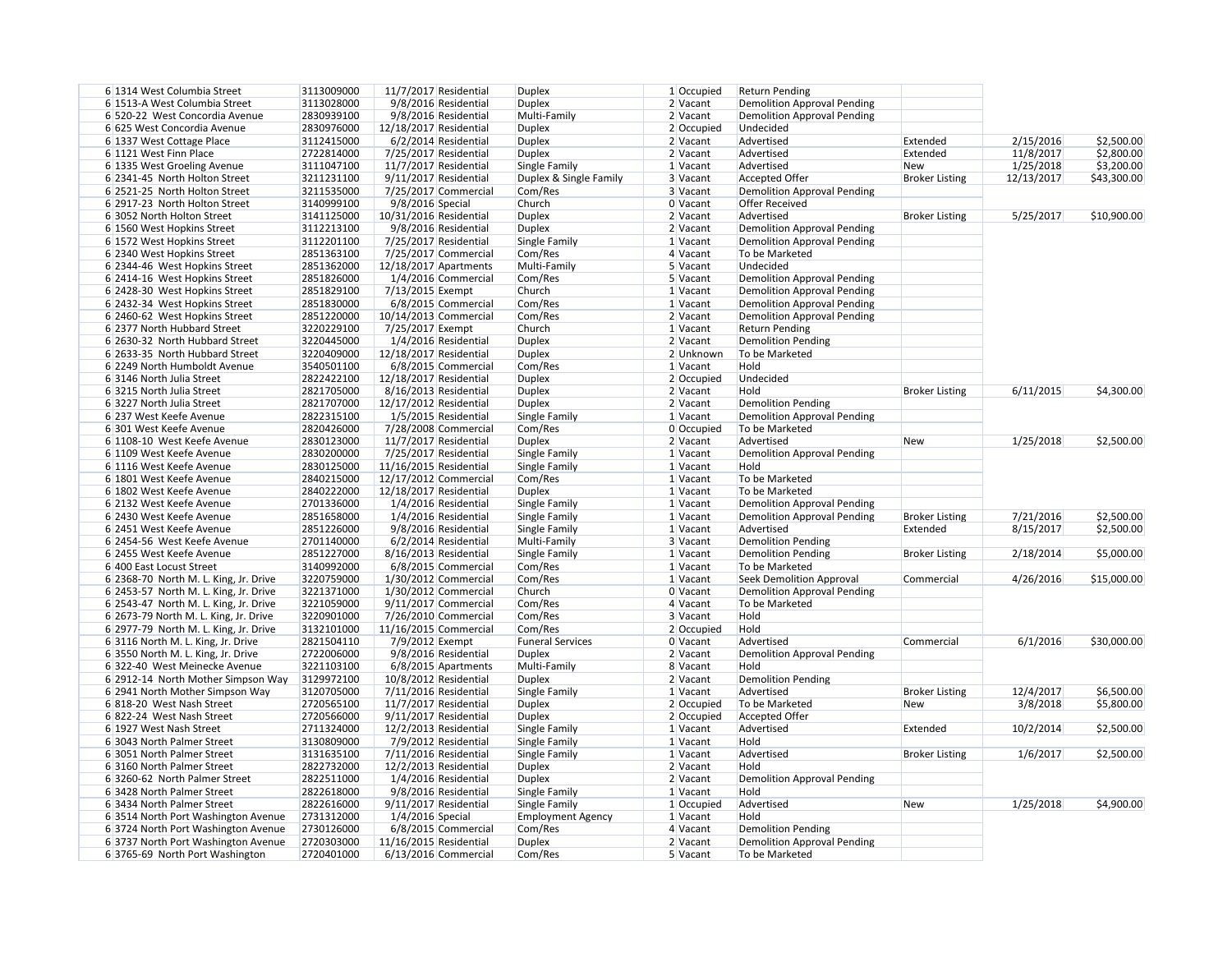| 6 3885 North Port Washington Avenue | 2722585000 | 9/14/2015 Commercial    | Com/Res                | $2$ Vacant | <b>Demolition Approval Pending</b> |                       |            |             |
|-------------------------------------|------------|-------------------------|------------------------|------------|------------------------------------|-----------------------|------------|-------------|
| 6 2526 North Richards Street        | 3211579000 | $9/15/2014$ Residential | Single Family          | 1 Vacant   | <b>Demolition Pending</b>          |                       |            |             |
| 6 2556-58 North Richards Street     | 3211584000 | 9/8/2016 Residential    | <b>Duplex</b>          | 4 Vacant   | <b>Demolition Pending</b>          |                       |            |             |
| 6 3167-69 North Richards Street     | 2822704000 | 6/7/2017 Residential    | <b>Duplex</b>          | 2 Vacant   | To be Marketed                     |                       |            |             |
| 6 3351 North Richards Street        | 2820910000 | 1/30/2012 Residential   | Single Family          | 1 Vacant   | <b>Demolition Approval Pending</b> |                       |            |             |
| 6 119 East Ring Street              | 2821833000 | 12/17/2012 Residential  | Single Family          | 1 Vacant   | Hold                               |                       |            |             |
| 6 1532 West Ring Street             | 2841407000 | 8/16/2013 Residential   | <b>Duplex</b>          | 2 Vacant   | Advertised                         | Extended              | 10/27/2016 | \$7,700.00  |
| 6 1533-35 West Ring Street          | 2841801000 | 9/8/2016 Residential    | <b>Duplex</b>          | 2 Vacant   | <b>Demolition Approval Pending</b> |                       |            |             |
| 6 2943-45 North Teutonia Avenue     | 3110112000 | 6/13/2016 Commercial    | Com/Res                | $4$ Vacant | <b>Demolition Approval Pending</b> |                       |            |             |
| 6 3032 North Teutonia Avenue        | 3113025000 | 9/8/2016 Residential    | <b>Duplex</b>          | 2 Vacant   | <b>Accepted Offer</b>              | <b>Broker Listing</b> | 8/15/2017  | \$6,000.00  |
| 6 3554-56 North Teutonia Avenue     | 2711617000 | 6/29/2011 Residential   | Multi-Family           | 3 Vacant   | To be Marketed                     |                       |            |             |
| 6 3700-02 North Teutonia Avenue     | 2711327000 | 1/4/2016 Commercial     | Com/Res                | 4 Vacant   | To be Marketed                     |                       |            |             |
| 6 3825 North Teutonia Avenue        | 2701722000 | 8/16/2013 Commercial    | <b>Retail Office</b>   | $0$ Vacant | <b>Demolition Pending</b>          |                       |            |             |
| 6 3879-81 North Teutonia Avenue     | 2701743100 | 11/11/2014 Commercial   | Com/Res                | 1 Vacant   | <b>Demolition Approval Pending</b> |                       |            |             |
| 6 1920 West Vienna Avenue           | 2712611000 | 9/11/2017 Residential   | <b>Duplex</b>          | 2 Vacant   | Advertised                         | Extended              | 1/31/2018  | \$5,000.00  |
| 7 3101-03 North 20th Street         | 2850214000 | 12/18/2017 Residential  | <b>Duplex</b>          | $2$ Vacant | To be Marketed                     |                       |            |             |
| 7 3105 North 20th Street            | 2850212000 |                         | Single Family - 2      | $2$ Vacant | <b>Demolition Approved</b>         |                       |            |             |
|                                     |            | 7/26/2010 Residential   |                        |            |                                    |                       |            |             |
| 7 2900-02 North 21st Street         | 3101411000 | 7/13/2015 Residential   | Duplex & Single Family | 3 Occupied | <b>Demolition Pending</b>          |                       |            |             |
| 7 2958-60 North 21st Street         | 3100350000 | 9/11/2017 Residential   | <b>Duplex</b>          | 2 Vacant   | <b>Accepted Offer</b>              | Extended              | 1/11/2018  | \$6,000.00  |
| 7 3018 North 21st Street            | 3100115000 | 1/4/2016 Residential    | Single Family          | $1$ Vacant | <b>Demolition Pending</b>          |                       |            |             |
| 7 3047 North 21st Street            | 3100831000 | 9/11/2017 Residential   | Duplex - 2             | 4 Vacant   | <b>Demolition Approved</b>         |                       |            |             |
| 7 3055 North 21st Street            | 3100829000 | 11/16/2015 Residential  | <b>Duplex</b>          | 2 Vacant   | <b>Demolition Pending</b>          | <b>Broker Listing</b> | 3/3/2016   | \$2,850.00  |
| 7 3063 North 21st Street            | 3100827000 | 1/4/2016 Residential    | Single Family          | 1 Vacant   | Advertised                         | Extended              | 8/15/2017  | \$4,000.00  |
| 7 3066 North 21st Street            | 3100818000 | 6/7/2017 Residential    | <b>Duplex</b>          | 2 Vacant   | <b>Demolition Pending</b>          |                       |            |             |
| 7 2970 North 22nd Street            | 3100339000 | 7/13/2015 Residential   | <b>Duplex</b>          | 2 Vacant   | <b>Demolition Pending</b>          |                       |            |             |
| 7 3000 North 22nd Street            | 3100131000 | 11/7/2017 Commercial    | Com/Res                | 3 Vacant   | To be Marketed                     |                       |            |             |
| 7 3039 North 22nd Street            | 3100141100 | 10/31/2016 Residential  | Single Family          | 1 Vacant   | Advertised                         | Extended              | 8/15/2017  | \$4,700.00  |
| 7 3075 North 22nd Street            | 3100845000 | 12/12/2016 Residential  | Single Family          | 1 Vacant   | Advertised                         | Extended              | 8/15/2017  | \$4,200.00  |
| 7 2901-03 North 23rd Street         | 3101385000 | 9/14/2015 Commercial    | Com/Res                | 3 Vacant   | <b>Demolition Pending</b>          |                       |            |             |
| 7 2948 North 23rd Street            | 3100319000 | 9/8/2016 Residential    | Single Family          | 1 Vacant   | <b>Demolition Approval Pending</b> |                       |            |             |
| 7 2958 North 23rd Street            | 3100322000 | 6/13/2016 Residential   | <b>Duplex</b>          | $2$ Vacant | <b>Demolition Approved</b>         |                       |            |             |
| 7 3014 North 23rd Street            | 3100154000 | 9/8/2016 Residential    | <b>Duplex</b>          | $2$ Vacant | Advertised                         | Extended              | 8/15/2017  | \$2,500.00  |
| 7 3038 North 23rd Street            | 3100160100 | 6/13/2016 Residential   | <b>Single Family</b>   | 1 Vacant   | Advertised                         | <b>Broker Listing</b> | 12/1/2016  | \$5,000.00  |
| 73224 North 23rd Street             | 2851074000 | 12/18/2017 Residential  | Single Family          | 1 Vacant   | Undecided                          |                       |            |             |
| 7 3237-39 North 23rd Street         | 2851020000 | 12/18/2017 Residential  | <b>Duplex</b>          | 2 Occupied | Undecided                          |                       |            |             |
| 73221 North 24th Place              | 2850732000 | $7/14/2014$ Residential | Multi-Family           | 3 Vacant   | Advertised                         | <b>Broker Listing</b> | 9/3/2015   | \$2,500.00  |
| 7 3236 North 24th Place             | 2850722000 | 10/31/2016 Residential  | <b>Duplex</b>          | 2 Vacant   | Advertised                         | Extended              | 8/15/2017  | \$2,500.00  |
| 7 3282-84 North 24th Place          | 2850316000 | 7/11/2016 Residential   | <b>Duplex</b>          | 2 Vacant   | <b>Seek Demolition Approval</b>    |                       |            |             |
| 7 3015 North 24th Street            | 3100517000 | 9/14/2015 Residential   | <b>Duplex</b>          | 2 Vacant   | Advertised                         | Extended              | 8/15/2017  | \$2,500.00  |
| 7 3018 North 24th Street            | 3100175000 | 7/26/2010 Residential   | Single Family          | 1 Vacant   | <b>Demolition Pending</b>          |                       |            |             |
| 7 3131-33 North 24th Street         | 2850930100 | 12/12/2016 Residential  | <b>Duplex</b>          | 2 Vacant   | Advertised                         | Extended              | 8/15/2017  | \$2,500.00  |
| 7 3161 North 24th Street            | 2850937000 | 10/31/2016 Residential  | Single Family          | 1 Vacant   | Advertised                         | Extended              | 1/29/2018  | \$4,800.00  |
| 7 2911 North 25th Street            | 3109981000 | 12/17/2012 Residential  | <b>Duplex</b>          | 2 Vacant   | <b>Demolition Pending</b>          | <b>Broker Listing</b> | 10/21/2015 | \$5,000.00  |
| 7 2946 North 25th Street            | 3101227000 | 7/14/2014 Residential   | Single Family          | 1 Vacant   | <b>Accepted Offer</b>              | Extended              | 8/15/2017  | \$4,800.00  |
| 7 2955 North 25th Street            | 3102313000 | 6/13/2016 Residential   | <b>Duplex</b>          | 2 Vacant   | Advertised                         | <b>Broker Listing</b> | 12/1/2016  | \$3,900.00  |
| 7 3068 North 25th Street            | 3100576000 | 7/9/2012 Residential    | <b>Duplex</b>          | 2 Vacant   | <b>Demolition Pending</b>          |                       |            |             |
| 7 3245 North 25th Street            | 2850750000 | 10/8/2012 Residential   | <b>Duplex</b>          | 2 Vacant   | <b>Demolition Approved</b>         |                       |            |             |
| 7 3260 North 25th Street            | 2850330000 | 11/7/2017 Residential   | Single Family          | 1 Vacant   | Advertised                         | <b>New</b>            | 1/25/2018  | \$4,100.00  |
| 7 3261 North 25th Street            | 2850608000 | 12/2/2013 Residential   | <b>Duplex</b>          | 2 Vacant   | <b>Demolition Pending</b>          | <b>Broker Listing</b> | 10/21/2015 | \$2,500.00  |
| 7 3280 North 25th Street            | 2850334000 | 12/12/2016 Residential  | <b>Duplex</b>          | 2 Vacant   | Advertised                         | Extended              | 8/15/2017  | \$3,500.00  |
| 7 3283-85 North 25th Street         | 2850603000 | 11/11/2014 Residential  | <b>Duplex</b>          | 2 Vacant   | Advertised                         | <b>Broker Listing</b> | 10/21/2015 | \$2,500.00  |
| 7 3711 North 25th Street            | 2700238000 | 9/11/2017 Residential   | Single Family          | 1 Vacant   | Hold (MERI Listing)                | Extended              | 1/25/2018  | \$12,300.00 |
| 7 2933 North 26th Street            | 3102115000 | 6/13/2016 Residential   | Single Family          | 1 Vacant   | <b>Demolition Approved</b>         |                       |            |             |
| 7 3017-19 North 26th Street         | 3102212000 | 12/17/2012 Residential  | <b>Duplex</b>          | 2 Vacant   | <b>Demolition Approved</b>         |                       |            |             |
| 7 3060 North 26th Street            | 3101712000 | 8/16/2013 Residential   | <b>Duplex</b>          | $1$ Vacant | Advertised                         | <b>Broker Listing</b> | 1/12/2018  | \$3,500.00  |
|                                     | 2850822000 |                         |                        |            | Advertised                         | Extended              | 11/8/2017  |             |
| 7 3139-41 North 26th Street         |            | 7/25/2017 Residential   | <b>Duplex</b>          | 2 Occupied |                                    |                       |            | \$3,300.00  |
| 7 3256 North 26th Street            | 2850610000 | 11/16/2015 Residential  | <b>Duplex</b>          | 2 Vacant   | Advertised                         | <b>Broker Listing</b> | 4/29/2016  | \$4,000.00  |
| 7 3347 North 26th Street            | 2851438000 | $1/30/2012$ Residential | Single Family          | 1 Vacant   | <b>Demolition Pending</b>          |                       |            |             |
| 73370 North 26th Street             | 2851124000 | $11/7/2017$ Residential | Single Family          | 1 Occupied | To be Marketed                     |                       |            |             |
| 7 3619 North 26th Street            | 2700129000 | 7/26/2010 Residential   | Single Family          | 1 Vacant   | Advertised                         | <b>Broker Listing</b> | 7/31/2017  | \$5,775.00  |
| 7 3631 North 26th Street            | 2700126000 | 10/8/2012 Residential   | <b>Duplex</b>          | 2 Vacant   | <b>Demolition Pending</b>          | <b>Broker Listing</b> | 11/10/2014 | \$5,000.00  |
| 7 2924 North 27th Street            | 3102120000 | 9/8/2016 Residential    | <b>Duplex</b>          | $2$ Vacant | Advertised                         | Extended              | 1/6/2017   | \$2,500.00  |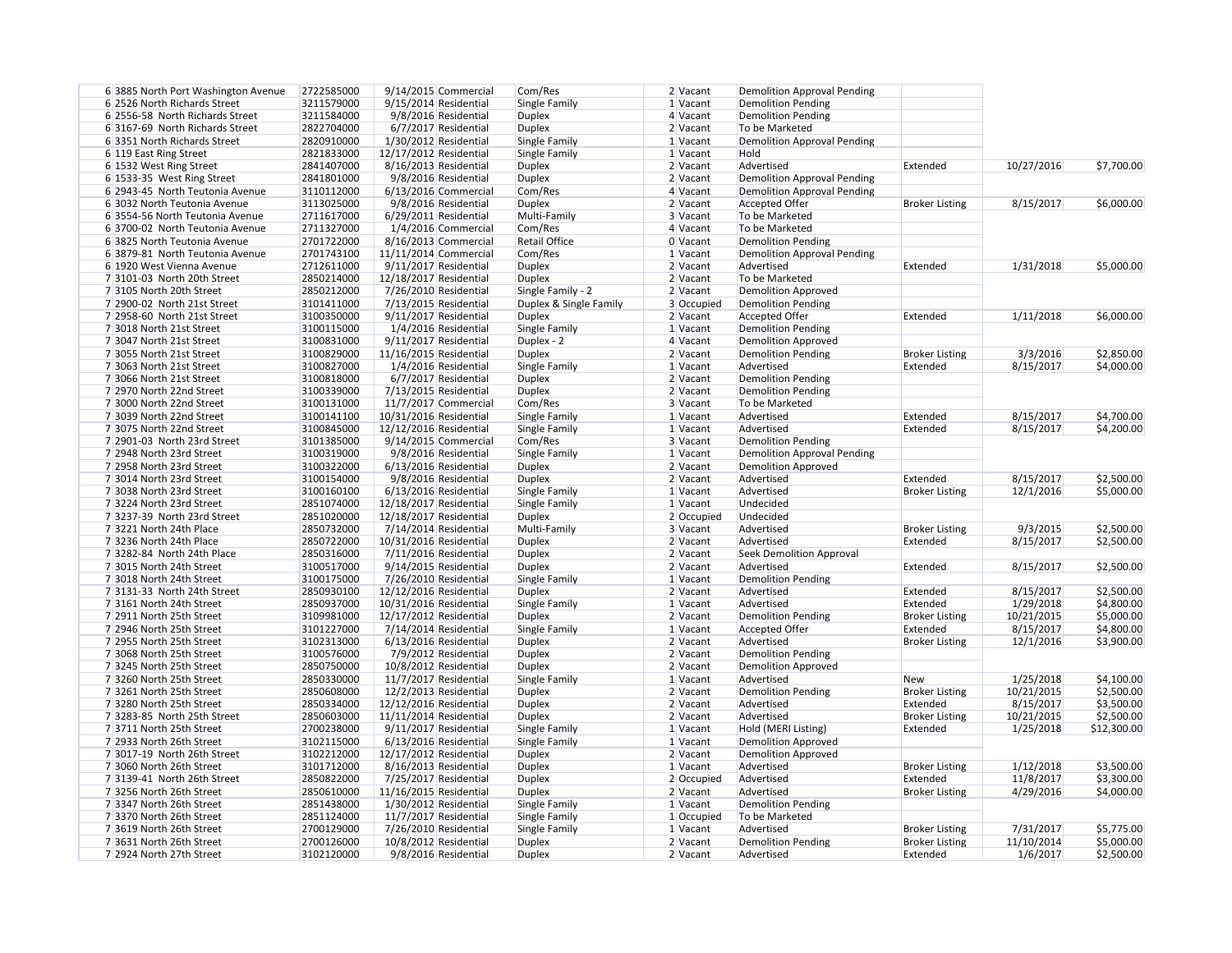| 7 2927 North 27th Street    | 3090266000 | 9/8/2016 Residential    | <b>Duplex</b> | $2$ Vacant | <b>Demolition Pending</b>          |                       |            |             |
|-----------------------------|------------|-------------------------|---------------|------------|------------------------------------|-----------------------|------------|-------------|
| 7 2936A North 27th Street   | 3102123100 | 9/8/2016 Residential    | <b>Duplex</b> | 2 Vacant   | Advertised                         | Extended              | 1/6/2017   | \$2,500.00  |
| 7 2937 North 27th Street    | 3090263000 | 1/30/2012 Residential   | Single Family | 1 Vacant   | Advertised                         | <b>Broker Listing</b> | 10/21/2015 | \$3,500.00  |
| 7 2958 North 27th Street    | 3102303000 | 6/8/2015 Residential    | Single Family | 1 Vacant   | Advertised                         | <b>Broker Listing</b> | 12/3/2015  | \$2,500.00  |
| 7 3009 North 27th Street    | 3090114000 | 12/17/2012 Residential  | Single Family | 1 Vacant   | Seek Demolition Approval           |                       |            |             |
| 7 3020 North 27th Street    | 3102202000 | 6/2/2014 Residential    | Single Family | 1 Vacant   | Advertised                         | <b>Broker Listing</b> | 12/23/2014 | \$3,000.00  |
| 7 3043 North 27th Street    | 3090107000 | 7/9/2012 Residential    | Single Family | 1 Vacant   | <b>Demolition Approved</b>         | <b>Broker Listing</b> | 11/10/2014 | \$2,500.00  |
| 7 3064-74 North 27th Street | 3101702000 | 12/2/2013 Commercial    | Com/Res       | 12 Vacant  | <b>Demolition Pending</b>          | Commercial            | 3/27/2015  | \$10,000.00 |
| 7 3259 North 27th Street    | 2860276000 | 6/13/2016 Residential   | <b>Duplex</b> | $2$ Vacant | Advertised                         | Extended              | 8/15/2017  | \$6,200.00  |
| 7 3358-60 North 27th Street | 2851135000 | 9/15/2014 Residential   | <b>Duplex</b> | $2$ Vacant | <b>Accepted Offer</b>              | <b>Broker Listing</b> | 1/12/2018  | \$4,700.00  |
| 7 3634 North 27th Street    | 2700151000 | 9/8/2016 Residential    | Single Family | $1$ Vacant | Advertised                         | Extended              | 8/15/2017  | \$3,100.00  |
| 7 3923 North 27th Street    | 2690028000 | 7/25/2017 Residential   | <b>Duplex</b> | 2 Vacant   | <b>Accepted Offer</b>              | Extended              | 12/5/2017  | \$6,900.00  |
| 7 2927-29 North 28th Street | 3090230000 | $12/2/2013$ Residential | <b>Duplex</b> | 2 Vacant   | <b>Demolition Approval Pending</b> |                       |            |             |
| 7 3033 North 28th Street    | 3090150000 | 12/12/2016 Residential  | <b>Duplex</b> | 2 Occupied | Advertised                         | Extended              | 6/15/2017  | \$2,900.00  |
| 7 3053 North 28th Street    | 3090145100 | 6/7/2017 Residential    | <b>Duplex</b> | 2 Vacant   | Advertised                         | Extended              | 12/5/2017  | \$2,500.00  |
| 7 3136-38 North 28th Street | 2860214000 | 10/31/2016 Residential  | <b>Duplex</b> | 2 Vacant   | Advertised                         | Extended              | 8/15/2017  | \$2,900.00  |
| 7 3225 North 28th Street    | 2860937000 | 9/11/2017 Residential   | <b>Duplex</b> | $2$ Vacant | Advertised                         | <b>New</b>            | 1/25/2018  | \$3,600.00  |
| 7 3279 North 28th Street    | 2860924000 | 12/18/2017 Residential  | <b>Duplex</b> | 1 Occupied | Undecided                          |                       |            |             |
| 7 3313-15 North 28th Street | 2860917000 | 9/15/2014 Residential   | <b>Duplex</b> | $2$ Vacant | Advertised                         | Extended              | 1/12/2018  | \$9,000.00  |
|                             | 3090235000 |                         |               |            | Advertised                         | Extended              | 8/15/2017  | \$2,500.00  |
| 7 2900-02 North 29th Street |            | 10/31/2016 Residential  | <b>Duplex</b> | $2$ Vacant |                                    |                       |            |             |
| 7 2920-22 North 29th Street | 3090240000 | 7/14/2014 Residential   | <b>Duplex</b> | 2 Vacant   | Advertised                         | <b>Broker Listing</b> | 10/21/2015 | \$5,000.00  |
| 7 2931 North 29th Street    | 3090211000 | 10/31/2016 Residential  | Single Family | 1 Vacant   | Advertised                         | Extended              | 2/15/2018  | \$3,000.00  |
| 7 2933-35 North 29th Street | 3090210000 | 7/13/2015 Residential   | <b>Duplex</b> | $2$ Vacant | <b>Demolition Pending</b>          |                       |            |             |
| 7 2973-75 North 29th Street | 3090200000 | 11/16/2015 Residential  | <b>Duplex</b> | $2$ Vacant | <b>Demolition Recommended</b>      |                       |            |             |
| 73008A North 29th Street    | 3090161000 | 12/12/2016 Residential  | <b>Duplex</b> | 2 Vacant   | Advertised                         | Extended              | 8/15/2017  | \$5,300.00  |
| 73133 North 29th Street     | 2861115000 | 10/14/2013 Residential  | Single Family | 1 Vacant   | <b>Demolition Pending</b>          |                       |            |             |
| 73154 North 29th Street     | 2861099000 | 12/17/2012 Residential  | Single Family | 1 Vacant   | <b>Demolition Recommended</b>      |                       |            |             |
| 7 3169 North 29th Street    | 2861107000 | 1/5/2015 Residential    | <b>Duplex</b> | 2 Vacant   | Seek Demolition Approval           |                       |            |             |
| 73170 North 29th Street     | 2861103000 | 8/16/2013 Residential   | <b>Duplex</b> | $2$ Vacant | <b>Demolition Pending</b>          |                       |            |             |
| 7 3203 North 29th Street    | 2861063000 | 1/5/2015 Residential    | Single Family | 1 Vacant   | To be Marketed                     | <b>New</b>            | 3/8/2018   | \$2,700.00  |
| 7 3205 North 29th Street    | 2861062000 | 10/8/2012 Residential   | <b>Duplex</b> | $2$ Vacant | Advertised                         | <b>Broker Listing</b> | 10/21/2015 | \$3,500.00  |
| 73237 North 29th Street     | 2861055100 | 12/2/2013 Residential   | <b>Duplex</b> | $2$ Vacant | Advertised                         | Extended              | 10/21/2015 | \$2,500.00  |
| 7 3268 North 29th Street    | 2861082000 | 7/14/2014 Residential   | Single Family | 1 Vacant   | Advertised                         | <b>Broker Listing</b> | 10/21/2015 | \$5,400.00  |
| 73322 North 29th Street     | 2861006000 | 9/8/2016 Residential    | <b>Duplex</b> | $2$ Vacant | Advertised                         | Extended              | 10/12/2017 | \$3,500.00  |
| 73332 North 29th Street     | 2861008000 | 12/18/2017 Residential  | <b>Duplex</b> | 2 Occupied | Undecided                          |                       |            |             |
| 7 3336 North 29th Street    | 2861009000 | $11/7/2017$ Residential | <b>Duplex</b> | 2 Occupied | To be Marketed                     |                       |            |             |
| 7 2928-30 North 30th Street | 3090660000 | 9/8/2016 Residential    | <b>Duplex</b> | 2 Vacant   | Demolition Pending                 |                       |            |             |
| 7 3004 North 30th Street    | 3090630100 | 10/31/2016 Residential  | <b>Duplex</b> | 2 Occupied | To be Marketed                     |                       |            |             |
| 7 3306 North 30th Street    | 2860720000 | 6/13/2016 Residential   | Single Family | 1 Vacant   | Advertised                         | Extended              | 8/15/2017  | \$6,500.00  |
| 7 3161 North 31st Street    | 2860109100 | 9/11/2017 Special       | Warehouse     | 2 Occupied | To be Marketed                     |                       |            |             |
| 7 3204 North 33rd Street    | 2860637000 | 7/26/2010 Residential   | Single Family | 1 Vacant   | <b>Demolition Approved</b>         | <b>Broker Listing</b> | 10/21/2015 | \$11,200.00 |
| 7 3212 North 33rd Street    | 2860635000 | $9/15/2014$ Residential | Single Family | $1$ Vacant | <b>Demolition Pending</b>          | <b>Broker Listing</b> | 2/18/2016  | \$5,500.00  |
| 7 3119 North 34th Street    | 2860441000 | 6/2/2014 Residential    | <b>Duplex</b> | 2 Vacant   | Advertised                         | Extended              | 8/15/2017  | \$4,000.00  |
| 7 3215 North 34th Street    | 2860409000 | 6/7/2017 Residential    | <b>Duplex</b> | $2$ Vacant | <b>Accepted Offer</b>              | Extended              | 12/5/2017  | \$10,000.00 |
| 7 4767 North 34th Street    | 2300374000 | 12/12/2016 Residential  | <b>Duplex</b> | 2 Vacant   | <b>Demolition Pending</b>          |                       |            |             |
| 7 3043-45 North 35th Street | 3080011000 | 7/11/2016 Commercial    | Com/Res       | $2$ Vacant | <b>Demolition Pending</b>          |                       |            |             |
| 7 3051 North 35th Street    | 3080010000 | 9/8/2016 Special        | Com/Res       | $1$ Vacant | <b>Demolition Pending</b>          |                       |            |             |
| 7 3135 North 35th Street    | 2870411000 | 11/7/2017 Residential   | Single Family | 1 Vacant   | To be Marketed                     | New                   | 3/8/2018   | \$2,700.00  |
| 7 3138-40 North 35th Street | 2860454000 | 12/18/2017 Residential  | <b>Duplex</b> | $2$ Vacant | Undecided                          |                       |            |             |
| 7 3200 North 35th Street    | 2860414000 | 1/4/2016 Residential    | <b>Duplex</b> | $2$ Vacant | Advertised                         | <b>Broker Listing</b> | 7/21/2016  | \$5,000.00  |
| 7 4770 North 35th Street    | 2300345000 | 8/16/2013 Residential   | <b>Duplex</b> | 2 Occupied | Hold                               |                       |            |             |
| 7 3243 North 36th Street    | 2871110000 | 11/16/2015 Residential  | Single Family | 1 Vacant   | <b>Demolition Approved</b>         |                       |            |             |
| 7 3254 North 36th Street    | 2871136000 | 12/12/2016 Residential  | <b>Duplex</b> | 2 Vacant   | Advertised                         | Extended              | 8/15/2017  | \$8,700.00  |
| 7 3442 North 36th Street    | 2870626000 | 7/25/2017 Residential   | Single Family | 1 Occupied | Accepted Offer                     | Extended              | 11/8/2017  | \$43,900.00 |
| 7 4703 North 36th Street    | 2291167000 | 6/13/2016 Residential   | <b>Duplex</b> | 2 Vacant   | Advertised                         | <b>Broker Listing</b> | 10/13/2016 | \$7,000.00  |
| 7 4749 North 36th Street    | 2291179000 | 10/31/2016 Residential  | <b>Duplex</b> | 2 Vacant   | Advertised                         | Extended              | 2/14/2018  | \$2,500.00  |
| 7 3000 North 37th Street    | 3080692000 | 11/7/2017 Residential   | Single Family | 1 Occupied | To be Marketed                     | <b>New</b>            | 3/8/2018   | \$26,000.00 |
| 7 2925 North 38th Street    | 3080779000 | 9/8/2016 Residential    | <b>Duplex</b> | 2 Vacant   | Advertised                         | Extended              | 8/15/2017  | \$4,500.00  |
| 7 4037-39 North 38th Street | 2470619000 | 9/8/2016 Residential    | <b>Duplex</b> | 2 Occupied | Hold                               |                       |            |             |
| 7 4333 North 38th Street    | 2479943000 | 9/11/2017 Residential   | Single Family | 1 Vacant   | <b>Accepted Offer</b>              | Extended              | 1/18/2018  | \$12,700.00 |
| 7 4645-47 North 38th Street | 2290938000 | 12/18/2017 Residential  | <b>Duplex</b> | 2 Vacant   | To be Marketed                     |                       |            |             |
| 7 3061-63 North 39th Street | 3080604000 | 7/13/2015 Residential   | <b>Duplex</b> | 2 Vacant   | Advertised                         | <b>Broker Listing</b> | 1/8/2016   | \$3,000.00  |
|                             |            |                         |               |            |                                    |                       |            |             |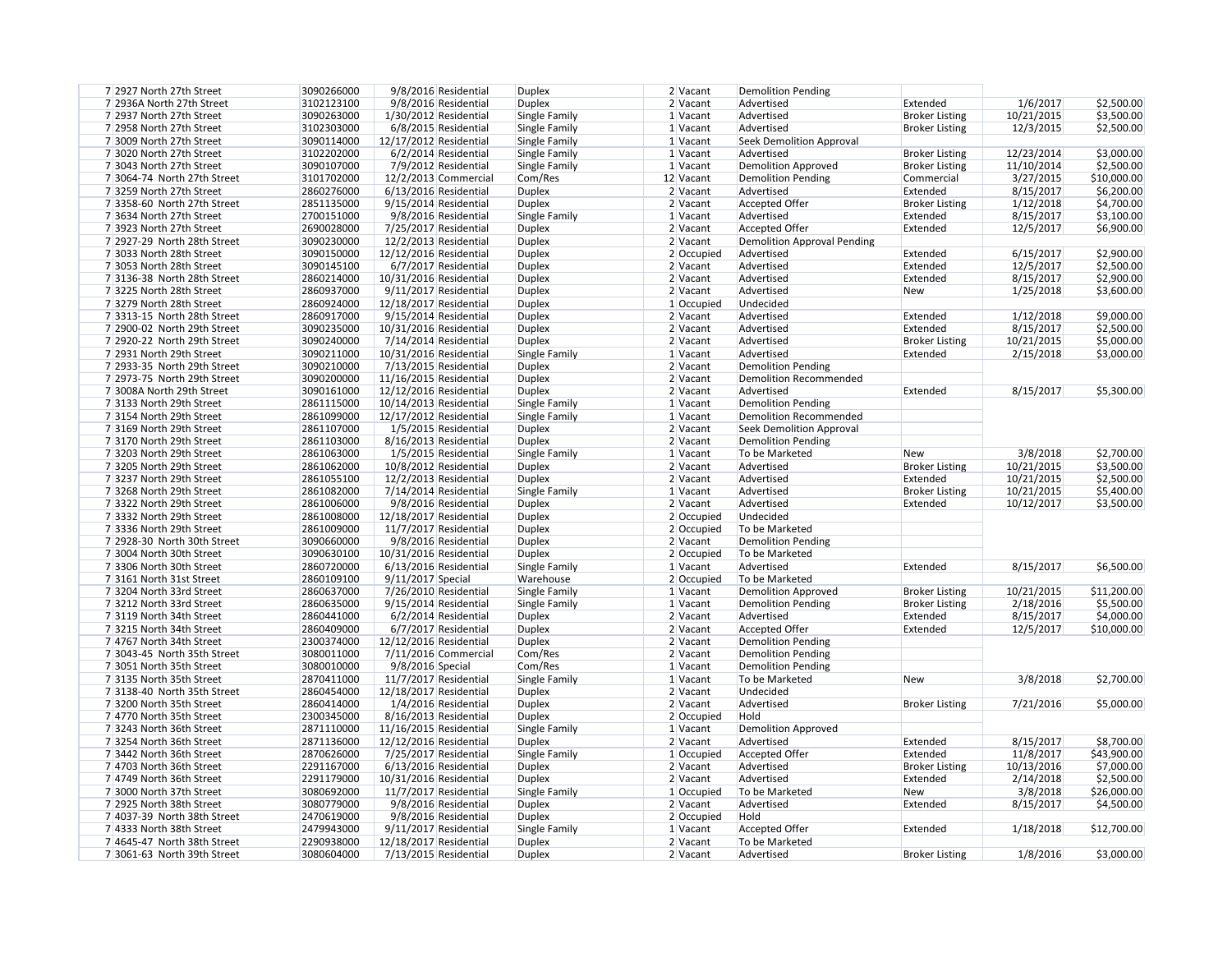| 7 4535 North 39th Street          | 2291509000 | 7/11/2016 Residential  | Single Family               | 1 Vacant   | Advertised                | <b>Broker Listing</b> | 12/5/2017  | \$5,900.00   |
|-----------------------------------|------------|------------------------|-----------------------------|------------|---------------------------|-----------------------|------------|--------------|
| 7 4613 North 39th Street          | 2290912000 | 9/14/2015 Residential  | Single Family               | 1 Occupied | Hold                      |                       |            |              |
| 74647 North 39th Street           | 2290906000 | 9/11/2017 Residential  | Single Family               | 1 Occupied | <b>Return Pending</b>     |                       |            |              |
| 73154 North 40th Street           | 2870804000 | 6/8/2015 Residential   | <b>Duplex</b>               | 2 Vacant   | Advertised                | <b>Broker Listing</b> | 10/22/2015 | \$7,000.00   |
| 73201 North 40th Street           | 2870029200 | 9/8/2016 Special       | Child Day Care Center       | 0 Vacant   | To be Marketed            |                       |            |              |
| 7 4454 North 40th Street          | 2299803000 | 11/7/2017 Residential  | Single Family               | 1 Vacant   | Advertised                | <b>New</b>            | 1/25/2018  | \$6,000.00   |
| 7 4655 North 40th Street          | 2290869000 | 6/7/2017 Residential   | Single Family               | 1 Occupied | Accepted Offer            | Extended              | 2/2/2018   | \$20,500.00  |
| 7 3312-14 North 41st Street       | 2870008000 | 7/25/2017 Residential  | <b>Duplex</b>               | 2 Vacant   | <b>Demolition Pending</b> |                       |            |              |
| 7 3324 North 41st Street          | 2870010000 | 12/18/2017 Residential | <b>Duplex</b>               | 2 Vacant   | To be Marketed            |                       |            |              |
| 7 3764 North 41st Street          | 2680079000 | 7/25/2017 Residential  | <b>Duplex</b>               | 2 Occupied | Advertised                | <b>New</b>            | 1/25/2018  | \$58,500.00  |
| 7 3960 North 41st Street          | 2680132000 | 9/11/2017 Residential  | <b>Duplex</b>               | 2 Vacant   | <b>Accepted Offer</b>     |                       |            |              |
| 73133 North 42nd Street           | 2870539000 | 10/31/2016 Residential | <b>Duplex</b>               | 2 Vacant   | Advertised                | Extended              | 8/15/2017  | \$2,500.00   |
| 73252 North 42nd Street           | 2870079000 | 12/12/2016 Residential | Single Family               | 1 Vacant   | <b>Accepted Offer</b>     |                       |            |              |
| 73322 North 42nd Street           | 2871908000 | 11/7/2017 Residential  | Single Family               | 1 Vacant   | To be Marketed            | New                   | 3/8/2018   | \$4,900.00   |
| 7 3925-27 North 42nd Street       | 2680199100 | 12/18/2017 Residential | <b>Duplex</b>               | 2 Occupied | To be Marketed            |                       |            |              |
| 7 3935 North 42nd Street          | 2680201000 | 8/16/2013 Exempt       | Single Family               | 1 Vacant   | <b>Demolition Pending</b> |                       |            |              |
| 74215 North 42nd Street           | 2470050000 | 11/7/2017 Residential  | Single Family               | 1 Occupied | To be Marketed            | <b>New</b>            | 3/8/2018   | \$21,900.00  |
| 7 4677 North 42nd Street          | 2290780000 | 12/18/2017 Residential | Single Family               | 1 Vacant   | To be Marketed            |                       |            |              |
| 7 3873 North 44th Street          | 2670423000 | 9/11/2017 Residential  | Single Family               | 1 Occupied | Advertised                | Extended              | 1/25/2018  | \$52,300.00  |
| 7 2703 North 45th Street          | 3070962000 | 12/12/2016 Residential | Single Family               | 1 Vacant   | <b>Demolition Pending</b> |                       |            |              |
| 7 2744 North 46th Street          | 3070971000 | 12/18/2017 Residential | Single Family               | 1 Occupied | To be Marketed            |                       |            |              |
| 7 4526 North 46th Street          | 2281244000 | 1/4/2016 Residential   | Single Family               | 1 Occupied | Hold                      |                       |            |              |
| 7 2929-31 North 47th Street       | 3070010000 | 12/18/2017 Residential | <b>Duplex</b>               | 2 Unknown  | To be Marketed            |                       |            |              |
| 7 4113 North 47th Street          | 2480354000 | 6/13/2016 Residential  | Single Family               | 1 Vacant   | <b>Accepted Offer</b>     | Extended              | 6/22/2017  | \$24,750.00  |
| 74100 North 48th Street           | 2480357000 |                        |                             |            | To be Marketed            |                       |            |              |
|                                   |            | 9/11/2017 Residential  | Single Family               | 1 Vacant   | To be Marketed            | <b>New</b>            | 3/8/2018   | \$2,700.00   |
| 7 4314 North 48th Street          | 2480018000 | 11/7/2017 Residential  | Single Family               | 1 Vacant   |                           | <b>New</b>            | 3/8/2018   | \$32,300.00  |
| 7 4579 North 48th Street          | 2280702000 | 12/12/2016 Residential | Single Family               | 1 Vacant   | <b>Demolition Pending</b> |                       |            |              |
| 7 2876-78 North 49th Street       | 3070319000 | 12/12/2016 Residential | <b>Duplex</b>               | 2 Vacant   | <b>Accepted Offer</b>     | Extended              | 1/11/2018  | \$30,500.00  |
| 73158 North 49th Street           | 2880941000 | 9/11/2017 Residential  | Single Family               | 1 Vacant   | <b>Demolition Pending</b> |                       |            |              |
| 7 4374 North 49th Street          | 2480058000 | 7/25/2017 Residential  | Single Family               | 1 Occupied | Advertised                | Extended              | 11/8/2017  | \$44,200.00  |
| 73218 North 50th Street           | 2880999000 | 9/11/2017 Residential  | Single Family               | 1 Vacant   | <b>Accepted Offer</b>     | New                   | 12/21/2017 | \$87,400.00  |
| 7 4563 North 50th Street          | 2280416000 | 12/12/2016 Residential | Single Family               | 1 Vacant   | <b>Demolition Pending</b> |                       |            |              |
| 7 4678 North 57th Street          | 2270191000 | 7/11/2016 Residential  | <b>Residential Care</b>     | 2 Vacant   | <b>Demolition Pending</b> |                       |            |              |
| 7 4934 North 58th Street          | 2100136000 | 9/8/2016 Residential   | Duplex & Single Family      | 3 Vacant   | <b>Demolition Pending</b> |                       |            |              |
| 7 5152 North 60th Street          | 2100004100 | 12/2/2013 Residential  | Single Family               | 1 Occupied | Advertised                | Extended              | 1/25/2018  | \$24,400.00  |
| 7 2422 West Auer Avenue           | 2850713000 | 9/8/2016 Residential   | <b>Duplex</b>               | 2 Vacant   | Advertised                | Extended              | 8/15/2017  | \$2,800.00   |
| 7 2529-31 West Auer Avenue        | 2850834100 | 7/13/2015 Residential  | <b>Duplex</b>               | 2 Vacant   | Advertised                | <b>Broker Listing</b> | 12/3/2015  | \$3,000.00   |
| 7 2607-09 West Auer Avenue        | 2850798000 | 9/8/2016 Residential   | <b>Duplex</b>               | 2 Vacant   | Hold                      | Extended              | 8/15/2017  | \$2,600.00   |
| 7 2613 West Auer Avenue           | 2850799000 | 8/16/2013 Residential  | Single Family               | 1 Vacant   | Hold                      |                       |            |              |
| 7 2708 West Auer Avenue           | 2860266000 | 11/16/2015 Residential | <b>Duplex</b>               | 2 Vacant   | Advertised                | <b>Broker Listing</b> | 9/1/2016   | \$5,000.00   |
| 7 2919 West Auer Avenue           | 2861130000 | 12/18/2017 Residential | <b>Duplex</b>               | 2 Unknown  | To be Marketed            |                       |            |              |
| 73223 West Auer Avenue            | 2860643000 | 9/8/2016 Residential   | Single Family               | 1 Occupied | Hold                      |                       |            |              |
| 73313 West Auer Avenue            | 2860657000 | 7/25/2017 Residential  | Single Family               | 1 Vacant   | Advertised                | Extended              | 12/5/2017  | \$2,800.00   |
| 73405 West Auer Avenue            | 2860427000 | 10/31/2016 Residential | <b>Duplex</b>               | 2 Vacant   | Advertised                | Extended              | 2/2/2018   | \$7,300.00   |
| 7 4218 West Auer Avenue           | 2870151000 | 12/12/2016 Residential | Single Family               | 1 Occupied | Hold                      |                       |            |              |
| 7 4221 West Bonny Place           | 2870140000 | 1/4/2016 Residential   | Single Family               | 1 Vacant   | Advertised                | <b>Broker Listing</b> | 7/21/2016  | \$2,500.00   |
| 7 4228 West Bonny Place           | 2870129000 | 9/11/2017 Residential  | <b>Duplex</b>               | 2 Occupied | Advertised                | New                   | 1/25/2018  | \$19,000.00  |
| 7 2408 West Burleigh Street       | 2850924000 | 10/8/2012 Residential  | Single Family               | 1 Vacant   | Advertised                | Extended              | 8/15/2017  | \$2,500.00   |
| 7 2432 West Burleigh Street       | 2850919000 | 10/8/2012 Residential  | Single Family               | 1 Vacant   | <b>Accepted Offer</b>     | Extended              | 12/20/2017 | \$8,700.00   |
| 7 2454-56 West Burleigh Street    | 2850888100 | $9/8/2016$ Special     | Com/Res                     | 2 Vacant   | Undecided                 |                       |            |              |
| 7 2472-74 West Burleigh Street    | 2850884100 | 11/16/2015 Residential | Multi-Family                | 3 Vacant   | Advertised                | Extended              | 9/2/2016   | \$4,000.00   |
| 7 2510-12 West Burleigh Street    | 2850851000 | 6/8/2015 Residential   | <b>Duplex</b>               | $2$ Vacant | Demolition Approved       |                       |            |              |
| 7 4500-06 West Burleigh Street    | 2880103000 | 11/7/2017 Commercial   | Com/Res                     | 8 Occupied | To be Marketed            |                       |            |              |
| 7 2453 West Capitol Drive         | 2701201100 | 10/31/2016 Apartments  | Multi-Family                | 12 Vacant  | To be Marketed            |                       |            |              |
| 7 4704-06 West Center Street      | 3071021000 | 6/8/2015 Commercial    | Child Day Care              | 0 Vacant   | To be Marketed            |                       |            |              |
| 7 5008-14 West Center Street      | 3070214000 | 12/18/2017 Apartments  | Com/Res                     | 7 Vacant   | Undecided                 |                       |            |              |
| 7 2455-57 West Chambers Street    | 3100581100 | 7/25/2017 Residential  | <b>Duplex</b>               | $2$ Vacant | Advertised                | Extended              | 12/5/2017  | \$4,100.00   |
| 7 3934 West Fond du Lac Avenue    | 2871531111 | 12/12/2016 Exempt      | <b>Commercial Mixed-Use</b> | 2 Occupied | Undecided                 |                       |            |              |
| 7 4830 West Fond du Lac Avenue    | 2670480000 | 7/11/2016 Commercial   | <b>Family Services</b>      | 0 Vacant   | Hold                      | Commercial            | 10/11/2016 | \$100,000.00 |
| 7 4943-47 West Fond du Lac Avenue | 2670205000 | 7/25/2017 Commercial   | <b>Commercial Mixed Use</b> | 3 Vacant   | To be Marketed            |                       |            |              |
| 7 5650 West Fond du Lac Avenue    | 2490001100 | 11/16/2015 Commercial  | Restaurant                  | 1 Occupied | To be Marketed            |                       |            |              |
|                                   | 2291148000 |                        |                             | $2$ Vacant |                           |                       |            |              |
| 7 3617 West Hampton Avenue        |            | 10/31/2016 Residential | <b>Duplex</b>               |            | Demolition Approved       |                       |            |              |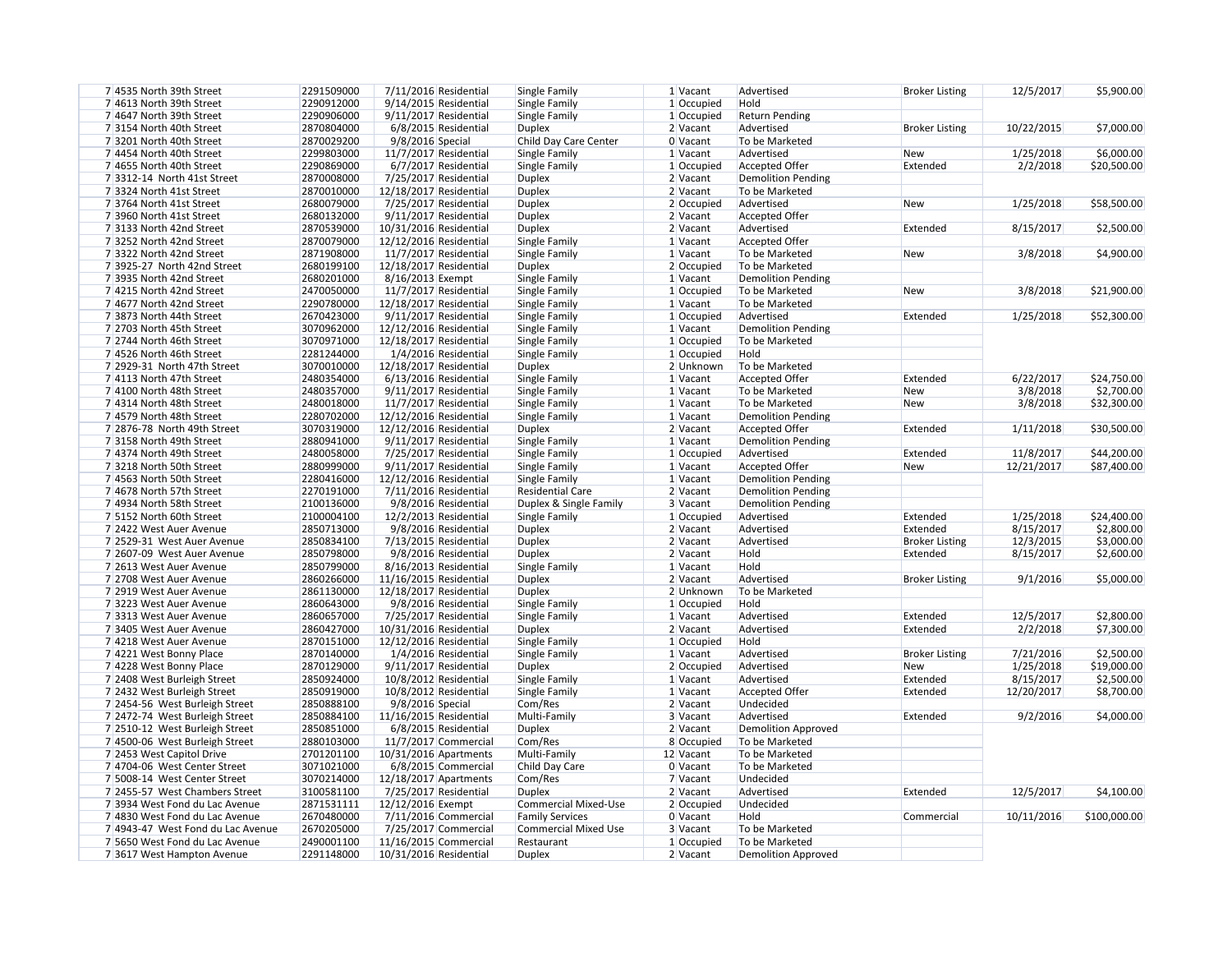| 7 3801-03 West Hampton Avenue    | 2290625200 |                        | 7/20/2009 Commercial    | Tavern                       | 0 Vacant     | <b>Demolition Pending</b>          |                       |            |             |
|----------------------------------|------------|------------------------|-------------------------|------------------------------|--------------|------------------------------------|-----------------------|------------|-------------|
| 7 4424 North Hopkins Street      | 2309987000 | 12/18/2017 Residential |                         | Single Family                | 1 Vacant     | Undecided                          |                       |            |             |
| 7 4451 North Hopkins Street      | 2290529000 |                        | 11/7/2017 Residential   | Single Family                | 1 Vacant     | To be Marketed                     | <b>New</b>            | 3/8/2018   | \$30,800.00 |
| 7 4520-22 North Hopkins Street   | 2299993000 |                        | 9/8/2016 Residential    | <b>Duplex</b>                | 2 Vacant     | Advertised                         | Extended              | 9/20/2017  | \$2,500.00  |
| 7 4622 North Hopkins Street      | 2291202100 |                        | 9/15/2014 Residential   | Single Family                | 1 Vacant     | Advertised                         | Extended              | 10/12/2017 | \$3,000.00  |
| 7 4703-05 North Hopkins Street   | 2290618100 | 9/8/2016 Special       |                         | Com/Res                      | 1 Vacant     | <b>Demolition Pending</b>          |                       |            |             |
| 7 4739 North Hopkins Street      | 2290610000 |                        | 7/11/2016 Residential   | Single Family                | 1 Vacant     | Advertised                         | <b>Broker Listing</b> | 6/16/2017  | \$12,000.00 |
| 7 2317-19 West Hopkins Street    | 2851011000 |                        | 9/11/2017 Residential   | <b>Duplex</b>                | 2 Vacant     | <b>Demolition Approved</b>         |                       |            |             |
| 7 2431 West Hopkins Street       | 2851402100 |                        | 9/15/2014 Commercial    | Church                       | 0 Vacant     | <b>Demolition Pending</b>          |                       |            |             |
| 7 2475 West Hopkins Street       | 2851702000 | 12/18/2017 Residential |                         | <b>Duplex</b>                | $2$ Vacant   | To be Marketed                     |                       |            |             |
| 7 2501 West Hopkins Street       | 2851711000 |                        | 6/2/2014 Commercial     | Com/Res                      | 1 Vacant     | <b>Demolition Approval Pending</b> |                       |            |             |
| 7 2926 West Locust Street        | 3090667100 |                        | 1/5/2015 Residential    | Single Family                | 1 Vacant     | Advertised                         | <b>Broker Listing</b> | 8/15/2017  | \$6,700.00  |
| 7 4619 West Medford Avenue       | 2670738000 |                        | 12/2/2013 Residential   | Single Family                | 1 Vacant     | <b>Demolition Pending</b>          |                       |            |             |
| 7 5700 West Melvina Street       | 2660040000 |                        | 11/7/2017 Residential   | Single Family                | 1 Occupied   | To be Marketed                     | <b>New</b>            | 3/8/2018   | \$82,500.00 |
| 7 4825 West Roosevelt Drive      | 2880901000 | 12/12/2016 Residential |                         | Single Family                | 1 Occupied   | Accepted Offer                     | Extended              | 10/4/2017  | \$51,000.00 |
| 7 4415 North Sherman Blvd        | 2281409000 |                        | 11/7/2017 Residential   | Single Family                | 1 Vacant     | Advertised                         | <b>New</b>            | 1/25/2018  | \$11,400.00 |
| 7 3011 North Sherman Blvd.       | 3070610000 |                        | 7/11/2016 Residential   | Single Family                | 1 Vacant     | <b>Accepted Offer</b>              |                       |            |             |
| 7 3200-10 North Sherman Blvd.    |            |                        |                         |                              |              |                                    | Extended              |            |             |
|                                  | 2870146000 |                        | 7/26/2010 Residential   | Duplex - 2                   | 4 Vacant     | <b>Return Pending</b>              |                       | 11/4/2013  | \$63,800.00 |
| 8 1327-29 South 20th Street      | 4342108000 | 12/12/2016 Residential |                         | <b>Duplex</b>                | 2 Vacant     | <b>Demolition Pending</b>          |                       |            |             |
| 8 1547 South 22nd Street         | 4590172000 | 12/18/2017 Residential |                         | Single Family                | 1 Vacant     | To be Marketed                     |                       |            |             |
| 8 1116-18 South 23rd Street      | 4340295000 |                        | 9/11/2017 Residential   | <b>Duplex</b>                | 2 Vacant     | <b>Accepted Offer</b>              | <b>New</b>            | 12/21/2017 | \$17,300.00 |
| 8 1905-A South 24th Street       | 4702794100 | 12/18/2017 Residential |                         | <b>Duplex</b>                | 2 Vacant     | <b>Return Pending</b>              |                       |            |             |
| 8 1125A South 25th Street        | 4340329000 |                        | 6/7/2017 Residential    | Single Family                | 1 Vacant     | <b>Demolition Pending</b>          |                       |            |             |
| 8 1577 South 25th Street         | 4591389000 |                        | 12/18/2017 Commercial   | Com/Res                      | $1$ Occupied | Undecided                          |                       |            |             |
| 8 1726-28 South 26th Street      | 4590317000 |                        | 9/11/2017 Residential   | <b>Duplex</b>                | 2 Vacant     | Advertised                         | <b>New</b>            | 1/25/2018  | \$4,000.00  |
| 8 1539 South 30th Street         | 4581218000 |                        | 11/7/2017 Residential   | Single Family                | 1 Occupied   | To be Marketed                     | <b>New</b>            | 3/8/2018   | \$63,400.00 |
| 8 1802 South 31st Street         | 4580445000 |                        | 6/7/2017 Residential    | Single Family                | 1 Occupied   | Accepted Offer                     | Extended              | 1/2/2018   | \$79,000.00 |
| 8 2533 West Grant Street         | 4703623000 |                        | 9/11/2017 Residential   | Single Family                | 1 Vacant     | <b>Accepted Offer</b>              | <b>Broker Listing</b> | 12/13/2017 | \$16,900.00 |
| 8 2034-38 West Greenfield Avenue | 4342115000 |                        | 7/26/2010 Commercial    | Restaurant                   | 2 Vacant     | <b>Offer Received</b>              | Commercial            | 1/22/2014  | \$20,000.00 |
| 8 1970 South Layton Blvd.        | 4700609000 |                        | $9/11/2017$ Residential | Single Family                | 1 Vacant     | <b>Accepted Offer</b>              | Extended              | 1/25/2018  | \$76,700.00 |
| 8 1746 South Pearl Street        | 4601712000 |                        | 9/11/2017 Residential   | Single Family                | 1 Vacant     | To be Marketed                     | <b>New</b>            | 3/8/2018   | \$17,000.00 |
| 8 2237-39 West Scott Street      | 4340439000 |                        | 8/16/2013 Residential   | <b>Duplex</b>                | 2 Vacant     | <b>Seek Demolition Approval</b>    |                       |            |             |
| 8 2411-13 West Scott Street      | 4340393000 | 12/12/2016 Residential |                         | <b>Duplex</b>                | 2 Vacant     | To be Marketed                     | <b>Broker Listing</b> | 9/12/2017  | \$26,500.00 |
| 8 3232-34 West Scott Street      | 4350288000 | 12/18/2017 Residential |                         | <b>Duplex</b>                | 2 Vacant     | To be Marketed                     |                       |            |             |
| 9 6560 North 53rd Street         | 1391512000 | 12/12/2016 Residential |                         | Single Family                | 1 Occupied   | Hold                               |                       |            |             |
| 9 6430 North 56th Street         | 1399800200 | 12/12/2016 Residential |                         | Single Family                | $1$ Vacant   | Advertised                         | <b>Broker Listing</b> | 10/11/2017 | \$4,000.00  |
| 9 5834-36 North 63rd Street      | 1740372000 |                        | $9/11/2017$ Residential | <b>Duplex</b>                | 2 Occupied   | Advertised                         | Extended              | 1/25/2018  | \$57,000.00 |
| 9 7350 North 76th Street         | 1069989111 |                        | 11/7/2016 Commercial    | <b>Recreational Facility</b> | 1 Occupied   | Hold                               |                       |            |             |
| 98854-E North 95th Street        | 0340343000 |                        | 6/7/2017 Condominiums   | Condominium                  | 1 Vacant     | Advertised                         | <b>Broker Listing</b> | 10/4/2017  | \$15,500.00 |
| 98854-B North 95th Street        | 0340340000 |                        | 9/8/2016 Condominiums   | Condominium                  | 1 Vacant     | Hold                               |                       |            |             |
| 9 9060-M North 95th Street       | 0340726000 |                        | 12/18/2017 Condominiums | Condominium                  | 1 Occupied   | <b>Return Pending</b>              |                       |            |             |
| 98272 West Daphne Street         | 1430609000 |                        | 11/7/2017 Residential   | Single Family                | 1 Vacant     | <b>Demolition Pending</b>          |                       |            |             |
| 9 5311 West Hassel Lane          | 1399860100 | 12/18/2017 Residential |                         | Single Family                | 1 Vacant     | To be Marketed                     |                       |            |             |
| 9 5132 West Mill Road            | 1399709100 |                        | 12/17/2012 Commercial   | Com/Res                      | 1 Vacant     | Advertised                         | Commercial            | 12/8/2017  | \$65,000.00 |
| 9 8082 North Pingree Avenue      | 0730062000 | 11/16/2015 Residential |                         | Single Family                | 1 Occupied   | Hold                               |                       |            |             |
| 9 6226 West Port Avenue          | 0830322100 |                        | 12/18/2017 Condominiums | Condominium                  | 1 Occupied   | <b>Return Pending</b>              |                       |            |             |
| 9 6976-B North Raintree Court    |            |                        |                         | Condominium                  |              |                                    |                       |            |             |
|                                  | 1210126000 |                        | 11/7/2017 Condominiums  |                              | 1 Vacant     | Advertised                         | <b>New</b>            | 1/25/2018  | \$23,000.00 |
| 9 6986-D North Raintree Court    | 1210108000 |                        | 12/18/2017 Condominiums | Condominium                  | 1 Occupied   | Undecided                          |                       |            |             |
| 9 6920-B North Raintree Drive    | 1210206000 |                        | 6/7/2017 Condominiums   | Condominium                  | $1$ Vacant   | <b>Accepted Offer</b>              | <b>Broker Listing</b> | 12/18/2017 | \$17,550.00 |
| 98871-H North Swan Road          | 0340554000 |                        | 11/7/2017 Condominiums  | Condominium                  | 1 Occupied   | Hold                               |                       |            |             |
| 98877-H North Swan Road          | 0340564000 |                        | 7/11/2016 Condominiums  | Condominium                  | 1 Vacant     | Advertised                         | <b>New</b>            | 1/25/2018  | \$9,900.00  |
| 10 2759 North 52nd Street        | 3061357000 | 12/17/2012 Residential |                         | Single Family                | 1 Vacant     | Advertised                         | <b>Broker Listing</b> | 7/8/2015   | \$3,300.00  |
| 10 2574 North 53rd Street        | 3290499000 | 12/18/2017 Residential |                         | Single Family                | 1 Unknown    | Hold                               |                       |            |             |
| 10 2646 North 53rd Street        | 3290421000 |                        | 9/11/2017 Residential   | Single Family                | 1 Vacant     | Advertised                         | <b>Broker Listing</b> | 12/28/2017 | \$12,100.00 |
| 10 2674 North 53rd Street        | 3290417200 | 9/8/2016 Special       |                         | Warehouse                    | 0 Vacant     | To be Marketed                     |                       |            |             |
| 10 2841 North 53rd Street        | 3061254000 |                        | 7/11/2016 Residential   | Single Family                | 1 Vacant     | <b>Demolition Pending</b>          |                       |            |             |
| 10 2951-53 North 54th Street     | 3060496000 |                        | 6/7/2017 Residential    | <b>Duplex</b>                | 2 Vacant     | <b>Accepted Offer</b>              |                       |            |             |
| 10 2510 North 55th Street        | 3291426200 |                        | 10/31/2016 Commercial   | Warehouse                    | 1 Vacant     | Undecided                          |                       |            |             |
| 10 2963 North 56th Street        | 3060259000 |                        | 11/7/2017 Residential   | Single Family                | 1 Occupied   | <b>Return Pending</b>              |                       |            |             |
| 10 2193 North 57th Street        | 3461455000 |                        | 11/7/2017 Residential   | Single Family                | 1 Vacant     | To be Marketed                     | <b>New</b>            | 3/8/2018   | \$75,800.00 |
| 10 2743 North 59th Street        | 3060609000 | 9/8/2016 Special       |                         | Com/Res                      | 1 Occupied   | Undecided                          |                       |            |             |
| 10 3601 North 62nd Street        | 2650325000 |                        | 6/7/2017 Residential    | Single Family                | 1 Vacant     | Advertised                         | <b>Broker Listing</b> | 9/14/2017  | \$58,100.00 |
|                                  |            |                        |                         |                              |              |                                    |                       |            |             |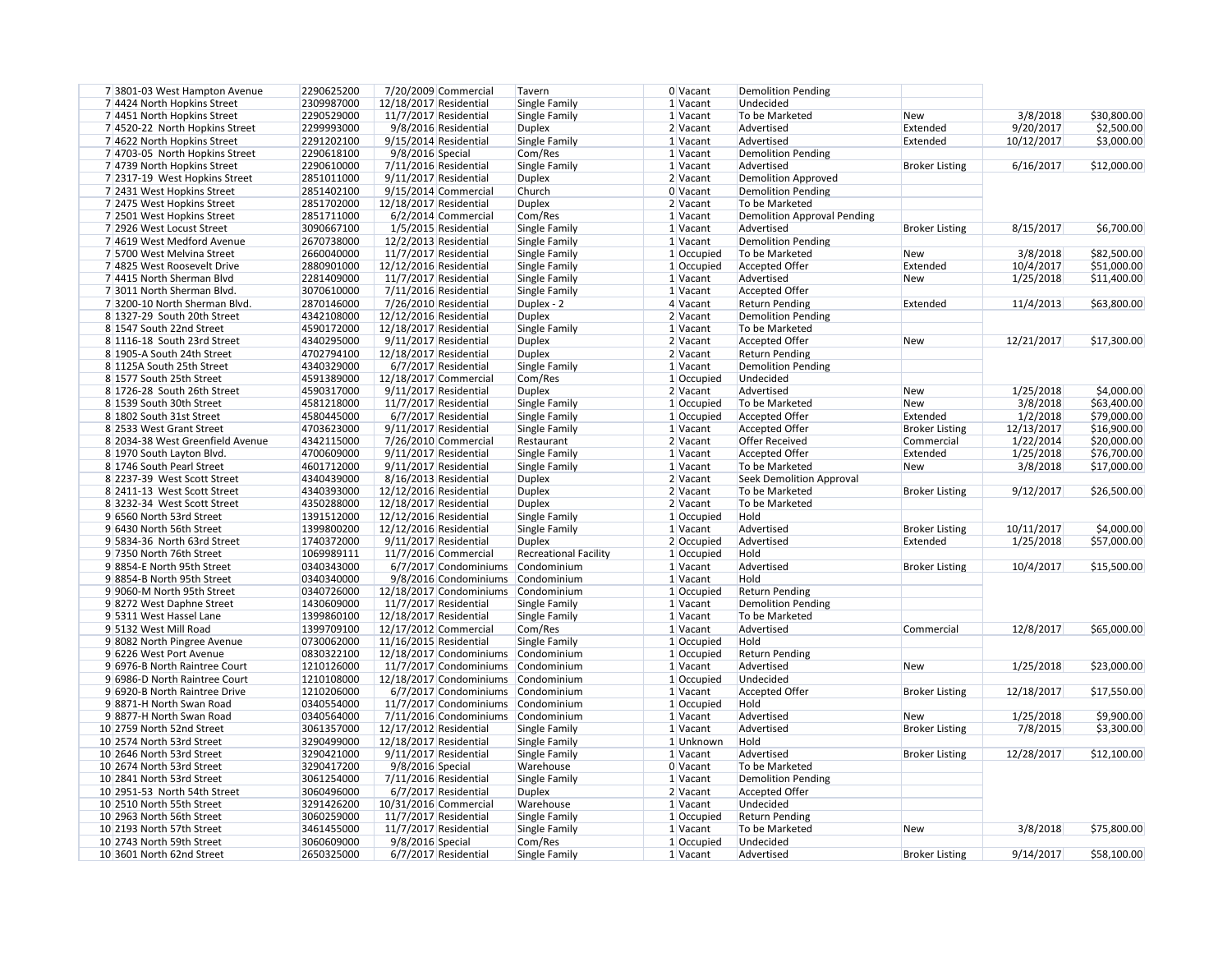| 10 5725 West Burleigh Street                                | 3060102000               | 1/5/2015 Commercial                            | Com/Res                     | 1 Vacant     | Advertised                                   | Commercial            | 12/4/2015             | \$30,000.00                  |
|-------------------------------------------------------------|--------------------------|------------------------------------------------|-----------------------------|--------------|----------------------------------------------|-----------------------|-----------------------|------------------------------|
| 10 6411 West Burleigh Street                                | 3050804000               | 7/25/2017 Commercial                           | Child Day Care Center       | 1 Occupied   | To be Marketed                               |                       |                       |                              |
| 10 7115 West Capitol Drive                                  | 2640123000               | 12/12/2016 Commercial                          | Studio                      | 2 Occupied   | Advertised                                   | Commercial            | 1/17/2018             | \$79,200.00                  |
| 10 5100-02 West Center Street                               | 3061395000               | 6/8/2015 Commercial                            | Com/Res                     | 3 Vacant     | Advertised                                   | Commercial            | 12/8/2015             | \$80,000.00                  |
| 10 5124-26 West Center Street                               | 3061400000               | 7/13/2015 Commercial                           | Com/Res                     | 3 Vacant     | Advertised                                   | Commercial            | 10/6/2015             | \$15,000.00                  |
| 10 5128-30 West Center Street                               | 3061401000               | 7/26/2010 Commercial                           | Com/Res                     | 5 Vacant     | Advertised                                   | Commercial            | 5/25/2016             | \$25,000.00                  |
| 10 5811 West Lisbon Avenue                                  | 3290337000               | 11/7/2017 Residential                          | Single Family               | 1 Unknown    | Hold                                         |                       |                       |                              |
| 10 3619 West Mt Vernon Avenue                               | 4020537000               | 12/18/2017 Residential                         | <b>Duplex</b>               | $2$ Vacant   | To be Marketed                               |                       |                       |                              |
| 10 3726 West Park Hill Avenue                               | 4020715000               | 10/31/2016 Residential                         | Single Family               | 1 Vacant     | <b>Accepted Offer</b>                        |                       |                       |                              |
| 10 6228 West Stevenson Street                               | 4050562000               | 10/31/2016 Residential                         | Single Family               | 1 Vacant     | To be Marketed                               | <b>Broker Listing</b> | 4/6/2017              | \$37,300.00                  |
| 11 4923 West Crawford Avenue                                | 5550325000               | 12/18/2017 Residential                         | Single Family               | 1 Vacant     | To be Marketed                               |                       |                       |                              |
| 12 1655 South 1st Street                                    | 4620168000               | 7/13/2015 Commercial                           | Com/Res                     | 2 Vacant     | <b>Demolition Approved</b>                   |                       |                       |                              |
| 12 1622R South 3rd Street                                   | 4620028000               | 7/20/2009 Residential                          | Single Family               | 1 Vacant     | <b>Demolition Pending</b>                    |                       |                       |                              |
| 12 1978 South 6th Street                                    | 4670321000               | 7/25/2017 Commercial                           | Com/Res                     | $2$ Occupied | To be Marketed                               |                       |                       |                              |
| 12 2045 South 6th Street                                    | 4681601000               | 9/8/2016 Residential                           | Single Family               | 1 Vacant     | To be Marketed                               |                       |                       |                              |
| 12 1646-A South 7th Street                                  | 4611523000               | 12/2/2013 Residential                          | <b>Duplex</b>               | $2$ Vacant   | <b>Demolition Pending</b>                    |                       |                       |                              |
| 12 2010 South 7th Street                                    | 4681115000               | 9/14/2015 Residential                          | <b>Single Family</b>        | $1$ Vacant   | <b>Demolition Pending</b>                    |                       |                       |                              |
| 12 1545-47 South 8th Street                                 | 4611098000               | 7/26/2010 Residential                          | <b>Duplex</b>               | $2$ Occupied | Hold                                         |                       |                       |                              |
| 12 1543 South 9th Street                                    | 4611138000               | 11/7/2017 Residential                          | <b>Single Family</b>        | 1 Occupied   | Hold                                         |                       |                       |                              |
| 12 1729 South 11th Street                                   | 4610617000               | 6/8/2015 Commercial                            | Com/Res                     | 8 Vacant     | <b>Demolition Pending</b>                    | Commercial            | 9/23/2015             | \$35,000.00                  |
| 12 1904 South 11th Street                                   | 4680052000               | 11/7/2017 Residential                          | Single Family               | $1$ Vacant   | To be Marketed                               | <b>New</b>            | 3/8/2018              | \$20,300.00                  |
| 12 2665-67 South 13th Street                                | 4961411000               | 9/8/2016 Special                               | Com/Res                     | 1 Vacant     | <b>Seek Demolition Approval</b>              |                       |                       |                              |
| 12 2025 South 15th Place                                    | 4690845000               | 9/8/2016 Residential                           | <b>Single Family</b>        | $1$ Vacant   | Advertised                                   | <b>Broker Listing</b> | 3/24/2017             | \$2,500.00                   |
| 12 2029-31 South 16th Street                                | 4691742000               | 9/11/2017 Residential                          | <b>Duplex</b>               | 2 Vacant     | <b>Accepted Offer</b>                        | <b>Broker Listing</b> | 1/25/2018             | \$13,500.00                  |
| 12 2370 South 16th Street                                   | 4960656000               | 9/11/2017 Residential                          | <b>Single Family</b>        | $1$ Vacant   | Advertised                                   | <b>Broker Listing</b> | 1/25/2018             | \$7,500.00                   |
| 12 1234 South 17th Street                                   | 4331848000               | 11/11/2014 Residential                         | Single Family               | 1 Vacant     | <b>Demolition Pending</b>                    | Extended              | 4/9/2015              | \$6,000.00                   |
| 12 2130-A South 17th Street                                 | 4691907000               | 6/7/2017 Residential                           | <b>Duplex</b>               | 2 Vacant     | <b>Demolition Pending</b>                    |                       |                       |                              |
| 12 1665 South 18th Street                                   | 4601541000               | 9/11/2017 Residential                          | Single Family               | 1 Vacant     | <b>Accepted Offer</b>                        | <b>Broker Listing</b> | 1/25/2018             | \$5,000.00                   |
| 12 2148-50 South 19th Street                                | 4692505000               | 11/7/2017 Residential                          | Duplex & Single Family      | 3 Occupied   | To be Marketed                               | <b>New</b>            | 3/8/2018              | \$18,000.00                  |
| 12 2409 South 19th Street                                   | 4960349000               | 12/18/2017 Residential                         | <b>Duplex</b>               | 2 Vacant     | To be Marketed                               |                       |                       |                              |
| 12 1432 West Forest Home Avenue                             | 4690488110               | 11/13/1964 Exempt                              | Former City Library         | 0 Vacant     | To be Marketed                               |                       |                       |                              |
| 12 1819 West Grant Street                                   | 4693016000               | 7/11/2016 Residential                          | Single Family               | 1 Vacant     | <b>Demolition Approval Pending</b>           |                       |                       |                              |
| 12 1901 West Grant Street                                   | 4693010000               | 12/12/2016 Commercial                          | Com/Res                     | 3 Vacant     | To be Marketed                               |                       |                       |                              |
| 12 730 West Greenfield Avenue                               | 4320133000               | 12/12/2016 Residential                         | <b>Duplex</b>               | 2 Vacant     | To be Marketed                               | <b>Broker Listing</b> | 9/14/2017             | \$3,500.00                   |
| 12 1104 West Historic Mitchell Street                       | 4611346000               | 7/13/2015 Commercial                           | <b>Employment Agency</b>    | $0$ Vacant   | Advertised                                   | Commercial            | 2/5/2016              | \$85,000.00                  |
| 12 1509-11 West Lincoln Avenue                              | 4960607000               | 7/13/2015 Commercial                           | Com/Res                     | 2 Vacant     | <b>Demolition Pending</b>                    |                       |                       |                              |
| 12 1016 West Madison Street                                 | 4320259000               | 7/25/2017 Residential                          |                             |              | Undecided                                    |                       |                       |                              |
|                                                             | 4320014000               | 6/8/2015 Residential                           | Single Family               | 1 Vacant     |                                              |                       |                       |                              |
| 12 1217 West Madison Street<br>12 1211 West National Avenue |                          |                                                | <b>Single Family</b>        | $1$ Vacant   | <b>Demolition Approved</b><br>To be Marketed |                       |                       |                              |
| 12 1313 West National Avenue                                | 4320912000<br>4332252000 | 12/18/2017 Residential<br>7/25/2017 Commercial | Single Family<br>Warehouse  | 1 Vacant     | To be Marketed                               | Commercial            | 11/6/2017             |                              |
| 12 1331 West National Avenue                                |                          | 7/25/2017 Commercial                           | <b>Used Car Dealer</b>      | 1 Vacant     |                                              |                       |                       | \$225,000.00<br>\$225,000.00 |
| 12 1525A West Orchard Street                                | 4332251000<br>4600887000 |                                                |                             | $1$ Occupied | To be Marketed                               | Commercial            | 11/6/2017<br>3/8/2018 |                              |
|                                                             |                          | 11/7/2017 Residential                          | Single Family               | $1$ Vacant   | To be Marketed                               | <b>New</b>            |                       | \$14,300.00                  |
| 12 728 West Pierce Street                                   | 4270041000               | 6/7/2017 Residential                           | Single Family               | 1 Vacant     | <b>Accepted Offer</b><br>Undecided           | <b>New</b>            | 8/11/2017             | \$53,200.00                  |
| 12 1501 West Scott Street                                   | 4330212000               | 12/18/2017 Commercial                          | Com/Res                     | 2 Vacant     |                                              |                       |                       |                              |
| 12 1538 South Union Street                                  | 4601392000               | 12/18/2017 Residential                         | Single Family               | $1$ Occupied | Undecided                                    |                       |                       |                              |
| 12 1549 South Union Street                                  | 4601646000               | 11/7/2017 Residential                          | Single Family               | 1 Vacant     | To be Marketed                               | <b>New</b>            | 3/8/2018              | \$8,800.00                   |
| 12 1330-32 West Washington Street                           | 4330126000               | 9/11/2017 Residential                          | Multi-Family                | 3 Vacant     | To be Marketed                               | <b>New</b>            | 3/8/2018              | \$9,600.00                   |
| 12 1337-39 West Washington Street                           | 4330115000               | 7/11/2016 Residential                          | Single Family               | $1$ Vacant   | <b>Seek Demolition Approval</b>              |                       |                       |                              |
| 13 4260 South 4th Street                                    | 5800834000               | 11/7/2017 Residential                          | Single Family               | 1 Unknown    | <b>Return Pending</b>                        |                       |                       |                              |
| 13 5652 South 13th Street                                   | 6719978110               | 7/9/2012 Industrial                            | Manufacturing/Warehous      | 0 Occupied   | To be Marketed                               |                       |                       |                              |
| 13 3318 South 20th Street                                   | 5350995000               | 11/7/2017 Residential                          | Single Family               | 1 Occupied   | To be Marketed                               | <b>New</b>            | 3/8/2018              | \$88,400.00                  |
| 13 3774 South 27th Street                                   | 5529938000               | 8/16/2013 Commercial                           | Tavern & Mobile Home        | 72 Vacant    | Advertised                                   | Commercial            | 6/15/2015             | \$400,000.00                 |
| 13 4270 South Howell Avenue                                 | 5810619000               | 1/5/2015 Commercial                            | <b>Commercial Mixed-Use</b> | 0 Vacant     | Advertised                                   | Commercial            | 11/13/2015            | \$125,000.00                 |
| 14 2125-27 South 5th Place                                  | 4671019000               | 6/13/2016 Residential                          | <b>Duplex</b>               | 2 Vacant     | <b>Demolition Approval Pending</b>           |                       |                       |                              |
| 14 2209-11 South 5th Place                                  | 4671025000               | 9/11/2017 Residential                          | <b>Duplex</b>               | 2 Vacant     | <b>Accepted Offer</b>                        | <b>New</b>            | 12/21/2017            | \$13,300.00                  |
| 14 2433 South 5th Street                                    | 4980568000               | 12/18/2017 Residential                         | Single Family               | $1$ Occupied | To be Marketed                               |                       |                       |                              |
| 14 2429 South 6th Street                                    | 4970417000               | 7/25/2017 Commercial                           | Com/Res                     | 2 Vacant     | <b>Demolition Pending</b>                    |                       |                       |                              |
| 14 3001 South 8th Street                                    | 5070858000               | 12/18/2017 Residential                         | <b>Duplex</b>               | 2 Occupied   | To be Marketed                               |                       |                       |                              |
| 14 3060-62 South 13th Street                                | 5071224000               | 9/8/2016 Special                               | Com/Res                     | 2 Vacant     | Advertised                                   | Commercial            | 1/10/2018             | \$210,000.00                 |
| 14 421 West Arthur Avenue                                   | 4980304000               | 9/8/2016 Residential                           | <b>Duplex</b>               | 2 Vacant     | <b>Demolition Pending</b>                    |                       |                       |                              |
| 14 374 East Bay Street                                      | 4660140000               | 12/2/2013 Residential                          | <b>Single Family</b>        | $1$ Occupied | Hold                                         | Extended              | 11/13/2014            | \$43,500.00                  |
| 14 2459 South Chase Avenue                                  | 4989984110               | 11/7/2017 Residential                          | Single Family               | $1$ Vacant   | To be Marketed                               | <b>New</b>            | 3/8/2018              | \$35,800.00                  |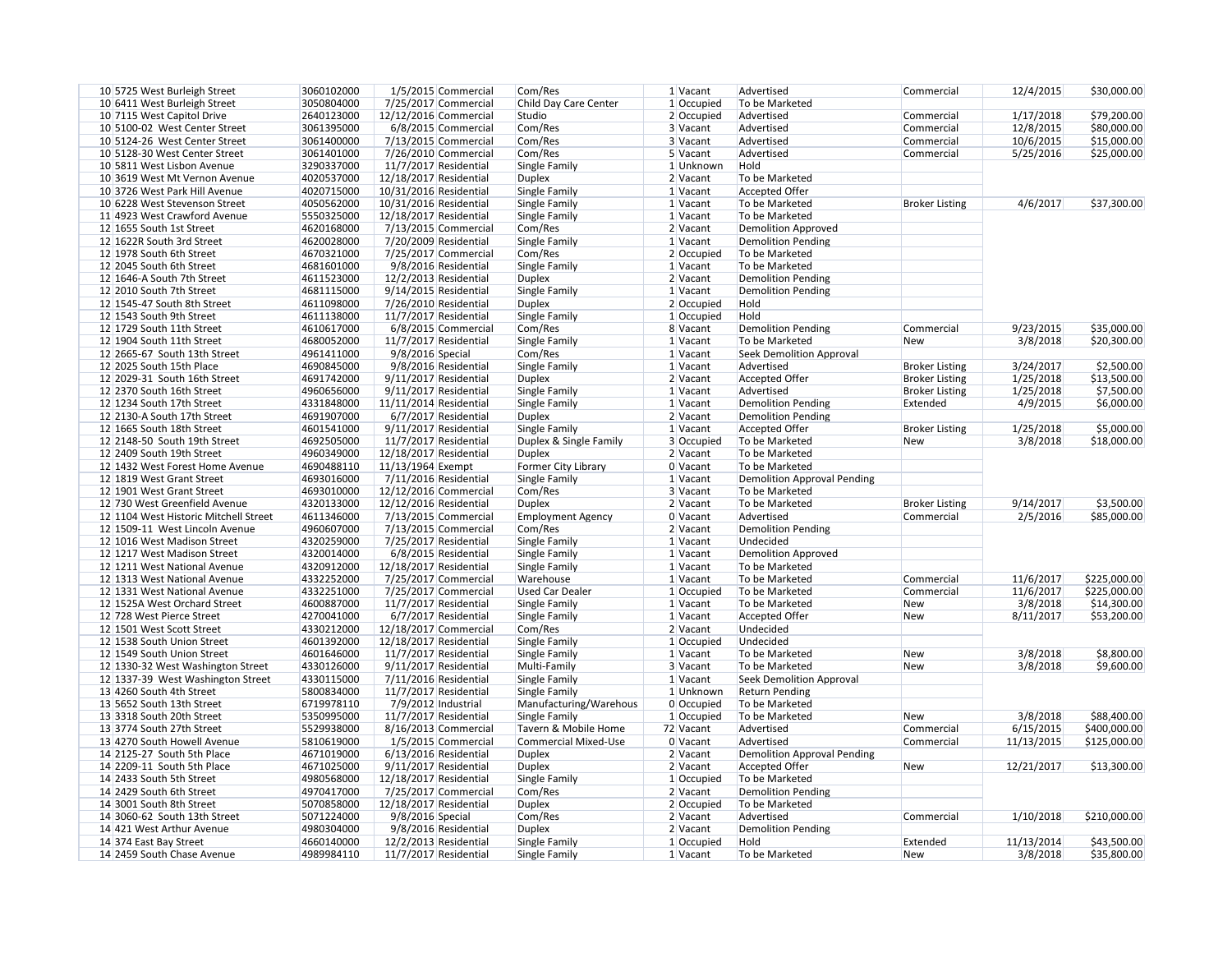| 14 812 East Conway Street    | 4991842000 |                        | 7/25/2017 Residential   | <b>Single Family</b>   | 1 Vacant              | Hold                               |                       |            |             |
|------------------------------|------------|------------------------|-------------------------|------------------------|-----------------------|------------------------------------|-----------------------|------------|-------------|
| 14 2106 East Holt Avenue     | 5400222000 |                        | 9/11/2017 Residential   | Single Family          | 1 Vacant              | <b>Demolition Approved</b>         |                       |            |             |
| 14 3454 South Quincy Avenue  | 5380100000 | 10/31/2016 Residential |                         | Single Family          | 1 Vacant              | <b>Accepted Offer</b>              | New                   | 8/11/2017  | \$71,400.00 |
| 15 2439 North 8th Street     | 3231446000 |                        | 9/11/2017 Residential   | <b>Duplex</b>          | 2 Vacant              | Advertised                         | <b>Broker Listing</b> | 1/25/2018  | \$3,300.00  |
| 15 2609 North 8th Street     | 3231521000 | 10/31/2016 Residential |                         | Single Family          | 1 Vacant              | <b>Demolition Pending</b>          |                       |            |             |
| 15 2673-A North 8th Street   | 3231508000 |                        | 1/5/2015 Residential    | <b>Duplex</b>          | 2 Vacant              | <b>Demolition Pending</b>          |                       |            |             |
| 15 2461 North 9th Street     | 3230117000 |                        | 11/7/2017 Residential   | Single Family - 2      | 2 Occupied            | To be Marketed                     |                       |            |             |
| 15 2670 North 9th Street     | 3231537000 |                        | 12/2/2013 Residential   | <b>Duplex</b>          | 2 Vacant              | <b>Demolition Pending</b>          |                       |            |             |
| 15 2733 North 9th Street     | 3123408100 | 12/18/2017 Residential |                         | Single Family          | 1 Unknown             | Undecided                          |                       |            |             |
| 15 2759 North 9th Street     | 3123403110 | 10/31/2016 Residential |                         | Single Family          | 1 Vacant              | <b>Demolition Pending</b>          |                       |            |             |
| 15 2826 North 9th Street     | 3120503000 | 12/12/2016 Residential |                         | <b>Duplex</b>          | 2 Vacant              | <b>Demolition Pending</b>          |                       |            |             |
| 15 2833 North 9th Street     | 3123414000 | 11/11/2014 Residential |                         | <b>Duplex</b>          | 2 Vacant              | <b>Seek Demolition Approval</b>    | Extended              | 4/9/2015   | \$4,900.00  |
| 15 2333A North 10th Street   | 3231274000 |                        | $9/11/2017$ Residential | Single Family          | $1$ Occupied          | Hold                               |                       |            |             |
| 15 2353-55 North 10th Street | 3231267000 |                        | 7/11/2016 Residential   | <b>Duplex</b>          | $2$ Vacant            | Advertised                         | <b>Broker Listing</b> | 6/15/2017  | \$9,500.00  |
| 15 2457B North 10th Street   | 3231227000 |                        | 9/8/2016 Residential    | Single Family          | 1 Vacant              | <b>Demolition Pending</b>          |                       |            |             |
| 15 2557 North 10th Street    | 3231054100 |                        | 7/25/2017 Residential   | <b>Duplex</b>          | 1 Vacant              | <b>Demolition Pending</b>          |                       |            |             |
| 15 2735-37 North 10th Street | 3122416000 |                        | 1/4/2016 Residential    | Duplex                 | 2 Vacant              | Advertised                         | <b>Broker Listing</b> | 7/21/2016  | \$3,800.00  |
| 15 2740 North 10th Street    | 3121209000 |                        | 7/26/2010 Residential   | Single Family          | 1 Occupied            | Hold                               | Extended              | 8/26/2015  | \$9,200.00  |
| 15 2743 North 10th Street    | 3122415000 |                        | 9/14/2015 Residential   | <b>Duplex</b>          | 2 Vacant              | Advertised                         | Extended              | 2/18/2016  | \$3,000.00  |
| 15 2750 North 10th Street    | 3121206000 | 12/17/2012 Residential |                         | Single Family          | $1$ Vacant            | Advertised                         | Extended              | 10/26/2016 | \$4,000.00  |
| 15 2816 North 10th Street    | 3121223000 |                        | 6/13/2016 Residential   | Single Family          | $1$ Vacant            | Advertised                         | <b>Broker Listing</b> | 12/1/2016  | \$3,500.00  |
| 15 2846-48 North 10th Street | 3122459000 |                        | 6/29/2011 Residential   | <b>Duplex</b>          | 2 Vacant              | <b>Demolition Pending</b>          | <b>Broker Listing</b> | 2/6/2015   | \$9,000.00  |
| 15 2871 North 10th Street    | 3122425110 | 11/16/2015 Residential |                         | Single Family          | 1 Vacant              | <b>Demolition Approved</b>         |                       |            |             |
| 15 2528 North 11th Street    | 3231077000 | 10/31/2016 Residential |                         | <b>Duplex</b>          | 2 Vacant              | <b>Demolition Approval Pending</b> |                       |            |             |
| 15 2532-A North 11th Street  | 3231078000 |                        |                         |                        |                       | Undecided                          |                       |            |             |
|                              |            | 12/18/2017 Residential |                         | Duplex & Single Family | 3 Unknown<br>2 Vacant | Advertised                         |                       |            |             |
| 15 2537-39 North 11th Street | 3231100000 |                        | 9/15/2014 Residential   | Multi-Family           |                       |                                    | <b>Broker Listing</b> | 9/3/2015   | \$2,500.00  |
| 15 2540 North 11th Street    | 3231080000 |                        | 9/8/2016 Residential    | Single Family          | $1$ Vacant            | <b>Demolition Pending</b>          |                       |            |             |
| 15 2757 North 11th Street    | 3122232100 |                        | 9/8/2016 Residential    | <b>Duplex</b>          | 2 Vacant              | <b>Demolition Pending</b>          |                       |            |             |
| 15 2841-43 North 11th Street | 3122210000 |                        | 6/13/2016 Residential   | <b>Duplex</b>          | 2 Vacant              | Hold                               |                       |            |             |
| 15 2854 North 11th Street    | 3123125000 | 12/17/2012 Residential |                         | <b>Duplex</b>          | 2 Vacant              | <b>Demolition Pending</b>          | <b>Broker Listing</b> | 2/6/2015   | \$5,500.00  |
| 15 2865-67 North 11th Street | 3122202000 |                        | 1/5/2015 Residential    | <b>Duplex</b>          | 2 Vacant              | Advertised                         | Extended              | 12/28/2017 | \$2,500.00  |
| 15 1845-47 North 12th Street | 3520770000 |                        | 7/9/2012 Commercial     | Com/Res                | $1$ Vacant            | Hold                               |                       |            |             |
| 15 2750 North 12th Street    | 3123224000 |                        | 7/11/2016 Residential   | Single Family          | 1 Vacant              | <b>Demolition Pending</b>          |                       |            |             |
| 15 2836-38 North 12th Street | 3123221000 |                        | 1/30/2012 Residential   | <b>Duplex</b>          | 2 Vacant              | Demolition Approved                | <b>Broker Listing</b> | 2/6/2015   | \$5,600.00  |
| 15 2842 North 12th Street    | 3123222000 |                        | 9/11/2017 Residential   | <b>Duplex</b>          | 2 Occupied            | Advertised                         | New                   | 1/25/2018  | \$5,000.00  |
| 15 2823 North 13th Street    | 3119975000 | 12/18/2017 Residential |                         | Single Family          | $1$ Vacant            | <b>Demolition Approval Pending</b> |                       |            |             |
| 15 2851-53 North 13th Street | 3110802000 |                        | 9/8/2016 Residential    | <b>Duplex</b>          | 2 Vacant              | <b>Demolition Approval Pending</b> |                       |            |             |
| 15 2473 North 14th Street    | 3242014000 |                        | 1/4/2016 Apartments     | Multi-Family           | 4 Vacant              | <b>Accepted Offer</b>              | Extended              | 10/9/2017  | \$10,000.00 |
| 15 2516 North 14th Street    | 3242101000 |                        | 7/25/2017 Residential   | Multi-Family           | 3 Vacant              | <b>Demolition Pending</b>          |                       |            |             |
| 15 2545 North 14th Street    | 3242205000 | 10/31/2016 Residential |                         | Single Family          | $1$ Vacant            | Advertised                         | Extended              | 8/15/2017  | \$2,500.00  |
| 15 2569 North 14th Street    | 3249974000 |                        | 7/11/2016 Residential   | Single Family - 2      | $2$ Vacant            | Advertised                         | <b>Broker Listing</b> | 1/6/2017   | \$5,500.00  |
| 15 2325 North 15th Street    | 3242308000 |                        | $9/11/2017$ Residential | <b>Duplex</b>          | $2$ Vacant            | Advertised                         | Extended              | 1/31/2018  | \$3,000.00  |
| 15 2439 North 15th Street    | 3249871000 |                        | 3/1/2010 Residential    | <b>Duplex</b>          | $2$ Vacant            | Advertised                         | <b>Broker Listing</b> | 12/4/2017  | \$6,800.00  |
| 15 2511 North 15th Street    | 3249984110 | 12/12/2016 Residential |                         | Single Family          | $1$ Vacant            | <b>Demolition Pending</b>          |                       |            |             |
| 15 2564 North 15th Street    | 3249971000 |                        | 7/25/2017 Residential   | Single Family          | 1 Vacant              | Advertised                         | Extended              | 12/28/2017 | \$6,000.00  |
| 15 2577-79 North 15th Street | 3249965100 |                        | 11/7/2017 Residential   | <b>Duplex</b>          | 2 Occupied            | To be Marketed                     | New                   | 3/8/2018   | \$14,200.00 |
| 15 2654 North 15th Street    | 3240505000 | 10/14/2013 Residential |                         | <b>Duplex</b>          | 2 Vacant              | Hold                               | <b>Broker Listing</b> | 4/10/2014  | \$3,500.00  |
| 15 2774-76 North 15th Street | 3110513000 |                        | 7/13/2015 Apartments    | Multi-Family           | 4 Vacant              | <b>Demolition Approved</b>         |                       |            |             |
| 15 2812-14 North 15th Street | 3110509110 |                        | $6/2/2014$ Residential  | <b>Duplex</b>          | $2$ Vacant            | Advertised                         | <b>Broker Listing</b> | 9/3/2015   | \$2,500.00  |
| 15 2524 North 16th Street    | 3242121000 |                        | 7/13/2015 Residential   | Single Family          | $1$ Vacant            | <b>Demolition Approval Pending</b> |                       |            |             |
| 15 2845 North 16th Street    | 3112052100 |                        | 1/4/2016 Residential    | Single Family          | $1$ Vacant            | Advertised                         | <b>Broker Listing</b> | 7/21/2016  | \$2,500.00  |
| 15 2327 North 17th Street    | 3240619000 | 10/31/2016 Residential |                         | Single Family          | $1$ Vacant            | Advertised                         | <b>Broker Listing</b> | 5/25/2017  | \$4,100.00  |
| 15 2347 North 17th Street    | 3240614000 |                        | 9/8/2016 Residential    | Single Family          | $1$ Vacant            | Advertised                         | Extended              | 8/15/2017  | \$4,300.00  |
| 15 2445 North 17th Street    | 3240713100 |                        | 6/8/2015 Residential    | <b>Duplex</b>          | 2 Vacant              | Advertised                         | <b>Broker Listing</b> | 10/22/2015 | \$2,600.00  |
| 15 2531 North 17th Street    | 3241074100 |                        | 1/5/2015 Residential    | Single Family          | 1 Vacant              | <b>Demolition Pending</b>          |                       |            |             |
| 15 2648 North 17th Street    | 3240811100 |                        | 6/13/2016 Residential   | Single Family          | 1 Vacant              | <b>Demolition Recommended</b>      | <b>Broker Listing</b> | 12/1/2016  | \$4,000.00  |
| 15 2737-39 North 17th Street | 3111898100 | 12/17/2012 Residential |                         | <b>Duplex</b>          | 2 Vacant              | Advertised                         | <b>Broker Listing</b> | 2/12/2016  | \$2,500.00  |
| 15 2741-43 North 17th Street | 3111899000 |                        | 7/25/2017 Residential   | <b>Duplex</b>          | $2$ Vacant            | <b>Demolition Pending</b>          |                       |            |             |
| 15 2813 North 17th Street    | 3111723000 |                        | 7/25/2017 Residential   | Single Family          | 1 Vacant              | Advertised                         | Extended              | 1/11/2018  | \$5,600.00  |
| 15 2877 North 17th Street    | 3111739000 |                        | 9/8/2016 Residential    | <b>Duplex</b>          | 2 Vacant              | <b>Demolition Pending</b>          |                       |            |             |
| 15 2138 North 18th Street    | 3512620000 |                        | 9/11/2017 Residential   | <b>Duplex</b>          | 2 Vacant              | <b>Demolition Pending</b>          |                       |            |             |
| 15 2448-50 North 18th Street | 3240736000 |                        | 1/4/2016 Apartments     | Multi-Family           | 4 Vacant              | <b>Demolition Pending</b>          | <b>Broker Listing</b> | 6/9/2016   | \$2,500.00  |
|                              |            |                        |                         |                        |                       |                                    |                       |            |             |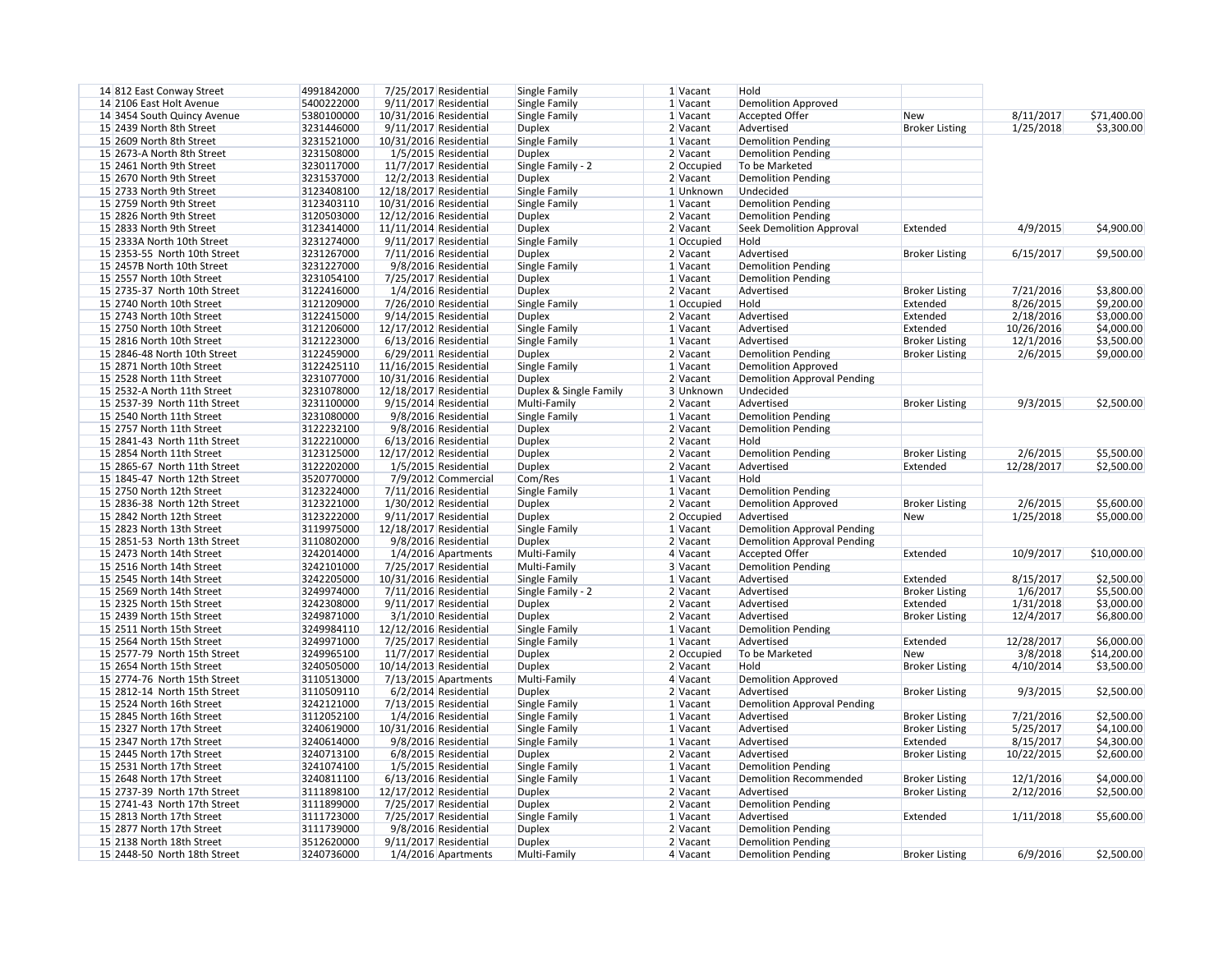| 15 2526-28 North 18th Street | 3241057000 | 12/12/2016 Residential |                         | <b>Duplex</b>     | 2 Vacant     | <b>Accepted Offer</b>                                           | Extended              | 8/15/2017  | \$5,800.00  |
|------------------------------|------------|------------------------|-------------------------|-------------------|--------------|-----------------------------------------------------------------|-----------------------|------------|-------------|
| 15 2556-A North 18th Street  | 3241049100 |                        | 7/13/2015 Residential   | <b>Duplex</b>     | 2 Vacant     | <b>Demolition Approved</b>                                      |                       |            |             |
| 15 2556-B North 18th Street  | 3241050000 | 11/11/2014 Residential |                         | Single Family     | 1 Vacant     | <b>Demolition Pending</b>                                       |                       |            |             |
| 15 2770 North 18th Street    | 3111872100 |                        | 11/7/2017 Residential   | <b>Duplex</b>     | 2 Occupied   | To be Marketed                                                  |                       |            |             |
| 15 2800-02 North 18th Street | 3111719000 |                        | 10/8/2012 Residential   | <b>Duplex</b>     | 2 Vacant     | <b>Demolition Pending</b>                                       |                       |            |             |
| 15 2801-03 North 18th Street | 3111760000 |                        | $9/11/2017$ Residential | <b>Duplex</b>     | $2$ Vacant   | Advertised                                                      | Extended              | 1/25/2018  | \$2,700.00  |
| 15 2845-47 North 18th Street | 3111771000 |                        | 9/11/2017 Residential   | <b>Duplex</b>     | $2$ Vacant   | Advertised                                                      | <b>New</b>            | 1/25/2018  | \$7,000.00  |
| 15 2615 North 19th Street    | 3240940000 |                        | 1/4/2016 Residential    | Single Family     | 1 Vacant     | Advertised                                                      | <b>Broker Listing</b> | 7/21/2016  | \$2,500.00  |
| 15 2634 North 19th Street    | 3240889000 |                        | 7/20/2009 Residential   | Single Family     | 1 Vacant     | <b>Seek Demolition Approval</b>                                 |                       |            |             |
| 15 2638 North 19th Street    | 3240888000 | 12/12/2016 Residential |                         | <b>Duplex</b>     | $2$ Vacant   | Advertised                                                      | Extended              | 8/15/2017  | \$4,100.00  |
| 15 2654 North 19th Street    | 3240884000 |                        | $9/14/2015$ Residential | <b>Duplex</b>     | $2$ Vacant   | <b>Demolition Pending</b>                                       |                       |            |             |
| 15 2745 North 19th Street    | 3111816000 |                        | $7/14/2014$ Residential | Single Family     | 1 Vacant     | <b>Demolition Pending</b>                                       |                       |            |             |
| 15 2849 North 19th Street    | 3111788100 | 11/21/2016 Residential |                         | <b>Duplex</b>     | 2 Vacant     | Advertised                                                      | Extended              | 10/12/2017 | \$7,100.00  |
| 15 2377 North 20th Street    | 3251226000 |                        | 8/16/2013 Residential   | Single Family     | 1 Vacant     | Advertised                                                      | <b>Broker Listing</b> | 9/3/2015   | \$2,500.00  |
| 15 2655 North 20th Street    | 3250638000 |                        | 1/30/2012 Residential   | Single Family     | 1 Vacant     | Advertised                                                      | <b>Broker Listing</b> | 9/3/2015   | \$2,500.00  |
| 15 2725-27 North 20th Street | 3100450000 |                        | 3/1/2010 Residential    | <b>Duplex</b>     | 2 Vacant     | <b>Demolition Pending</b>                                       | <b>Broker Listing</b> | 6/30/2015  | \$3,375.00  |
| 15 2857 North 20th Street    | 3101306000 |                        | 6/8/2015 Residential    | Single Family     | 1 Vacant     | Advertised                                                      | <b>Broker Listing</b> | 12/3/2015  | \$4,800.00  |
| 15 2007 North 21st Street    | 3500502100 |                        | 6/8/2015 Residential    | Single Family     | 1 Vacant     | Advertised                                                      | <b>Broker Listing</b> | 4/26/2017  | \$4,000.00  |
| 15 2216 North 21st Street    | 3500821100 | 12/18/2017 Residential |                         | Single Family     | 1 Vacant     |                                                                 |                       |            |             |
| 15 2433-A North 21st Street  | 3250475100 |                        | 11/7/2017 Residential   |                   |              | <b>Demolition Approval Pending</b><br><b>Demolition Pending</b> |                       |            |             |
|                              |            |                        |                         | <b>Duplex</b>     | 2 Vacant     |                                                                 |                       |            |             |
| 15 2445 North 21st Street    | 3250468000 |                        | 8/16/2013 Residential   | Single Family     | 1 Vacant     | <b>Demolition Pending</b>                                       | <b>Broker Listing</b> | 2/15/2016  | \$2,500.00  |
| 15 2552 North 21st Street    | 3250822000 |                        | 9/8/2016 Residential    | <b>Duplex</b>     | 2 Vacant     | Advertised                                                      | Extended              | 8/15/2017  | \$2,500.00  |
| 15 2630 North 21st Street    | 3250617100 |                        | 1/4/2016 Residential    | Single Family     | 1 Vacant     | <b>Demolition Pending</b>                                       | <b>Broker Listing</b> | 7/21/2016  | \$2,500.00  |
| 15 2631 North 21st Street    | 3250671000 |                        | 1/4/2016 Residential    | Single Family     | 1 Vacant     | <b>Demolition Pending</b>                                       |                       |            |             |
| 15 2639 North 21st Street    | 3250673100 |                        | 7/25/2017 Residential   | Single Family - 2 | 2 Occupied   | Demolition Approved                                             |                       |            |             |
| 15 2832 North 21st Street    | 3101602111 |                        | 1/4/2016 Residential    | Single Family     | 1 Vacant     | <b>Demolition Pending</b>                                       |                       |            |             |
| 15 2815 North 22nd Street    | 3101633000 |                        | 11/7/2017 Residential   | Single Family     | 1 Vacant     | To be Marketed                                                  | New                   | 3/8/2018   | \$2,600.00  |
| 15 2871 North 22nd Street    | 3101343000 | 12/18/2017 Residential |                         | <b>Duplex</b>     | $1$ Occupied | Undecided                                                       |                       |            |             |
| 15 1927 North 23rd Street    | 3501604000 |                        | 9/11/2017 Residential   | Single Family     | $1$ Occupied | Advertised                                                      | New                   | 1/25/2018  | \$6,600.00  |
| 15 2018 North 23rd Street    | 3500013000 |                        | 9/11/2017 Residential   | <b>Duplex</b>     | 2 Vacant     | <b>Demolition Approved</b>                                      |                       |            |             |
| 15 2410 North 23rd Street    | 3250445100 | 12/12/2016 Residential |                         | Single Family     | 1 Vacant     | Advertised                                                      | <b>Broker Listing</b> | 6/15/2017  | \$6,700.00  |
| 15 2438 North 23rd Street    | 3250430000 |                        | 1/4/2016 Residential    | Single Family     | 1 Vacant     | Advertised                                                      | <b>Broker Listing</b> | 7/21/2016  | \$4,000.00  |
| 15 2450 North 23rd Street    | 3250423100 |                        | 9/11/2017 Residential   | Single Family     | 1 Vacant     | Demolition Pending                                              |                       |            |             |
| 15 2550B North 23rd Street   | 3250786000 |                        | 7/11/2016 Residential   | Single Family     | 1 Vacant     | <b>Demolition Pending</b>                                       |                       |            |             |
| 15 2558 North 23rd Street    | 3250783000 | 12/12/2016 Residential |                         | Single Family     | 1 Vacant     | Advertised                                                      | Extended              | 8/15/2017  | \$3,300.00  |
| 15 2802 North 23rd Street    | 3101637110 |                        | 1/4/2016 Commercial     | Church            | 3 Vacant     | To be Marketed                                                  |                       |            |             |
| 15 2843 North 23rd Street    | 3101371100 | 10/31/2016 Residential |                         | Single Family     | $1$ Vacant   | Advertised                                                      | Extended              | 1/9/2018   | \$5,700.00  |
| 15 2866 North 23rd Street    | 3101357000 |                        | 1/5/2015 Residential    | Single Family     | 1 Vacant     | Advertised                                                      | <b>Broker Listing</b> | 9/3/2015   | \$2,500.00  |
| 15 2028 North 24th Place     | 3502396000 |                        | 6/29/2011 Residential   | <b>Duplex</b>     | 2 Vacant     | <b>Demolition Pending</b>                                       |                       |            |             |
| 15 2060 North 24th Place     | 3502388100 |                        | 9/11/2017 Residential   | Single Family     | 1 Vacant     | Advertised                                                      | <b>Broker Listing</b> | 1/25/2018  | \$14,100.00 |
| 15 2659 North 24th Place     | 3251341000 | 11/16/2015 Residential |                         | <b>Duplex</b>     | 3 Vacant     | To be Marketed                                                  |                       |            |             |
| 15 2830 North 24th Place     | 3102542000 | 10/14/2013 Residential |                         | <b>Duplex</b>     | 2 Vacant     | <b>Demolition Approval Pending</b>                              |                       |            |             |
| 15 2051-53 North 24th Street | 3502417000 |                        | 11/7/2017 Residential   | <b>Duplex</b>     | 2 Vacant     | To be Marketed                                                  |                       |            |             |
| 15 2060 North 24th Street    | 3502421100 |                        | $6/29/2011$ Commercial  | Tavern            | 1 Vacant     | <b>Demolition Pending</b>                                       |                       |            |             |
| 15 2131 North 24th Street    | 3502180000 |                        | 6/8/2015 Residential    | <b>Duplex</b>     | 2 Vacant     | Hold                                                            |                       |            |             |
| 15 2135 North 24th Street    | 3502179100 |                        | 11/7/2017 Residential   | <b>Duplex</b>     | 2 Vacant     | To be Marketed                                                  | New                   | 3/8/2018   | \$2,700.00  |
| 15 2658 North 24th Street    | 3250723000 |                        | 9/8/2016 Residential    | <b>Duplex</b>     | 2 Vacant     | Hold                                                            | Extended              | 1/6/2017   | \$2,500.00  |
| 15 2744 North 24th Street    | 3100212000 |                        | 6/2/2014 Residential    | Single Family     | 1 Vacant     | Hold                                                            | <b>Broker Listing</b> | 12/23/2014 | \$3,200.00  |
| 15 2846 North 24th Street    | 3101373100 |                        | 7/26/2010 Residential   | Single Family     | 1 Vacant     | <b>Seek Demolition Approval</b>                                 | <b>Broker Listing</b> | 11/10/2014 | \$2,500.00  |
| 15 2632-34 North 25th Street | 3251360000 | 10/31/2016 Residential |                         | <b>Duplex</b>     | 2 Vacant     | Advertised                                                      | Extended              | 8/15/2017  | \$2,500.00  |
| 15 2737 North 25th Street    | 3101896000 |                        | 6/8/2015 Residential    | <b>Duplex</b>     | 2 Occupied   | Hold                                                            | Extended              | 10/22/2015 | \$2,500.00  |
| 15 2821 North 25th Street    | 3100006100 |                        | 9/14/2015 Residential   | Single Family     | 1 Vacant     | <b>Demolition Pending</b>                                       | <b>Broker Listing</b> | 2/18/2016  | \$3,400.00  |
|                              |            |                        |                         |                   |              |                                                                 |                       |            |             |
| 15 2828 North 25th Street    | 3102516000 |                        | 9/15/2014 Residential   | <b>Duplex</b>     | 2 Vacant     | <b>Demolition Approval Pending</b>                              |                       |            |             |
| 15 1429-31 North 26th Street | 3641777000 |                        | 7/25/2017 Residential   | <b>Duplex</b>     | 2 Vacant     | Advertised                                                      | <b>Broker Listing</b> | 11/8/2017  | \$4,100.00  |
| 15 1853 North 26th Street    | 3501378000 |                        | 7/25/2017 Residential   | <b>Duplex</b>     | 2 Vacant     | <b>Return Pending</b>                                           |                       |            |             |
| 15 1861-63 North 26th Street | 3501376100 | 12/12/2016 Residential |                         | <b>Duplex</b>     | $2$ Vacant   | <b>Demolition Pending</b>                                       |                       |            |             |
| 15 2413 North 26th Street    | 3251072000 |                        | 9/15/2014 Residential   | Single Family     | 1 Vacant     | <b>Demolition Approval Pending</b>                              |                       |            |             |
| 15 2417 North 26th Street    | 3251071000 |                        | 1/4/2016 Residential    | Single Family     | 1 Vacant     | <b>Demolition Approved</b>                                      |                       |            |             |
| 15 2444 North 26th Street    | 3250118000 |                        | 6/13/2016 Residential   | Single Family     | 1 Vacant     | <b>Demolition Pending</b>                                       |                       |            |             |
| 15 2769 North 26th Street    | 3101920000 |                        | 8/16/2013 Residential   | Single Family     | 1 Vacant     | <b>Demolition Approval Pending</b>                              |                       |            |             |
| 15 2814-16 North 26th Street | 3101817100 |                        | 9/8/2016 Residential    | <b>Duplex</b>     | 2 Vacant     | Advertised                                                      | Extended              | 1/6/2017   | \$2,500.00  |
| 15 2865 North 26th Street    | 3102415000 |                        | 1/4/2016 Residential    | <b>Duplex</b>     | 2 Vacant     | <b>Demolition Approved</b>                                      |                       |            |             |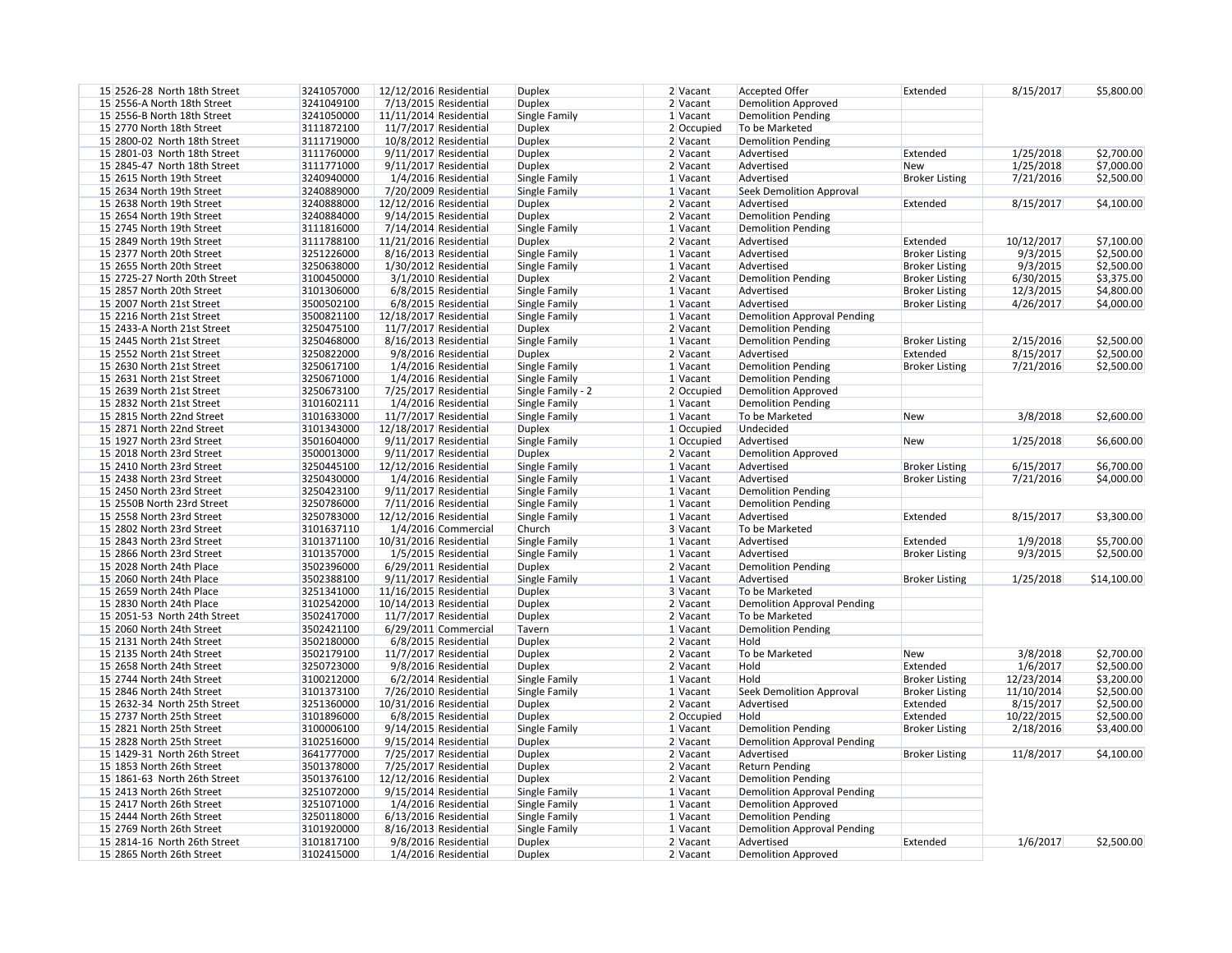| 15 2426 North 27th Street                                    | 3251082000 | 11/7/2017 Residential    |                      | Multi-Family           | 3 Occupied | To be Marketed                     |                       |            |             |
|--------------------------------------------------------------|------------|--------------------------|----------------------|------------------------|------------|------------------------------------|-----------------------|------------|-------------|
| 15 2440 North 27th Street                                    | 3251086000 | 12/2/2013 Residential    |                      | Single Family          | 1 Vacant   | <b>Demolition Approved</b>         |                       |            |             |
| 15 2472 North 27th Street                                    | 3251094100 | $11/14/2011$ Residential |                      | Single Family          | 1 Vacant   | <b>Demolition Approval Pending</b> |                       |            |             |
| 15 2476-78 North 27th Street                                 | 3251095000 |                          | 9/8/2016 Residential | <b>Duplex</b>          | 2 Vacant   | Advertised                         | Extended              | 1/6/2017   | \$2,500.00  |
| 15 2641-43 North 27th Street                                 | 3260009000 |                          | 9/11/2017 Commercial | Com/Res                | 4 Occupied | To be Marketed                     |                       |            |             |
| 15 2778 North 27th Street                                    | 3101914100 | 10/31/2016 Residential   |                      | Single Family          | $1$ Vacant | <b>Demolition Pending</b>          |                       |            |             |
| 15 2842 North 27th Street                                    | 3100024000 | 12/17/2012 Residential   |                      | <b>Duplex</b>          | 2 Vacant   | Advertised                         | <b>Broker Listing</b> | 10/21/2015 | \$3,000.00  |
| 15 2868 North 27th Street                                    | 3102425112 | 11/16/2015 Commercial    |                      | Com/Res                | 2 Vacant   | Advertised                         | <b>Broker Listing</b> | 9/1/2016   | \$3,000.00  |
| 15 1825 North 28th Street                                    | 3490948000 | 7/13/2015 Residential    |                      | <b>Duplex</b>          | 2 Vacant   | Advertised                         | <b>Broker Listing</b> | 1/8/2016   | \$3,000.00  |
| 15 2225 North 28th Street                                    | 3491808100 | 11/16/2015 Residential   |                      | Single Family          | $1$ Vacant | <b>Demolition Pending</b>          |                       |            |             |
| 15 2652 North 28th Street                                    | 3260030000 | 9/15/2014 Residential    |                      | Single Family          | 1 Vacant   | Advertised                         | <b>Broker Listing</b> | 8/15/2017  | \$3,000.00  |
| 15 2772 North 28th Street                                    | 3090427000 | 10/14/2013 Residential   |                      | <b>Duplex</b>          | 2 Vacant   | Advertised                         | <b>Broker Listing</b> | 3/5/2015   | \$4,000.00  |
| 15 2826 North 28th Street                                    | 3090316000 |                          | 9/8/2016 Residential | Single Family          | $1$ Vacant | Advertised                         | Extended              | 8/15/2017  | \$2,500.00  |
| 15 1519 North 29th Street                                    | 3650789000 | 11/7/2017 Residential    |                      | Duplex & Single Family | 3 Vacant   | To be Marketed                     |                       |            |             |
| 15 1635 North 29th Street                                    | 3650650000 | 9/11/2017 Residential    |                      | <b>Duplex</b>          | 2 Vacant   | <b>Demolition Approved</b>         |                       |            |             |
| 15 1903 North 29th Street                                    | 3490874100 | 7/25/2017 Residential    |                      | Single Family          | $1$ Vacant | Advertised                         | <b>Broker Listing</b> | 11/8/2017  | \$5,000.00  |
| 15 1908 North 29th Street                                    | 3490893110 | 11/7/2017 Residential    |                      | Single Family          | 1 Vacant   | To be Marketed                     |                       |            |             |
| 15 2160 North 29th Street                                    | 3492108000 | 10/14/2013 Residential   |                      | Single Family          | 1 Vacant   | <b>Demolition Pending</b>          |                       |            |             |
| 15 2453 North 29th Street                                    | 3261287000 | 9/16/2011 Residential    |                      | <b>Duplex</b>          | 2 Vacant   | <b>Demolition Approval Pending</b> |                       |            |             |
| 15 2633 North 29th Street                                    | 3260129000 | 9/14/2015 Residential    |                      | <b>Duplex</b>          | 2 Vacant   | <b>Seek Demolition Approval</b>    | Extended              | 6/21/2016  | \$2,500.00  |
| 15 2657 North 29th Street                                    | 3260122000 | 6/13/2016 Residential    |                      | <b>Duplex</b>          | $2$ Vacant | <b>Demolition Pending</b>          |                       |            |             |
| 15 2863 North 29th Street                                    | 3090368000 | 12/12/2016 Residential   |                      | Single Family          | 1 Vacant   | <b>Seek Demolition Approval</b>    | Extended              | 8/15/2017  | \$3,800.00  |
|                                                              |            |                          |                      |                        |            |                                    |                       |            |             |
| 15 2874-76 North 29th Street<br>15 2011-17 North 30th Street | 3090362000 | 8/16/2013 Residential    |                      | <b>Duplex</b>          | $2$ Vacant | <b>Demolition Approved</b>         |                       |            |             |
|                                                              | 3491753100 | 10/31/2016 Commercial    |                      | Warehouse              | 0 Vacant   | Undecided                          |                       |            |             |
| 15 2657 North 30th Street                                    | 3260518000 | 12/12/2016 Residential   |                      | Single Family          | 1 Vacant   | <b>Demolition Pending</b>          |                       |            |             |
| 15 1519-21 North 32nd Street                                 | 3651115000 | 7/11/2016 Residential    |                      | Multi-Family           | $4$ Vacant | Advertised                         | Extended              | 1/6/2017   | \$3,000.00  |
| 15 1523-25 North 32nd Street                                 | 3651114000 | 12/18/2017 Residential   |                      | <b>Duplex</b>          | 2 Unknown  | Undecided                          |                       |            |             |
| 15 1644 North 32nd Street                                    | 3650949000 | 7/13/2015 Residential    |                      | Single Family          | 1 Vacant   | Advertised                         | <b>Broker Listing</b> | 1/8/2016   | \$3,000.00  |
| 15 2016 North 32nd Street                                    | 3491502000 | 12/12/2016 Residential   |                      | Single Family          | $1$ Vacant | To be Marketed                     | <b>Broker Listing</b> | 6/15/2017  | \$4,000.00  |
| 15 2023-25 North 32nd Street                                 | 3490521100 | 7/14/2014 Residential    |                      | Multi-Family           | 3 Vacant   | <b>Accepted Offer</b>              | <b>Broker Listing</b> | 9/3/2015   | \$2,500.00  |
| 15 2032 North 32nd Street                                    | 3490508100 | 12/2/2013 Residential    |                      | <b>Duplex</b>          | 2 Vacant   | <b>Demolition Approval Pending</b> |                       |            |             |
| 15 1500-02 North 33rd Street                                 | 3651122000 | 12/12/2016 Residential   |                      | <b>Duplex</b>          | 2 Vacant   | Advertised                         | Extended              | 2/14/2018  | \$2,500.00  |
| 15 2237-39 North 33rd Street                                 | 3490247000 |                          | 11/7/2017 Apartments | Multi-Family           | 4 Vacant   | Advertised                         | New                   | 1/25/2018  | \$2,500.00  |
| 15 2458 North 33rd Street                                    | 3260884000 |                          | 6/8/2015 Residential | <b>Duplex</b>          | 2 Vacant   | Advertised                         | Extended              | 9/10/2015  | \$2,500.00  |
| 15 2549-51 North 33rd Street                                 | 3260308100 | 7/13/2015 Residential    |                      | Multi-Family           | 3 Vacant   | Advertised                         | <b>Broker Listing</b> | 12/3/2015  | \$5,000.00  |
| 15 2806 North 33rd Street                                    | 3099992000 | 9/11/2017 Residential    |                      | Single Family          | $1$ Vacant | Advertised                         | Extended              | 1/31/2018  | \$2,700.00  |
| 15 2018-20 North 34th Street                                 | 3491523000 | 11/16/2015 Residential   |                      | <b>Duplex</b>          | $2$ Vacant | <b>Demolition Pending</b>          |                       |            |             |
| 15 2622A North 34th Street                                   | 3261449000 | 7/14/2014 Residential    |                      | <b>Duplex</b>          | $2$ Vacant | Advertised                         | <b>Broker Listing</b> | 9/3/2015   | \$2,500.00  |
| 15 2634 North 34th Street                                    | 3261446000 | 9/11/2017 Residential    |                      | Single Family          | 1 Vacant   | Advertised                         | Extended              | 1/25/2018  | \$2,600.00  |
| 15 2767-69 North 34th Street                                 | 3090840000 | 12/12/2016 Residential   |                      | <b>Duplex</b>          | 2 Vacant   | Advertised                         | <b>Broker Listing</b> | 5/25/2017  | \$7,600.00  |
| 15 2868 North 34th Street                                    | 3091038000 | 12/18/2017 Residential   |                      | <b>Duplex</b>          | 2 Unknown  | Undecided                          |                       |            |             |
| 15 1719-21 North 35th Street                                 | 3480024000 | 12/12/2016 Residential   |                      | <b>Duplex</b>          | 2 Vacant   | <b>Accepted Offer</b>              | <b>Broker Listing</b> | 6/15/2017  | \$4,000.00  |
| 15 1932-34 North 35th Street                                 | 3491552100 |                          | 10/8/2012 Apartments | Multi-Family           | 4 Vacant   | <b>Demolition Pending</b>          |                       |            |             |
| 15 2126 North 35th Street                                    | 3490286000 |                          | 1/4/2016 Residential | <b>Duplex</b>          | 2 Vacant   | Advertised                         | <b>Broker Listing</b> | 7/21/2016  | \$5,000.00  |
| 15 2405-07 North 35th Street                                 | 3271265000 | 11/16/2015 Residential   |                      | <b>Duplex</b>          | 2 Vacant   | <b>Demolition Approved</b>         |                       |            |             |
| 15 2464-66 North 35th Street                                 | 3261553000 |                          | 1/5/2015 Residential | <b>Duplex</b>          | 2 Vacant   | Advertised                         | <b>Broker Listing</b> | 9/3/2015   | \$2,500.00  |
| 15 2511 North 35th Street                                    | 3270343000 | 7/14/2014 Residential    |                      | Single Family          | $1$ Vacant | Hold                               | Extended              | 2/9/2015   | \$2,500.00  |
| 15 2528 North 35th Street                                    | 3261503100 | 12/12/2016 Residential   |                      | <b>Duplex</b>          | 2 Vacant   | <b>Demolition Approved</b>         |                       |            |             |
| 15 2560 North 35th Street                                    | 3261511000 | 12/12/2016 Residential   |                      | <b>Duplex</b>          | 2 Occupied | Advertised                         | Extended              | 6/15/2017  | \$6,000.00  |
| 15 2576 North 35th Street                                    | 3261515000 | 10/31/2016 Residential   |                      | <b>Duplex</b>          | 2 Vacant   | Advertised                         | Extended              | 8/15/2017  | \$2,500.00  |
| 15 2610 North 35th Street                                    | 3261424100 | 7/11/2016 Residential    |                      | <b>Duplex</b>          | 2 Vacant   | Hold                               | <b>Broker Listing</b> | 12/1/2016  | \$3,000.00  |
| 15 2635-37 North 35th Street                                 | 3271534000 |                          | 1/5/2015 Residential | <b>Duplex</b>          | 2 Vacant   | Advertised                         | Extended              | 7/2/2015   | \$2,500.00  |
| 15 2836-38 North 35th Street                                 | 3091068000 | 11/14/2011 Residential   |                      | <b>Duplex</b>          | 2 Vacant   | <b>Demolition Pending</b>          |                       |            |             |
| 15 2854 North 35th Street                                    | 3091072000 |                          | 7/9/2012 Residential | <b>Duplex</b>          | 2 Vacant   | Advertised                         | <b>Broker Listing</b> | 2/18/2014  | \$3,250.00  |
| 15 2858 North 35th Street                                    | 3091073000 | 11/11/2014 Residential   |                      | Single Family          | 1 Vacant   | Advertised                         | <b>Broker Listing</b> | 9/3/2015   | \$2,500.00  |
| 15 1346-48 North 36th Street                                 | 3660906000 |                          |                      | <b>Duplex</b>          | 2 Vacant   | To be Marketed                     |                       | 4/24/2017  | \$6,300.00  |
|                                                              |            | 6/13/2016 Residential    |                      |                        |            |                                    | <b>Broker Listing</b> |            |             |
| 15 1963-65 North 36th Street                                 | 3480330000 | $9/11/2017$ Residential  |                      | Multi-Family           | 3 Vacant   | Advertised                         | <b>New</b>            | 1/25/2018  | \$7,800.00  |
| 15 2114-16 North 36th Street                                 | 3481117000 | 6/13/2016 Residential    |                      | <b>Duplex</b>          | 2 Vacant   | Advertised                         | Extended              | 8/15/2017  | \$2,700.00  |
| 15 2153-55 North 36th Street                                 | 3481067100 | 11/7/2017 Residential    |                      | <b>Duplex</b>          | 2 Vacant   | <b>Demolition Approval Pending</b> |                       |            |             |
| 15 2406-08 North 36th Street                                 | 3271268000 | 7/11/2016 Residential    |                      | <b>Duplex</b>          | 2 Vacant   | Advertised                         | Extended              | 1/31/2018  | \$2,700.00  |
| 15 2412 North 36th Street                                    | 3271269000 |                          | 11/7/2017 Apartments | Multi-Family           | 4 Vacant   | Advertised                         | New                   | 1/25/2018  | \$11,600.00 |
| 15 2515 North 36th Street                                    | 3270313000 | 10/14/2013 Residential   |                      | Single Family          | $1$ Vacant | <b>Demolition Pending</b>          |                       |            |             |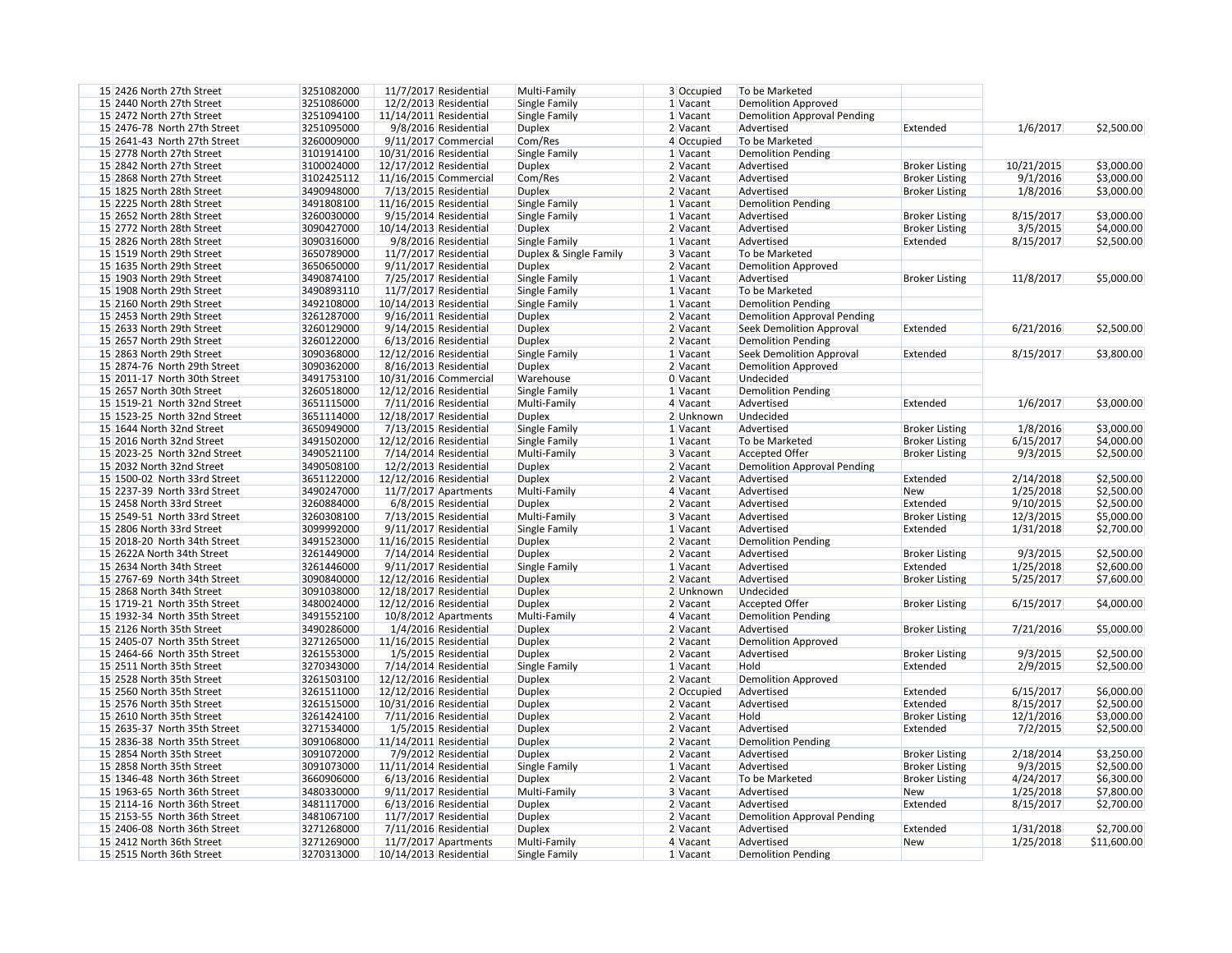| 15 2625 North 36th Street     | 3271569100 |                        | 7/11/2016 Residential   | Single Family | 1 Vacant             | Hold                               |                       |            |             |
|-------------------------------|------------|------------------------|-------------------------|---------------|----------------------|------------------------------------|-----------------------|------------|-------------|
| 15 2661-A North 36th Street   | 3271578000 |                        | 1/4/2016 Residential    | Single Family | 1 Vacant             | Advertised                         | Extended              | 8/15/2017  | \$3,000.00  |
| 15 2835 North 36th Street     | 3080884000 | 12/18/2017 Residential |                         | Single Family | 1 Vacant             | Undecided                          |                       |            |             |
| 15 1726-28 North 37th Street  | 3660370000 |                        | 6/2/2014 Residential    | <b>Duplex</b> | 2 Vacant             | <b>Demolition Approved</b>         |                       |            |             |
| 15 2016-18 North 37th Street  | 3480231000 | 11/16/2015 Residential |                         | <b>Duplex</b> | 2 Vacant             | Advertised                         | <b>Broker Listing</b> | 4/26/2017  | \$5,000.00  |
| 15 2547 North 37th Street     | 3271621000 |                        | 6/7/2017 Residential    | Single Family | 1 Vacant             | Advertised                         | Extended              | 12/5/2017  | \$2,700.00  |
| 15 2639-41 North 37th Street  | 3271608000 | 12/12/2016 Residential |                         | <b>Duplex</b> | 2 Vacant             | <b>Return Pending</b>              |                       |            |             |
| 15 2646-48 North 37th Street  | 3271551000 |                        | 9/15/2014 Residential   | <b>Duplex</b> | 2 Vacant             | Advertised                         | Extended              | 12/9/2016  | \$2,500.00  |
| 15 2722-24 North 37th Street  | 3080928000 | 12/12/2016 Residential |                         | <b>Duplex</b> | 2 Vacant             | Advertised                         | Extended              | 8/15/2017  | \$6,800.00  |
| 15 2824-26 North 37th Street  | 3080896000 |                        | 9/11/2017 Residential   | <b>Duplex</b> | 2 Vacant             | Hold                               |                       |            |             |
| 15 2845-47 North 37th Street  | 3080851000 |                        | 7/25/2017 Residential   | <b>Duplex</b> | 2 Vacant             | <b>Accepted Offer</b>              | Extended              | 12/28/2017 | \$5,300.00  |
| 15 2877-79 North 37th Street  | 3080845000 |                        | 9/11/2017 Residential   | <b>Duplex</b> | 2 Occupied           | Advertised                         | Extended              | 1/25/2018  | \$25,700.00 |
| 15 1349-51 North 38th Street  | 3660531000 |                        |                         |               | 2 Unknown            | Undecided                          |                       |            |             |
|                               |            | 12/18/2017 Residential |                         | <b>Duplex</b> |                      |                                    |                       |            |             |
| 15 1510 North 38th Street     | 3661815000 |                        | 7/11/2016 Residential   | Single Family | 1 Vacant             | <b>Demolition Approved</b>         |                       |            |             |
| 15 1527 North 38th Street     | 3661849000 |                        | 12/2/2013 Residential   | Single Family | 1 Vacant             | <b>Demolition Approval Pending</b> |                       |            |             |
| 15 2009 North 38th Street     | 3480264100 |                        | 8/16/2013 Residential   | Single Family | 1 Vacant             | Advertised                         | <b>Broker Listing</b> | 2/18/2014  | \$2,500.00  |
| 15 2014 North 38th Street     | 3480252000 |                        | $11/7/2017$ Residential | <b>Duplex</b> | 2 Vacant             | <b>Demolition Approval Pending</b> |                       |            |             |
| 15 2024 North 38th Street     | 3480254000 |                        | 1/4/2016 Residential    | Single Family | 1 Vacant             | <b>Demolition Pending</b>          |                       |            |             |
| 15 2413A North 38th Street    | 3271018100 |                        | 6/8/2015 Residential    | <b>Duplex</b> | 2 Occupied           | Hold                               |                       |            |             |
| 15 2453-55 North 38th Street  | 3271009000 |                        | 6/2/2014 Residential    | <b>Duplex</b> | 2 Vacant             | Advertised                         | <b>Broker Listing</b> | 9/3/2015   | \$2,500.00  |
| 15 2458-60 North 38th Street  | 3270932000 | 10/31/2016 Residential |                         | <b>Duplex</b> | $2$ Vacant           | Advertised                         | Extended              | 8/15/2017  | \$2,500.00  |
| 15 2469 North 38th Street     | 3271005000 | 11/16/2015 Residential |                         | <b>Duplex</b> | 2 Vacant             | <b>Demolition Pending</b>          |                       |            |             |
| 15 2530 North 38th Street     | 3271639000 |                        | 8/16/2013 Residential   | <b>Duplex</b> | 2 Vacant             | Advertised                         | <b>Broker Listing</b> | 3/26/2014  | \$2,500.00  |
| 15 1429 North 39th Street     | 3661753000 | 10/31/2016 Residential |                         | <b>Duplex</b> | 2 Vacant             | Advertised                         | Extended              | 4/6/2017   | \$2,500.00  |
| 15 1862 North 39th Street     | 3481409000 | 12/18/2017 Residential |                         | Single Family | 1 Vacant             | To be Marketed                     |                       |            |             |
| 15 2040 North 39th Street     | 3480274000 |                        | 11/7/2017 Residential   | <b>Duplex</b> | 2 Vacant             | To be Marketed                     |                       |            |             |
| 15 2205 North 39th Street     | 3480417000 | 12/18/2017 Residential |                         | <b>Duplex</b> | 2 Vacant             | To be Marketed                     |                       |            |             |
| 15 2212 North 39th Street     | 3480979000 |                        | $9/11/2017$ Residential | Single Family | 1 Vacant             | Advertised                         | Extended              | 1/25/2018  | \$2,600.00  |
| 15 2528-30 North 39th Street  | 3271063000 |                        | 11/7/2017 Residential   | <b>Duplex</b> | 2 Vacant             | Hold                               |                       |            |             |
| 15 2723-25 North 39th Street  | 3080394000 | 12/17/2012 Residential |                         | <b>Duplex</b> | 2 Vacant             | <b>Demolition Pending</b>          |                       |            |             |
| 15 2039-41 North 40th Street  | 3480720000 |                        | $7/14/2014$ Residential | <b>Duplex</b> | 2 Vacant             | Advertised                         | <b>Broker Listing</b> | 9/3/2015   | \$2,500.00  |
| 15 2455-57 North 40th Street  | 3270556000 |                        | 9/8/2016 Residential    | <b>Duplex</b> | 2 Vacant             | <b>Demolition Pending</b>          |                       |            |             |
| 15 2475-77 North 40th Street  | 3270552000 | 10/31/2016 Residential |                         | <b>Duplex</b> | 2 Vacant             | Advertised                         | Extended              | 2/14/2018  | \$2,500.00  |
| 15 2502 North 40th Street     | 3270716000 |                        | 9/11/2017 Residential   | Single Family | 1 Vacant             | Advertised                         | Extended              | 1/31/2018  | \$2,500.00  |
| 15 2506-08 North 40th Street  | 3270717000 |                        | 7/11/2016 Residential   | <b>Duplex</b> | 2 Vacant             | Advertised                         | Extended              | 1/6/2017   | \$2,500.00  |
| 15 2022-24 North 41st Street  | 3480734000 | 10/31/2016 Residential |                         | <b>Duplex</b> | 2 Vacant             | <b>Demolition Approved</b>         | Extended              | 10/4/2017  | \$2,500.00  |
| 15 2028-30 North 41st Street  | 3480735000 |                        | 1/4/2016 Residential    | <b>Duplex</b> | 2 Vacant             | <b>Demolition Pending</b>          | <b>Broker Listing</b> | 8/7/2017   | \$2,500.00  |
| 15 2171 North 41st Street     | 3480527000 |                        | 9/8/2016 Residential    | Single Family |                      | Advertised                         | Extended              | 12/5/2017  | \$2,900.00  |
| 15 2242-44 North 41st Street  | 3480432000 |                        | 9/14/2015 Residential   | <b>Duplex</b> | 1 Vacant<br>2 Vacant | <b>Demolition Pending</b>          |                       |            |             |
| 15 2247 North 41st Street     |            |                        |                         |               |                      |                                    |                       |            |             |
|                               | 3480455000 |                        | 7/25/2017 Residential   | <b>Duplex</b> | 2 Vacant             | Advertised                         | Extended              | 12/28/2017 | \$5,800.00  |
| 15 2663 North 41st Street     | 3271328000 | 10/31/2016 Residential |                         | <b>Duplex</b> | 2 Vacant             | Advertised                         | Extended              | 8/15/2017  | \$2,500.00  |
| 15 2813-15 North 41st Street  | 3080488000 |                        | 9/11/2017 Residential   | <b>Duplex</b> | 2 Occupied           | Advertised                         | Extended              | 1/25/2018  | \$45,000.00 |
| 15 2852 North 41st Street     | 3080470000 | 12/18/2017 Residential |                         | Single Family | $1$ Occupied         | Hold                               |                       |            |             |
| 15 2341 North 44th Street     | 3280625000 |                        | 6/13/2016 Residential   | <b>Duplex</b> | 2 Vacant             | <b>Demolition Pending</b>          |                       |            |             |
| 15 2343-45 North 44th Street  | 3280624000 |                        | 8/16/2013 Residential   | <b>Duplex</b> | 2 Vacant             | Advertised                         | <b>Broker Listing</b> | 8/15/2017  | \$4,900.00  |
| 15 2403 North 44th Street     | 3281422000 |                        | 7/25/2017 Residential   | Single Family | 1 Vacant             | Accepted Offer                     | Extended              | 12/28/2017 | \$28,000.00 |
| 15 2407-09 North 44th Street  | 3281421000 | 12/12/2016 Residential |                         | <b>Duplex</b> | 2 Vacant             | Accepted Offer                     | Extended              | 8/4/2017   | \$10,900.00 |
| 15 2454-56 North 44th Street  | 3282008000 |                        | 11/7/2017 Residential   | <b>Duplex</b> | 2 Occupied           | To be Marketed                     | New                   | 3/8/2018   | \$5,200.00  |
| 15 2533-35 North 44th Street  | 3280768000 | 12/18/2017 Residential |                         | <b>Duplex</b> | 2 Unknown            | To be Marketed                     |                       |            |             |
| 15 2455-57 North 45th Street  | 3281433000 |                        | 9/11/2017 Residential   | <b>Duplex</b> | 2 Occupied           | <b>Return Pending</b>              |                       |            |             |
| 15 2618 North 46th Street     | 3281651000 |                        | $9/11/2017$ Residential | Single Family | 1 Vacant             | <b>Accepted Offer</b>              | Extended              | 12/13/2017 | \$26,500.00 |
| 15 2477 North 47th Street     | 3281058000 |                        | 9/11/2017 Residential   | Single Family | 1 Vacant             | <b>Accepted Offer</b>              | Extended              | 1/25/2018  | \$44,300.00 |
| 15 2658-60 North 48th Street  | 3280409000 |                        | 11/7/2017 Residential   | <b>Duplex</b> | 2 Occupied           | Hold                               |                       |            |             |
| 15 2544-46 North 49th Street  | 3281024000 | 12/18/2017 Residential |                         | <b>Duplex</b> | 2 Unknown            | Undecided                          |                       |            |             |
| 15 3730-32 West Brown Street  | 3480250000 | 12/12/2016 Residential |                         | <b>Duplex</b> | 2 Vacant             | Advertised                         | <b>Broker Listing</b> | 1/9/2018   | \$5,000.00  |
| 15 3826 West Brown Street     | 3480267000 |                        | 11/7/2017 Residential   | <b>Duplex</b> | 2 Vacant             | Advertised                         | <b>New</b>            | 1/25/2018  | \$2,500.00  |
| 15 830-32 West Center Street  | 3120524000 | 9/8/2016 Special       |                         | Com/Res       | 1 Vacant             | To be Marketed                     |                       |            |             |
| 15 2417-19 West Center Street | 3251304000 |                        | 7/11/2016 Residential   | <b>Duplex</b> | 3 Vacant             | To be Marketed                     |                       |            |             |
| 15 2501-03 West Center Street | 3251375000 |                        | 6/7/2017 Residential    | <b>Duplex</b> | 2 Vacant             | <b>Demolition Approval Pending</b> |                       |            |             |
| 15 2509 West Center Street    | 3251373000 | 12/18/2017 Commercial  |                         | Tavern        | 1 Unknown            | Undecided                          |                       |            |             |
| 15 2517-19 West Center Street | 3251371000 |                        | 6/7/2017 Residential    | <b>Duplex</b> | 2 Vacant             | <b>Demolition Pending</b>          |                       |            |             |
| 15 2600-02 West Center Street | 3101932000 |                        | 8/16/2013 Residential   | Multi-Family  | 3 Vacant             | <b>Demolition Pending</b>          |                       |            |             |
|                               |            |                        |                         |               |                      |                                    |                       |            |             |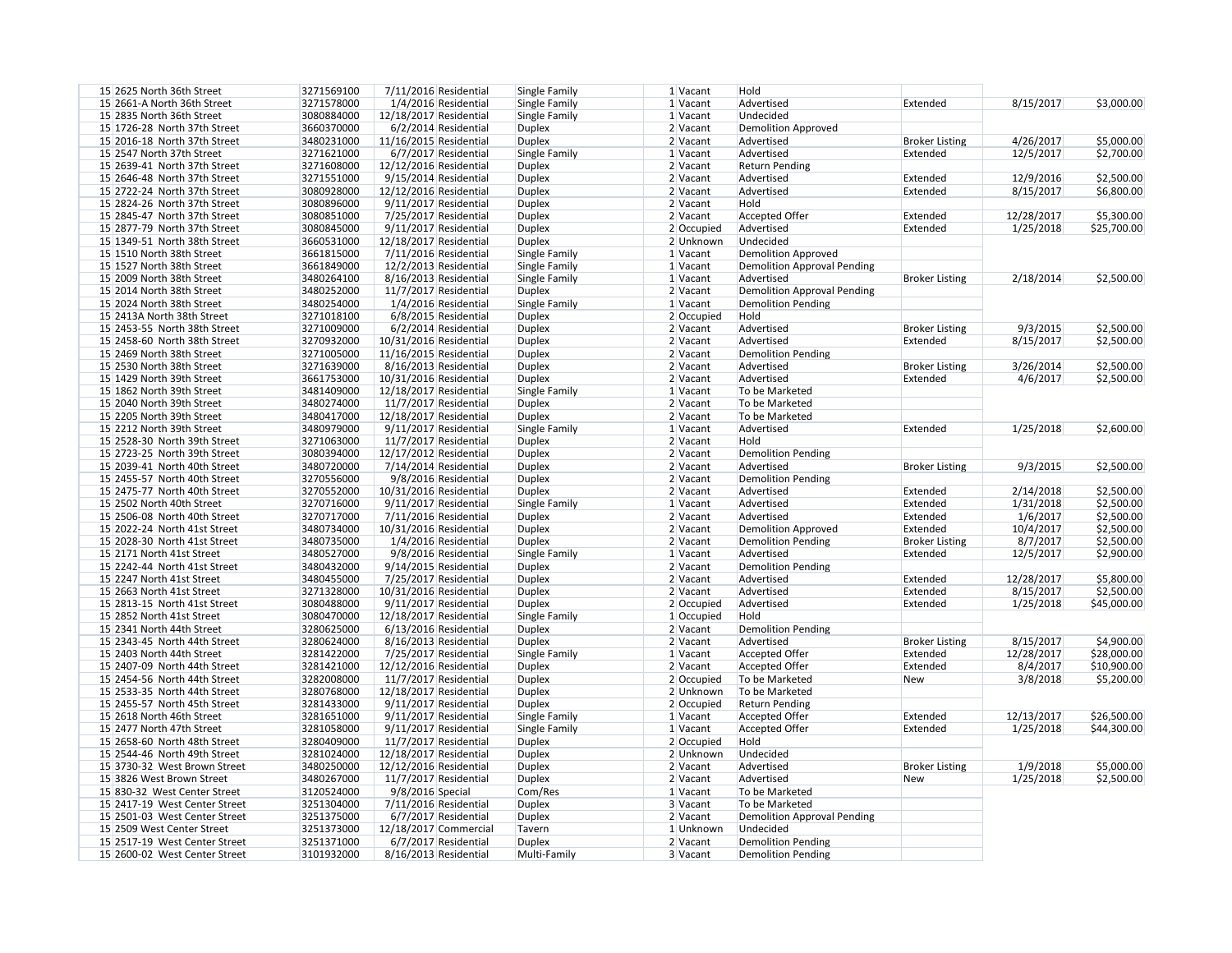| 15 2604-06 West Center Street      | 3101933000 | 7/25/2017 Residential  | Multi-Family            | 3 Vacant     | <b>Demolition Pending</b>          |                       |            |             |
|------------------------------------|------------|------------------------|-------------------------|--------------|------------------------------------|-----------------------|------------|-------------|
| 15 3416-18 West Center Street      | 3090857000 | 7/13/2015 Residential  | Multi-Family            | 3 Vacant     | <b>Demolition Pending</b>          |                       |            |             |
| 15 3420-22 West Center Street      | 3090858000 | 11/16/2015 Commercial  | Com/Res                 | 2 Vacant     | <b>Demolition Approval Pending</b> |                       |            |             |
| 15 3820 West Center Street         | 3080987000 | 7/20/2009 Commercial   | Garment                 | 0 Vacant     | <b>Demolition Pending</b>          |                       |            |             |
| 15 5033-35 West Center Street      | 3280338000 | 11/7/2017 Commercial   | Com/Res                 | 6 Occupied   | To be Marketed                     |                       |            |             |
| 15 1321 West Cherry Street         | 3631409000 | 1/4/2016 Residential   | Single Family           | $1$ Vacant   | <b>Demolition Pending</b>          |                       |            |             |
| 15 2231 West Cherry Street         | 3643112000 | 12/17/2012 Residential | <b>Duplex</b>           | 2 Vacant     | <b>Demolition Approved</b>         |                       |            |             |
| 15 2309 West Cherry Street         | 3641976000 | 6/8/2015 Residential   | Single Family           | 1 Vacant     | Hold                               | Extended              | 10/22/2015 | \$2,500.00  |
| 15 3219 West Cherry Street         | 3651148000 | 12/12/2016 Residential | Single Family           | 1 Vacant     | <b>Demolition Pending</b>          |                       |            |             |
| 15 3301-03 West Cherry Street      | 3651162000 | 10/31/2016 Residential | <b>Duplex</b>           | 2 Vacant     | <b>Demolition Approved</b>         |                       |            |             |
| 15 916 West Clarke Street          | 3230018000 | 7/25/2017 Residential  | Single Family           | 1 Vacant     | <b>Demolition Pending</b>          |                       |            |             |
| 15 921-23 West Clarke Street       | 3230050000 | 9/8/2016 Residential   | <b>Duplex</b>           | 2 Vacant     | Advertised                         | <b>New</b>            | 1/25/2018  | \$9,000.00  |
| 15 1725 West Clarke Street         | 3241043100 | 1/4/2016 Residential   | Single Family           | 1 Vacant     | Advertised                         | <b>Broker Listing</b> | 7/21/2016  | \$3,800.00  |
| 15 1734 West Clarke Street         | 3240858000 | 10/31/2016 Residential | Multi-Family            | 5 Vacant     | Advertised                         | Extended              | 4/6/2017   | \$2,500.00  |
| 15 2024-26 West Clarke Street      | 3250625000 | 11/7/2017 Residential  | <b>Duplex</b>           | 2 Occupied   | To be Marketed                     |                       |            |             |
| 15 2130 West Clarke Street         | 3250661000 | 10/31/2016 Residential | <b>Duplex</b>           | 2 Vacant     | Advertised                         | Extended              | 8/15/2017  | \$2,500.00  |
| 15 2200-02 West Clarke Street      | 3250703000 |                        |                         | 2 Vacant     | To be Marketed                     |                       |            |             |
| 15 2213-15 West Clarke Street      |            | 12/18/2017 Residential | Duplex                  |              | Advertised                         |                       |            |             |
|                                    | 3250777000 | 6/8/2015 Residential   | <b>Duplex</b>           | 2 Vacant     |                                    | Extended              | 9/10/2015  | \$3,500.00  |
| 15 2724-26 West Clarke Street      | 3260019000 | 10/14/2013 Residential | <b>Duplex</b>           | 2 Vacant     | <b>Demolition Approval Pending</b> |                       |            |             |
| 15 2920 West Clarke Street         | 3260138000 | 12/17/2012 Residential | <b>Duplex</b>           | 2 Vacant     | <b>Demolition Pending</b>          |                       |            |             |
| 15 2442-44 West Fond du Lac Avenue | 3250953000 | 6/8/2015 Commercial    | Com/Res                 | 2 Vacant     | Leased                             |                       |            |             |
| 15 2606-08 West Fond du Lac Avenue | 3251398100 | 7/26/2010 Exempt       | Church                  | 0 Vacant     | <b>Demolition Pending</b>          |                       |            |             |
| 15 1323-25 West Galena Street      | 3630181000 | 7/13/2015 Commercial   | Com/Res                 | $1$ Vacant   | <b>Demolition Approval Pending</b> |                       |            |             |
| 15 2208 West Galena Street         | 3643045000 | 11/7/2017 Residential  | Single Family           | $1$ Vacant   | To be Marketed                     | New                   | 3/8/2018   | \$16,500.00 |
| 15 3932 West Galena Street         | 3661037000 | 11/7/2017 Residential  | Single Family           | $1$ Vacant   | To be Marketed                     | New                   | 3/8/2018   | \$2,700.00  |
| 15 2402 West Garfield Avenue       | 3502089100 | 9/11/2017 Residential  | Single Family           | $1$ Occupied | Advertised                         | New                   | 1/25/2018  | \$15,000.00 |
| 15 2416 West Garfield Avenue       | 3502092100 | 10/14/2013 Residential | Single Family           | 1 Vacant     | <b>Demolition Pending</b>          | <b>Broker Listing</b> | 4/10/2014  | \$2,500.00  |
| 15 2432 West Garfield Avenue       | 3502095000 | 7/13/2015 Commercial   | Com/Res                 | 4 Vacant     | Hold                               | Commercial            | 12/10/2015 | \$30,000.00 |
| 15 904 West Hadley Street          | 3123418000 | 7/14/2014 Residential  | <b>Duplex</b>           | 1 Vacant     | Advertised                         | Extended              | 10/27/2016 | \$3,500.00  |
| 15 1019 West Hadley Street         | 3122407100 | 7/25/2017 Residential  | <b>Duplex</b>           | 1 Vacant     | <b>Demolition Pending</b>          |                       |            |             |
| 15 1034-38 West Hadley Street      | 3123128000 | 6/8/2015 Commercial    | Com/Res                 | 2 Vacant     | To be Marketed                     |                       |            |             |
| 15 1112 West Hadley Street         | 3122222100 | 10/31/2016 Residential | Single Family           | 1 Vacant     | <b>Demolition Pending</b>          |                       |            |             |
| 15 1123 West Hadley Street         | 3122250000 | 12/12/2016 Residential | <b>Duplex</b>           | 2 Vacant     | Advertised                         | <b>Broker Listing</b> | 5/25/2017  | \$5,400.00  |
| 15 1904-06 West Hadley Street      | 3111802000 | 7/11/2016 Residential  | <b>Duplex</b>           | 2 Vacant     | Seek Demolition Approval           | Extended              | 1/6/2017   | \$2,500.00  |
| 15 3430-32 West Hadley Street      | 3091061000 | 6/13/2016 Residential  | <b>Duplex</b>           | 2 Vacant     | <b>Demolition Approval Pending</b> |                       |            |             |
| 15 1402 West Hopkins Street        | 3111114000 | 7/13/2015 Commercial   | Warehouse               | 0 Vacant     | <b>Demolition Pending</b>          |                       |            |             |
| 15 2924 West Lisbon Avenue         | 3491735000 | 6/29/2011 Commercial   | Warehouse               | 0 Vacant     | <b>Demolition Pending</b>          |                       |            |             |
| 15 2928 West Lisbon Avenue         | 3491736000 | $9/14/2015$ Commercial | Com/Res                 | $2$ Vacant   | <b>Demolition Approval Pending</b> |                       |            |             |
| 15 2420-22 West Medford Avenue     | 3250020000 | 9/8/2016 Residential   | Single Family           | $1$ Vacant   | <b>Accepted Offer</b>              |                       |            |             |
| 15 2534A West Medford Avenue       | 3250067000 | 12/2/2013 Residential  | Single Family           | 1 Vacant     | Advertised                         | Extended              | 7/10/2017  | \$4,500.00  |
| 15 2608-10 West Medford Avenue     | 3251018000 | 12/18/2017 Residential | <b>Duplex</b>           | 2 Occupied   | Undecided                          |                       |            |             |
| 15 1612-14 West Meinecke Avenue    | 3240690000 | 7/25/2017 Residential  | <b>Duplex</b>           | 2 Vacant     | <b>Accepted Offer</b>              | Extended              | 12/28/2017 | \$4,900.00  |
| 15 2716-18 West Meinecke Avenue    | 3261197100 | 12/17/2012 Residential | <b>Duplex</b>           | 2 Vacant     | <b>Demolition Pending</b>          |                       |            |             |
| 15 2828 West Meinecke Avenue       | 3261235000 | 9/16/2011 Residential  | <b>Duplex</b>           | 2 Vacant     | Hold                               | <b>Broker Listing</b> | 4/7/2014   | \$6,500.00  |
| 15 1100 West North Avenue          | 3231322100 | 11/11/2014 Commercial  | Com/Res                 | $1$ Occupied | To be Marketed                     |                       |            |             |
| 15 1118-26 West North Avenue       | 3231326000 | 12/2/2013 Commercial   | Com/Res                 | 1 Vacant     | Advertised                         | Commercial            | 8/6/2015   | \$45,000.00 |
| 15 1805-07 West North Avenue       | 3512638000 | 12/17/2012 Residential | <b>Duplex</b>           | 2 Vacant     | <b>Demolition Pending</b>          | <b>Broker Listing</b> | 11/10/2014 | \$3,000.00  |
| 15 2451-57 West North Avenue       | 3502057000 | $7/14/2014$ Commercial | Com/Res                 | 3 Vacant     | To be Marketed                     |                       |            |             |
| 15 2501-03 West North Avenue       | 3502030000 | 8/13/2007 Commercial   | Com/Res                 | 3 Vacant     | To be Marketed                     | <b>RFP</b>            |            |             |
| 15 2529 West North Avenue          | 3502024000 | 3/1/2010 Commercial    | <b>Automotive Parts</b> | 0 Vacant     | <b>Demolition Pending</b>          |                       |            |             |
| 15 2601-05 West North Avenue       | 3502008000 | 12/2/2013 Exempt       | Church                  |              | To be Marketed                     |                       |            |             |
| 15 2817-21 West North Avenue       | 3492123000 | $6/13/2016$ Commercial | Com/Res                 | 0 Occupied   | To be Marketed                     |                       |            |             |
|                                    |            |                        |                         | 7 Vacant     |                                    |                       |            |             |
| 15 3608 West North Avenue          | 3271254000 | $7/14/2014$ Commercial | Com/Res                 | 1 Vacant     | To be Marketed                     |                       |            |             |
| 15 3617-33 West North Avenue       | 3480921100 | 7/13/2015 Commercial   | Restaurant              | 0 Vacant     | Hold                               |                       |            |             |
| 15 3801-03 West North Avenue       | 3480967000 | 1/1/2018 Commercial    | Com/Res                 | 2 Vacant     | <b>Demolition Approved</b>         |                       |            |             |
| 15 3805-07 West North Avenue       | 3480968000 | 7/13/2015 Commercial   | Com/Res                 | $1$ Vacant   | <b>Demolition Approved</b>         |                       |            |             |
| 15 3809 West North Avenue          | 3480969000 | 9/14/2015 Commercial   | Com/Res                 | 2 Vacant     | Undecided                          |                       |            |             |
| 15 3817-19 West North Avenue       | 3480971000 | 7/14/2014 Commercial   | Com/Res                 | $1$ Vacant   | Hold                               |                       |            |             |
| 15 3929-33 West North Avenue       | 3480408000 | 9/11/2017 Commercial   | Com/Res                 | 3 Vacant     | To be Marketed                     |                       |            |             |
| 15 4113-15 West North Avenue       | 3480457000 | $7/14/2014$ Commercial | Com/Res                 | 1 Vacant     | Advertised                         | Commercial            | 5/12/2017  | \$15,000.00 |
| 15 4117-21 West North Avenue       | 3480458000 | $7/14/2014$ Commercial | Com/Res                 | 3 Vacant     | Advertised                         | Commercial            | 5/12/2017  | \$15,000.00 |
| 15 3720 West Sarnow Street         | 3489977000 | 12/12/2016 Residential | <b>Duplex</b>           | 2 Vacant     | <b>Demolition Approved</b>         |                       |            |             |